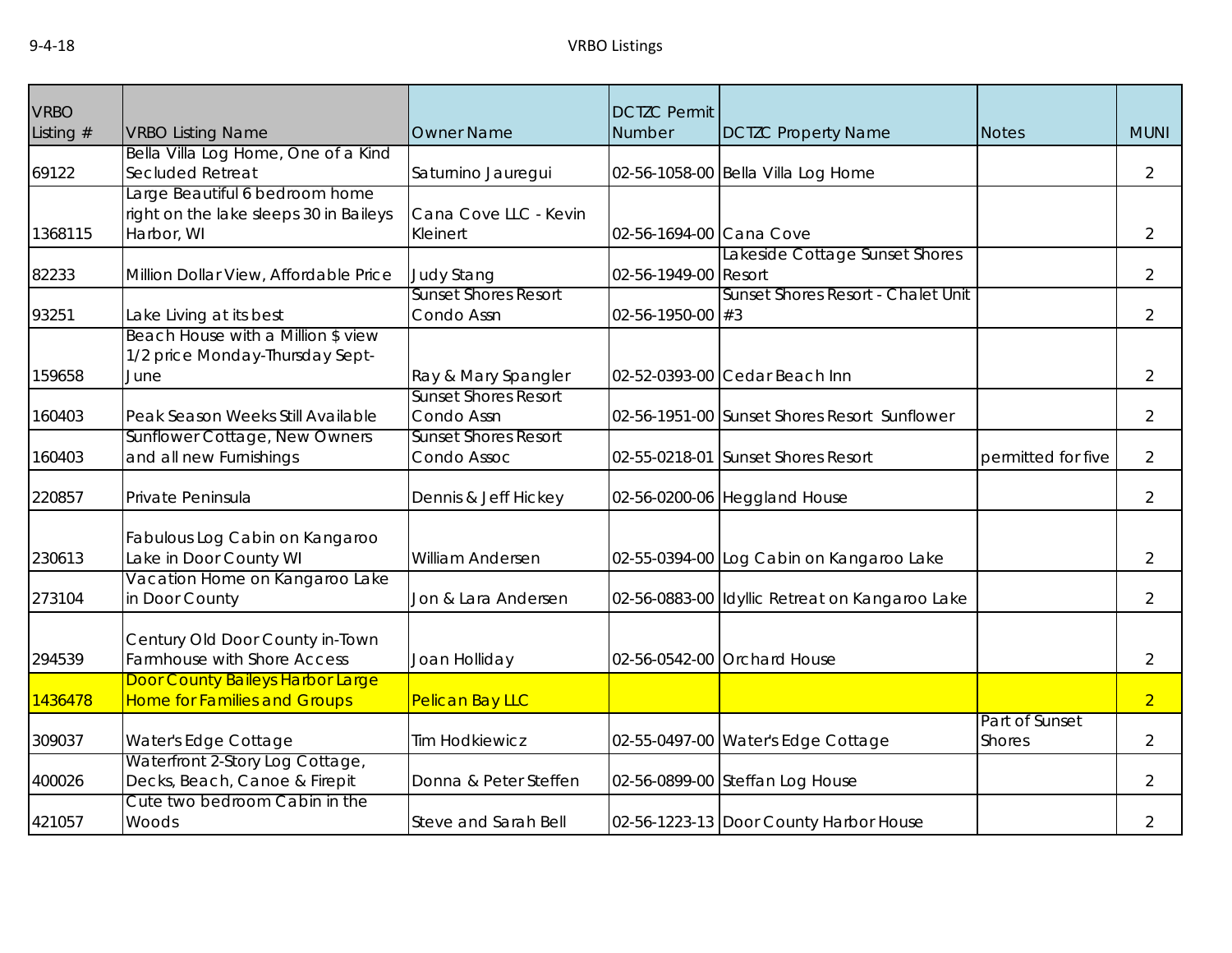| 460436 | Peace in the Pines                          | Ricardo M Ochoa             |                             | 02-56-1297-00 Peace in the Pines                                    |                    | 2              |
|--------|---------------------------------------------|-----------------------------|-----------------------------|---------------------------------------------------------------------|--------------------|----------------|
|        | A Quiet Retreat in Door County Close        |                             |                             |                                                                     |                    |                |
|        | to the Water, Shops Eateries and            |                             |                             |                                                                     | permitted for      |                |
| 466961 | Golf                                        | Linda Brown                 | 02-55-0538-00 The Gulls     |                                                                     | three              | 2              |
|        | Newly remodeled, 2 Acres W/200'             |                             |                             |                                                                     |                    |                |
|        | Private Waterfront, Huge Deck, 5 Star       |                             |                             |                                                                     |                    |                |
| 467927 | Rating                                      | Chris Warecki               |                             | 02-56-1312-00 All Creatures Lane - Warecki                          | permitted for 3    | $\overline{2}$ |
|        | Charming 100yr. log home with               |                             |                             | Sunset Shores Resort - Kangaroo                                     |                    |                |
| 510375 | upscale modern conveniences.                | David Hass                  | 02-56-1953-00 Kabin Unit #6 |                                                                     |                    | $\overline{2}$ |
|        | Private Cottages situated on a rock         |                             |                             |                                                                     |                    |                |
|        | bluff located in downtown baileys           |                             |                             |                                                                     |                    |                |
| 633251 | harbor                                      |                             |                             | Jessica and John Dennis   02-55-1415-00 Baileys Harbor on the Rocks | Permitted for two  | 2              |
|        | Private Cottages situated on a rock         |                             |                             |                                                                     |                    |                |
| 634804 | bluff located in downtown baileys<br>harbor | Jessica and John Dennis     |                             | 02-55-1415-00 Baileys Harbor on the Rocks                           | Permitted for two  | 2              |
|        | New Million Dollar Property, 250'           |                             |                             |                                                                     |                    |                |
| 640511 | Private Shoreline on 3.5 Acres              | Chris Warecki               |                             | 02-56-1312-00 All Creatures Lane - Warecki                          | permitted for 3    | 2              |
|        | Enjoy the Quiet Die of the Door             |                             |                             |                                                                     |                    |                |
|        | County Peninsula, 165' of Lake              |                             |                             |                                                                     |                    |                |
| 661048 | Michigan Shore                              | Janet Batzli                |                             | 02-55-0557-00 The Haven on North Bay                                |                    | 2              |
|        |                                             | <b>Sunset Shores Resort</b> |                             |                                                                     |                    |                |
| 663478 | Peak Season Weeks Still Available           | Condo Assoc                 |                             | 02-56-1952-00 Sunset Shores Resort - Tiger Lily                     | permitted for five | 2              |
|        | Remodeled, 250' waterfrontm 6               |                             |                             |                                                                     |                    |                |
|        | wooded acres, huge deck with view           |                             |                             |                                                                     |                    |                |
| 699521 | of Cana Island                              | Chris Warecki               |                             | 02-56-1312-00 All Creatures Lane - Warecki                          | permitted for 3    | 2              |
|        | Lake House on Kangaroo Lake in              |                             |                             |                                                                     |                    |                |
|        | Door County with Dock, 4 Bdrm, 2.5          | <b>Ryan and Maureen</b>     |                             |                                                                     |                    |                |
| 767152 | <b>Bath</b>                                 | Sundeen                     |                             | 02-56-1562-00 Sundeen Lakeside Retreat                              |                    | 2              |
|        | Stone Ridge on 4.2 Wooded                   |                             |                             |                                                                     |                    |                |
|        | Acres/Firepit, 4 Bedrooms, 2.5 Baths,       |                             |                             |                                                                     |                    |                |
| 791464 | Sleeps 14 & Pets                            | Stone Ridge                 | 02-56-0272-13 Mel Fogel     |                                                                     |                    | $\overline{2}$ |
|        | 2 Newly Remolded Homes with                 |                             |                             |                                                                     |                    |                |
|        | Sauna on 10 Acres of Beauty and             |                             |                             |                                                                     |                    |                |
| 803367 | Privacy. Sleeps 12.                         | Dr. Phil Arnold             |                             | 02-56-1563-00 Meadow Road Rental - Arnold                           |                    | 2              |
|        | Door County Cabin in the Woods,             |                             |                             | Door County Cabin in the                                            |                    |                |
| 824979 | <b>Baileys Harbor</b>                       | Karen Berndt                |                             | 02-56-1564-00 Wooods & Tranquil Condo                               | permitted for 2    | 2              |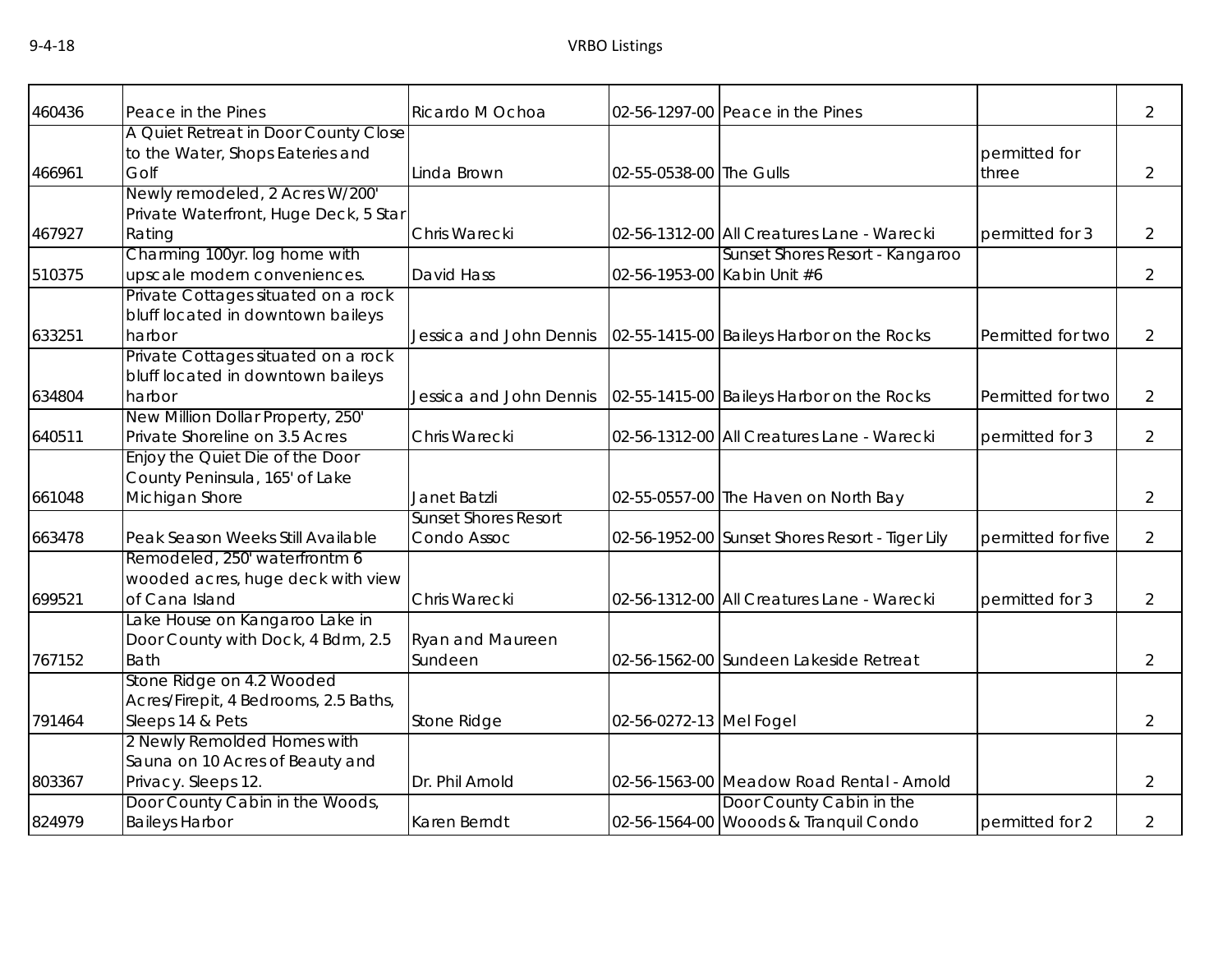|         |                                                                       |                                               |                            | Door County Cabin in the                                          |                 |                |
|---------|-----------------------------------------------------------------------|-----------------------------------------------|----------------------------|-------------------------------------------------------------------|-----------------|----------------|
| 850256  | Baileys Harbor Condo, Door County                                     | Karen Berndt                                  |                            | 02-56-1564-00 Wooods & Tranquil Condo                             | permitted for 2 | $\overline{2}$ |
| 854909  | Private Water front estate!                                           | Cole Family LLC                               |                            | 02-56-1607-06 Schook Shack                                        |                 | $\overline{2}$ |
|         | Wildwood Beach House Has A Large                                      |                                               |                            |                                                                   |                 |                |
|         | Private Sandy Beach On The Shore                                      |                                               |                            |                                                                   |                 |                |
| 882335  | Of Lake Michig                                                        | Laura Thometz                                 |                            | 02-56-1640-06 Wildwood Beach Home                                 |                 | $\overline{2}$ |
|         | <b>NEW LISTING! Baileys Harbor</b>                                    | Mcintyre/Penwell - Deep                       |                            | Baileys Harbor Lakefront Home -                                   |                 |                |
| 989841  | Lakefront Home                                                        | Infinity LLC                                  |                            | 02-56-1779-00 Penwell & McIntyre                                  |                 | $\overline{2}$ |
|         | Acres Of Country Living, Firepit,                                     | Eleanor R Poole Trust C/O                     |                            |                                                                   |                 |                |
| 1056529 | Plenty Of Parking Wifi, Pets allowed                                  | Allen Poole                                   | 02-56-1733-13 Burnt Hollow |                                                                   |                 | $\overline{2}$ |
|         |                                                                       |                                               |                            |                                                                   |                 |                |
| 1077847 | Quintessential Door County cottage<br>just steps from the water!      |                                               |                            | Jeffrey & Tamara Wiswell 02-56-1696-06 Kangaroo Lake Road Cottage |                 | $\overline{2}$ |
|         |                                                                       |                                               |                            |                                                                   |                 |                |
| 1102901 | You Won't Want To Leave -- +                                          | Deb Homan                                     |                            | 02-56-1468-00 Merlin's Lake House - Homan                         |                 | $\overline{2}$ |
|         | Lakefront home in Baileys Harbor                                      | Bues Point Road, LLC -                        |                            |                                                                   |                 |                |
| 1188298 | near Cana Lighthouse                                                  |                                               |                            | William McAleer, Member 02-56-1803-00 Bues Point Road- McAleer    |                 | $\overline{2}$ |
|         | Lake-house With The Best View Of                                      |                                               |                            |                                                                   |                 |                |
|         | Cana Island And It's Lighthouse You                                   |                                               |                            |                                                                   |                 |                |
| 1190668 | Can Find!                                                             | Stephen Clemnti Jr.                           |                            | 02-56-1820-00 Boreal Beach House                                  |                 | $\overline{2}$ |
|         |                                                                       |                                               |                            |                                                                   |                 |                |
|         | Stone Cottage, Nestled In The                                         | Dennis & Tamara Zee/                          |                            |                                                                   |                 |                |
| 1209428 | Woods in Door County - Call for rates<br>THIS TREE HOUSE IS A PERFECT | William & Lesley O'Kane<br>Martha and Michael |                            | 02-56-1824-00 Stone Cottage                                       |                 | $\overline{2}$ |
| 1248135 | <b>COUPLES GETAWAY</b>                                                | <b>Schulkins</b>                              |                            | 02-56-1835-00 The Treehouse - Schulkins                           |                 | $\overline{2}$ |
|         | Kangaroo lake water frontage                                          |                                               |                            |                                                                   |                 |                |
| 1270494 | opening June 2018                                                     | Michael Servais                               |                            | 02-56-1893-00 Island View Lake House                              |                 | $\overline{2}$ |
|         | Sand, Sand, and More Sand on Lake                                     |                                               |                            |                                                                   |                 |                |
| 1279183 | Michigan!                                                             | Alexandra Pape                                | 02-56-1903-00 Lyons Woods  |                                                                   |                 | $\overline{2}$ |
|         | Luxurious Home in Downtown Baileys                                    |                                               |                            |                                                                   |                 |                |
| 1351000 | Harbor                                                                | Carraig Cottages LLC                          | 02-55-0653-00 Carraig Mor  |                                                                   |                 | $\overline{2}$ |
|         | <b>Beautiful Home Downtown Baileys</b>                                |                                               |                            |                                                                   |                 |                |
| 1351022 | Harbor Newly Furnished May 2015                                       | Carraig Cottages LLC                          |                            | 02-55-0652-00 Carraig Beag Cottage                                |                 | $\overline{2}$ |
|         |                                                                       |                                               |                            |                                                                   |                 |                |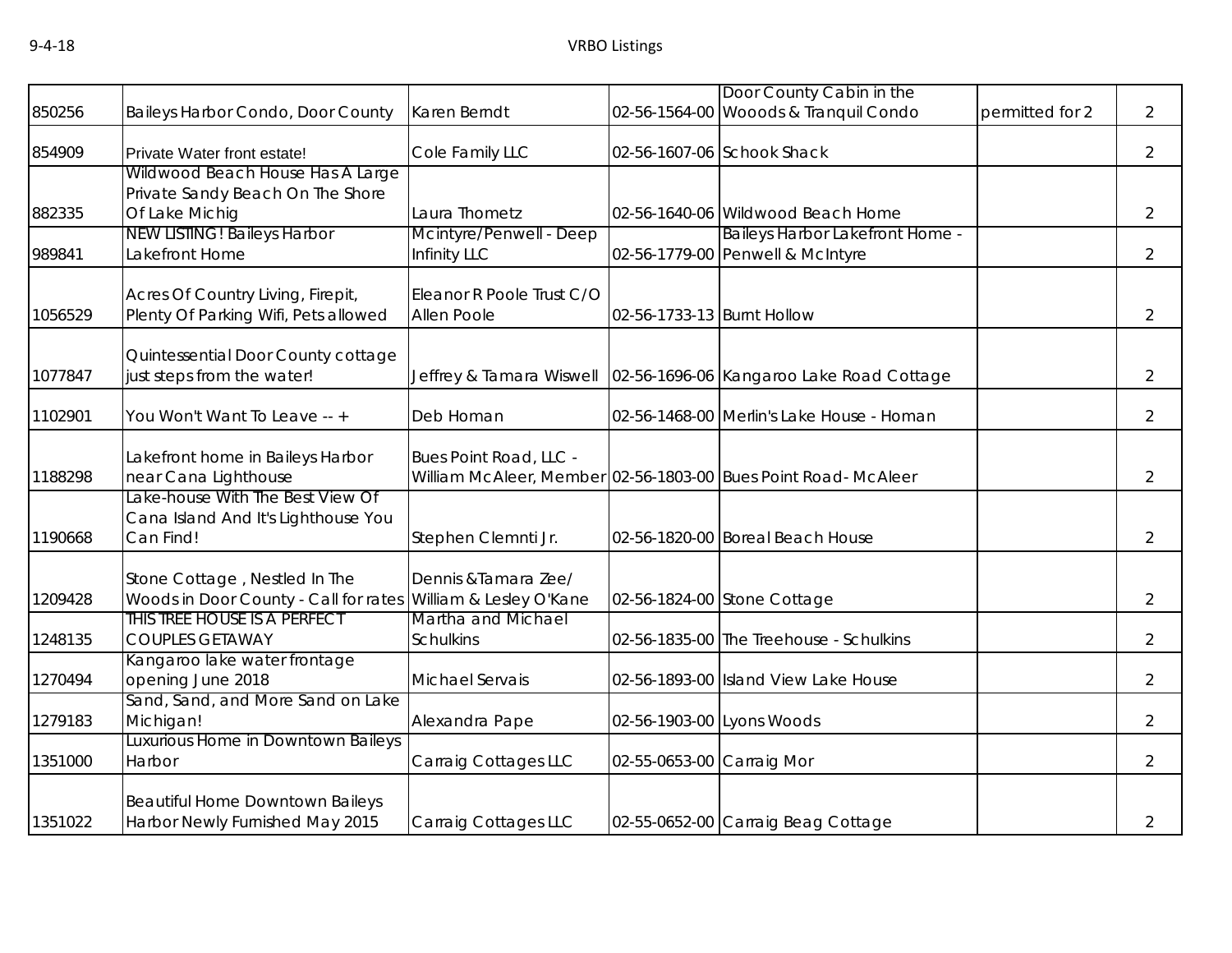|           | Fabulous New Two Bed, Two Bath                           |                                                                             |                         |                                            |                 |                |
|-----------|----------------------------------------------------------|-----------------------------------------------------------------------------|-------------------------|--------------------------------------------|-----------------|----------------|
| 1351028   | Cottage On Kangaroo Lake                                 | Carraig Cottages LLC                                                        |                         | 02-56-1052-00 Carraigeen Cottage           |                 | $\overline{2}$ |
|           | Newly renovated with over 250 feet                       |                                                                             |                         | Secluded Waterfront Home on                |                 |                |
| 1357038   | of Shoreline!                                            | Eva McKee                                                                   | 02-56-1850-06 North Bay |                                            |                 | $\overline{2}$ |
|           | agom Lodge, a lovely three-                              |                                                                             |                         |                                            |                 |                |
|           | bedroom chalet style home that sits                      |                                                                             |                         |                                            |                 |                |
| 1360725   | on the lakefront                                         | Stephen & Michelle Hoke 02-56-1914-06 Lagom Lodge                           |                         |                                            |                 | $\overline{2}$ |
|           | Daisy Cottage is a quintessential                        |                                                                             |                         |                                            |                 |                |
|           | Door County two-bedroom lakefront                        |                                                                             |                         |                                            |                 |                |
| 1360726   | cottage                                                  | Stephen & Michelle Hoke 02-56-1915-06 Daisy Cottage                         |                         |                                            |                 | $\overline{2}$ |
|           | Bailey's Harbor Cabin Secluded in                        |                                                                             |                         |                                            |                 |                |
|           | Woods, Walking distance to                               |                                                                             |                         | Baileys Harbor Near Kangaroo               |                 |                |
| 4648066ha | Kangaroo Lake-DUPLEX                                     | Alyssa Lebakken                                                             | 02-56-1782-00           | Lake - Lebakken                            | permitted for 2 | $\overline{2}$ |
|           |                                                          |                                                                             |                         |                                            |                 |                |
|           | North Unit Cabin Bailey's Harbor Door                    |                                                                             |                         | Baileys Harbor Near Kangaroo               |                 |                |
| 4706534ha | County Near Kangaroo Lake                                | Alyssa Lebakken                                                             |                         | 02-56-1782-00 Lake - Lebakken              | permitted for 2 | $\overline{2}$ |
| 1435263   | The Oaks at Baileys Bluff                                | Schaefer                                                                    | 02-56-1983-00           | Oaks at Baileys Bluff - Schaefer           |                 | 2              |
|           | NEW! Baileys Harbor Studio on Lake                       |                                                                             |                         |                                            |                 |                |
| 4840107ha | Michigan!                                                | Shalom Stone                                                                |                         | 02-56-1257-00 James Dillenburg             |                 | $\overline{2}$ |
|           | Lakeview Cottage in Downtown                             |                                                                             |                         |                                            |                 |                |
| 4924765ha | <b>Baileys Harbor</b>                                    | Pamela Schmitz                                                              |                         | 02-56-1876-00 Baileys Harbor Beach House   |                 | $\overline{2}$ |
|           |                                                          |                                                                             |                         |                                            |                 |                |
|           | Clay Banks Retreat a Beautiful Quiet                     |                                                                             |                         |                                            |                 |                |
| 271777    | Home on Lake Michigan                                    | Dean & Corrine Zajac                                                        |                         | 06-56-1002-00 Clay Banks Retreat           |                 | 6              |
|           | Beautiful Lakefront Home in Southern                     |                                                                             |                         |                                            |                 |                |
| 343303    | Door County                                              | Robert & Mary O'Neil                                                        |                         | 06-56-1147-00 O'Neil - 290 Clar Lin        |                 | 6              |
| 754723    | Enjoy your own secluded beach                            | Mark Ciepluch                                                               |                         | 06-56-0901-00 White Sands Hideaway         |                 | 6              |
|           |                                                          | Door County Clay Banks                                                      |                         |                                            |                 |                |
| 1244408   | Door County Retreat                                      | Retreat                                                                     |                         | 06-56-1866-00 Darelynn M Louscher          |                 | 6              |
|           |                                                          |                                                                             |                         |                                            |                 |                |
|           | Panorama Waterfront Guest House                          |                                                                             |                         |                                            |                 |                |
| 57138     | North of Sturgeon Bay                                    | Margaret Koenen                                                             |                         | 08-55-0155-00 Koenens Panorama Guest House |                 | 8              |
|           |                                                          |                                                                             |                         |                                            |                 |                |
| 78867     | Private Cotttage on 10 acre Farm in<br><b>Fish Creek</b> | Applewood Cottage<br>Property Managment LLC 08-55-0093-00 Applewood Cottage |                         |                                            |                 | 8              |
|           | Luxury Home in Magnificient Door                         |                                                                             |                         | A luxury Log Home - Door County            |                 |                |
| 189273    | County, WI                                               | Carol Trimberger                                                            | 08-56-0088-00 Market    |                                            |                 | 8              |
|           |                                                          |                                                                             |                         |                                            |                 |                |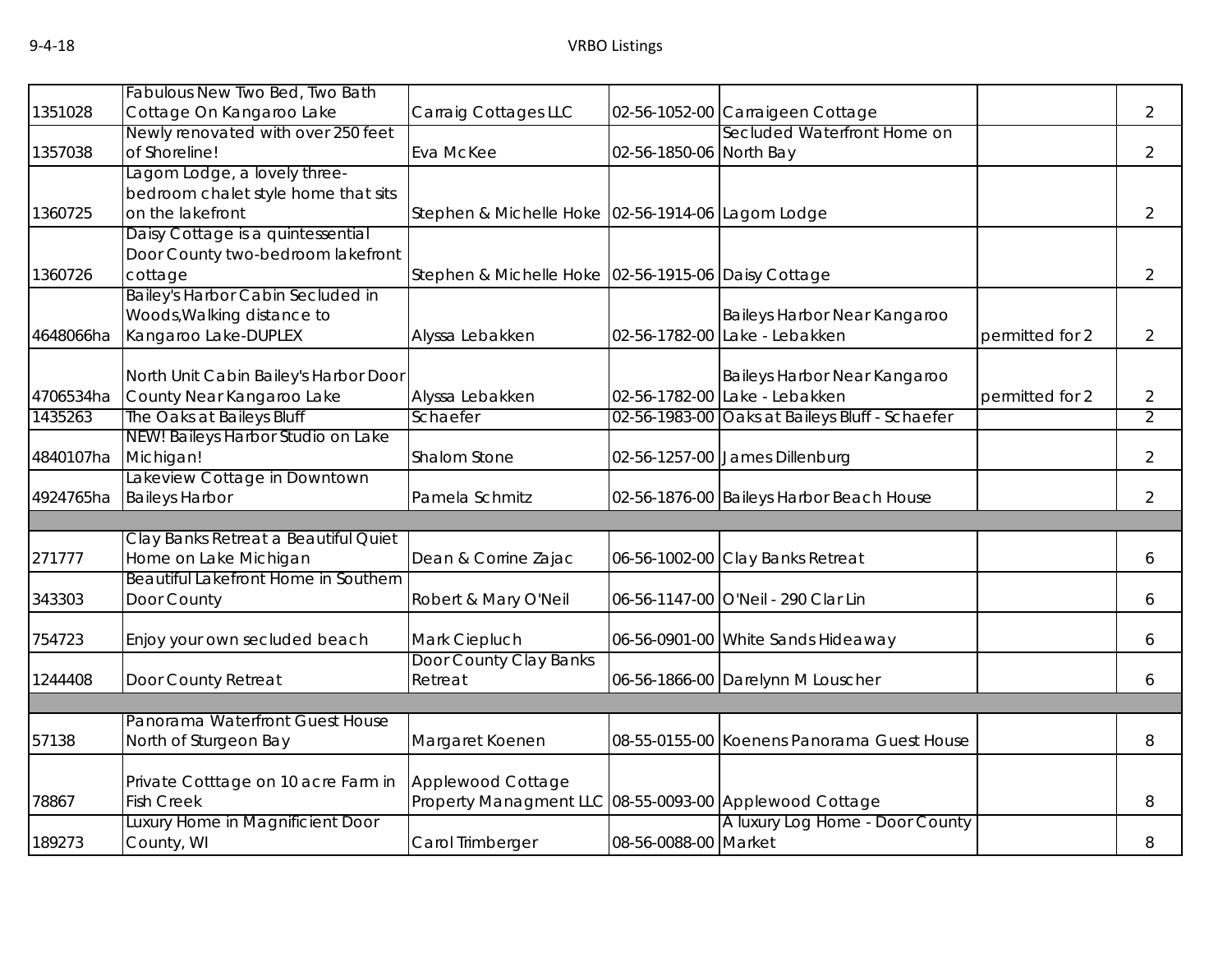|        | Cottage on the Bay - Waterfront,                                      |                                   |                            |                                                 |                 |   |
|--------|-----------------------------------------------------------------------|-----------------------------------|----------------------------|-------------------------------------------------|-----------------|---|
|        | 100' Beach, 50ft pier, Sunsets,                                       | Cottage on the Bay                |                            | Elizabeth & Mario                               |                 |   |
| 224851 | Secluded, Wi-Fi                                                       | Bernardi                          |                            | 08-56-0841-00 Bernardi/Bernardi Enterprises LLC |                 | 8 |
|        | <b>Amazing Door County Hand Hewn</b>                                  |                                   |                            |                                                 |                 |   |
| 230079 | Log Cabin in the Woods                                                | Charles Ireland                   |                            | 08-56-0925-00 Hidden Bear Cabin                 |                 | 8 |
|        | Vacation in Door County, Wisconsin ·                                  |                                   |                            |                                                 |                 |   |
| 288910 | Cape Cod of the Midwest                                               | Landmark Carson                   | 08-53-0945-00 Fred Carson  |                                                 |                 | 8 |
| 341406 | The Honey Dew Lodge at Egg Harbor<br>Door County WI                   | <b>WDL Trust</b>                  |                            |                                                 |                 |   |
|        | Amazing views from peaceful home                                      |                                   |                            | 08-56-0702-00 Honey Dew Lodge                   |                 | 8 |
|        | overlooking green bay close to                                        |                                   |                            |                                                 |                 |   |
| 375676 | beach                                                                 | Tim & Mary Kelley                 | 08-53-0305-00 Kelley House |                                                 |                 | 8 |
|        |                                                                       |                                   |                            |                                                 |                 |   |
| 403451 | Bayside Log Home Waterfront, WiFi, 3<br>bedrooms, Direct TV, Fire Pit | Bayside Log Home                  | 08-56-1037-13 Laurel Key   |                                                 |                 | 8 |
|        | Luxury Log Cabin in Egg Harbor Door                                   |                                   |                            |                                                 |                 |   |
| 404293 | County                                                                | Susan Mullarkey                   |                            | 08-56-0647-00 Birch Lane Log Cabin              |                 | 8 |
|        |                                                                       | Landmark - Rudy - Units           |                            |                                                 |                 |   |
| 423455 | Landmark 2-BR King Beds, 2-Bath                                       | 1303, 4218 and 2332               | 08-53-1346-00 Curtis Rudy  |                                                 | permitted for 3 | 8 |
|        | Wooded Beach Front Property that                                      |                                   |                            |                                                 |                 |   |
| 456458 | sleeps 12                                                             | <b>Robert Cowles</b>              | 08-56-1376-00 The Annex    |                                                 |                 | 8 |
| 456464 | Secluded Waterfront Cottage                                           | <b>Robert Cowles</b>              |                            | 08-56-1375-00 Cherry Lodge                      |                 | 8 |
|        |                                                                       |                                   |                            | Cousins Cottage - Your key to the               |                 |   |
| 468335 | Your key to the door                                                  | Bryan Troutman                    | 08-56-1322-00 Door         |                                                 |                 | 8 |
|        | Updated 1 bedroom king, book now                                      |                                   |                            |                                                 |                 |   |
| 476628 | for winter fun in door county                                         | Michael Kostiuk                   |                            | 08-53-0676-00 Landmark Resort -MJK Rentals      |                 | 8 |
|        | Stunning waterview condo at the                                       |                                   |                            |                                                 |                 |   |
| 513963 | Landmark Resort in Egg Harbor                                         | <b>Curtis &amp; Carrie Downes</b> |                            | 08-53-1344-00 Landmark Downes #2207             |                 | 8 |
|        |                                                                       | David Ohlson/ Charles             |                            |                                                 |                 |   |
| 566840 | Views of Green Bay and Egg Harbor                                     | Chilcote                          |                            | 08-56-0726-06 Ohlson Chateau2                   |                 | 8 |
|        | Unique Distinctive Cottage on the                                     | Sara Steinharted/Jon              |                            |                                                 |                 |   |
| 595501 | Shores of Green Bay                                                   | Chapman                           |                            | 08-56-1316-06 Whitestone at the Water           |                 | 8 |
| 655760 | Privacy In The Woods, Yet Close To<br>All The Fun!                    | <b>Butterfly House - Blosser</b>  |                            | 08-56-1580-00 Robert Blosser                    |                 | 8 |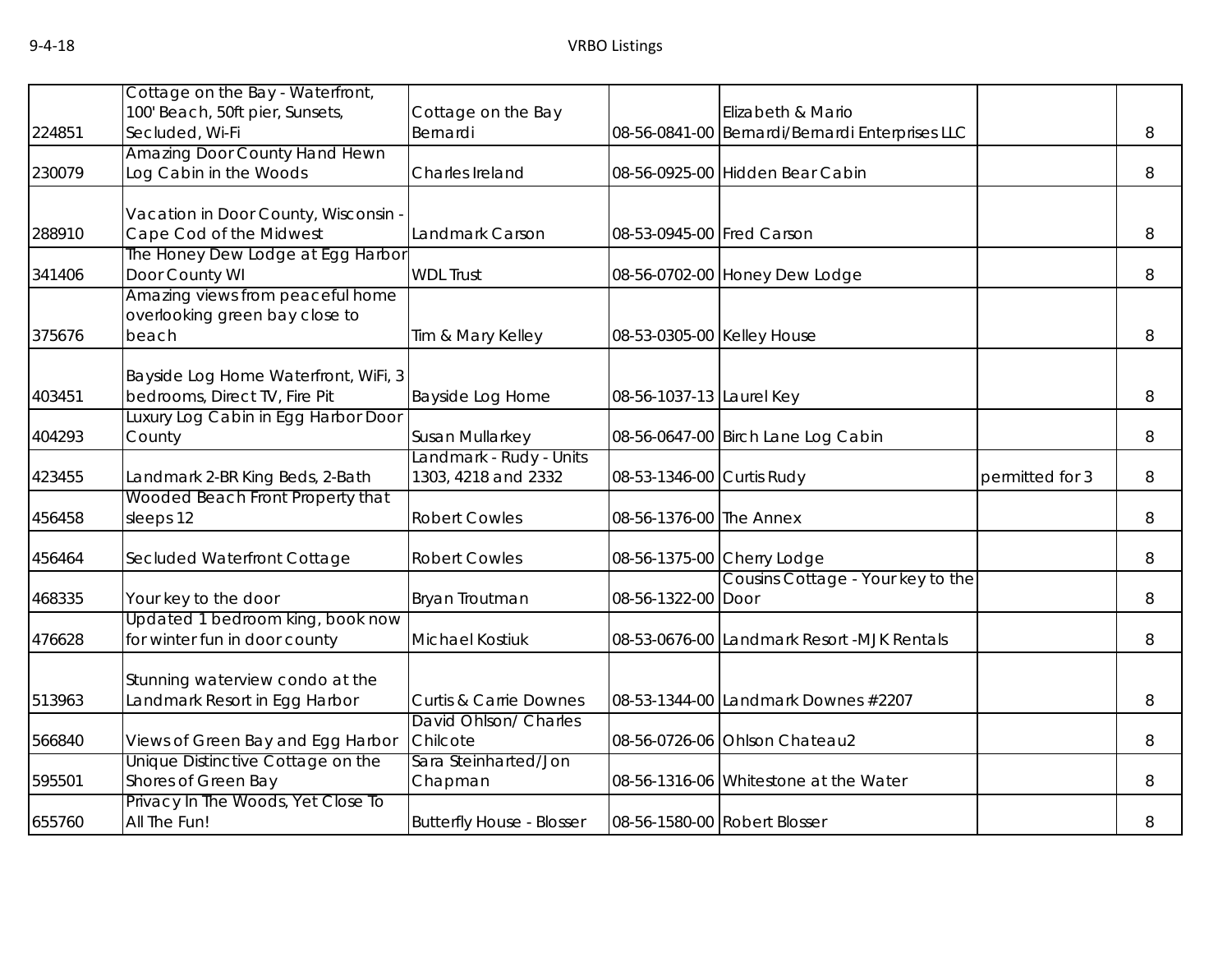|         | Door County Egg Harbor Private         |                          |                            |                                                                    |                 |   |
|---------|----------------------------------------|--------------------------|----------------------------|--------------------------------------------------------------------|-----------------|---|
| 677495  | waterfront beautiful sunsets, sleeps 6 | Ricky & Susan Kwaterski  |                            | 08-56-0806-13 Ski Shore Retreat                                    |                 | 8 |
|         | <b>Breathtaking Water View Condo -</b> |                          |                            |                                                                    |                 |   |
| 751221  | Almost Everything New!                 | Landmark Dick's Rental   |                            | 08-53-1554-00 Michael & Leight Dicks                               |                 | 8 |
|         | OFFSEASON special Nov to mid-May       |                          |                            |                                                                    |                 |   |
| 809045  | book 2 get 1; book 3 get 2.            | Landmark Resort- Callen  |                            | 08-53-1623-00 John and Sue Callen                                  |                 | 8 |
|         | The Fox Den offers a scenic view of    |                          |                            |                                                                    |                 |   |
|         | the hardwoods below and of green       |                          |                            |                                                                    |                 |   |
| 817047  | bay waters                             | Robert & Michele Fox     |                            | 08-56-0823-06 gail Bergman                                         |                 | 8 |
|         | Magnificent Water View Condo-          | Landmark Resort -        |                            |                                                                    |                 |   |
| 843029  | Completely Remodeled!                  | Petsinger                |                            | 08-53-1617-00 Jeffrey Petsinger                                    |                 | 8 |
|         | *April Special* Renovated 2 Bedroom    |                          |                            |                                                                    |                 |   |
|         | 1 Bath Condo in Family Friendly        |                          |                            |                                                                    |                 |   |
| 859907  | Resort                                 |                          |                            | Landmark Resort- Schultz   08-53-1626-07   Wendy and Scott Schultz | permitted for 2 | 8 |
|         | LANDMARK RESORT ~ Remodeled,           | Landmark Resort - Door   |                            |                                                                    |                 |   |
| 907077  | One Bedroom ADA Condo                  | <b>County Getaweays</b>  |                            | 08-53-1688-00 Brian Wiegand                                        | permitted for 4 | 8 |
|         |                                        |                          |                            |                                                                    |                 |   |
|         | Cozy 1br Woodview! Landmark            | Landmark Resort - Door   |                            |                                                                    |                 |   |
| 963491  | Resort                                 | <b>County Getaweays</b>  |                            | 08-53-1688-00 Brian Wiegand                                        | permitted for 4 | 8 |
|         |                                        | Landmark Bay View        |                            |                                                                    |                 |   |
| 1400614 | <b>Bay View Bungalow</b>               | Bungalow                 |                            | 08-53-1984-00 Dean Hellwing                                        |                 | 8 |
|         |                                        |                          |                            |                                                                    |                 |   |
|         | Leaf House Door County, your home      | Landmark Resort - Leaf   |                            |                                                                    |                 |   |
| 1000413 | at a beautiful Egg Harbor resort       | House                    |                            | 08-53-1699-00 Sean and Cami Wright                                 |                 | 8 |
|         | Relax In Our Nostalgic Log Home        |                          |                            |                                                                    |                 |   |
| 1001072 | (3BR/2ba)                              | Green Apple Lodge        |                            | 08-56-1715-00 Patricia Culliton                                    |                 | 8 |
|         | Relaxing 1 Bedroom 1 Bathroom          | Landmark Resort - Units  |                            |                                                                    |                 |   |
| 1005998 | Condo                                  | 1225/1220-Spencer        | 08-53-1686-07              | Christopher & Sara Spencer                                         | permitted for 2 | 8 |
|         | Newly Renovated Waterview 1 Bed        | Landmark Resort - Units  |                            |                                                                    |                 |   |
| 1010074 | <b>Bath Condo</b>                      | 1225/1220- Spencer       | 08-53-1686-07              | Christopher & Sara Spencer                                         |                 | 8 |
|         | <b>TASTEFULLY RENOVATED 2 BEDROOM</b>  |                          |                            |                                                                    |                 |   |
| 1010162 | <b>WATERVIEW CONDO!</b>                | Landmark Resort - Albers | 08-53-1735-00 Penny Albers |                                                                    |                 | 8 |
|         | Contemporary 3 Bed 2.5 Bath Hand-      |                          |                            |                                                                    |                 |   |
|         | Hewn Log Cabin in Wooded Setting       |                          |                            |                                                                    |                 |   |
| 1024755 | of Egg Harbor                          | Hazy Hideaway            |                            | 08-56-1711-00 Patrick and Shari Hayes                              |                 | 8 |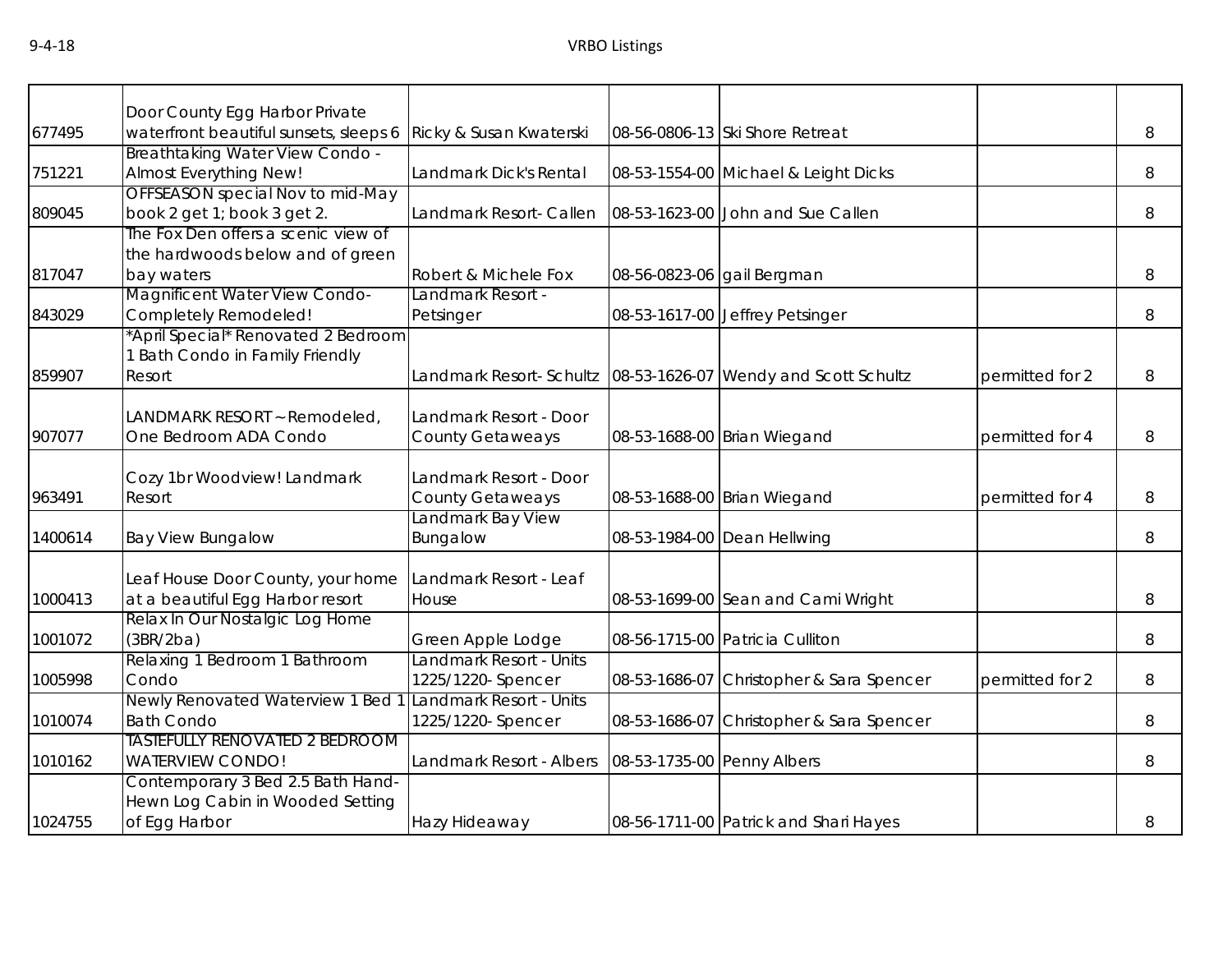|         | 2 King Bed, 2 Bath Condo W/ Pool                             | Landmark Resort Unit                                     |                            |                                             |                 |   |
|---------|--------------------------------------------------------------|----------------------------------------------------------|----------------------------|---------------------------------------------|-----------------|---|
| 1038437 | <b>Access</b>                                                | #4213 Pflum                                              | 08-53-1684-07 Will A Pflum |                                             |                 | 8 |
|         | <b>COZY WOODVIEW! Landmark Resort</b>                        |                                                          |                            |                                             |                 |   |
|         | EGG HARBOR - Updated, Cozy, 1                                | Landmark Resort - Door                                   |                            |                                             |                 |   |
| 1050857 | <b>Bdrm Woodview C</b>                                       | <b>County Getaweays</b>                                  |                            |                                             | permitted for 4 | 8 |
|         |                                                              |                                                          |                            | 08-53-1688-00 Brian Wiegand                 |                 |   |
|         | Gorgeous water view condo                                    |                                                          |                            |                                             |                 |   |
| 1065393 | overlooking Green Bay                                        | Landmark Pidgeon                                         |                            | 08-53-1754-00 Matt Pidgeon                  |                 | 8 |
|         | Landmark Resort - Serene 1 Bed 1 Bath Landmark Resort - Door |                                                          |                            |                                             |                 |   |
| 1067123 | Condo                                                        | <b>County Getaweays</b>                                  |                            | 08-53-1688-00 Brian Wiegand                 | permitted for 4 | 8 |
|         |                                                              |                                                          |                            |                                             |                 |   |
|         | The Gull Cottage: New Construction,                          |                                                          |                            |                                             |                 |   |
| 1115406 | Waterfront Home With Private Pier                            | <b>Gull Cottage</b>                                      |                            | 08-56-1773-00 Anne Neuhaus                  |                 | 8 |
|         | Newly Updated! 2 Bed/1 Ba Family                             |                                                          |                            |                                             |                 |   |
| 1161265 | <b>Friendly Resort</b>                                       | Landmark Resort- Schultz                                 |                            | 08-53-1626-07 Wendy and Scott Schultz       | permitted for 2 | 8 |
|         | Modern, newly updated condo in                               |                                                          |                            |                                             |                 |   |
|         | scenic Egg Harbor! Heart of Door                             | Landmark Resort - #3202-                                 |                            |                                             |                 |   |
| 1183567 | County                                                       | Counihan                                                 |                            | 08-53-1783-00 David and Carrie Counihan     |                 | 8 |
|         | 2 Bedroom, 1 Bath Home Away From                             |                                                          |                            |                                             |                 |   |
| 1206658 | Home - Overlooks the lake                                    | Landmark Resort - Pesek                                  |                            |                                             |                 | 8 |
|         |                                                              |                                                          |                            | 08-56-1856-00 Jonathon Pesek - Pesek Realty |                 |   |
|         |                                                              |                                                          |                            | Ditched LLC -Izabela Ditchen                |                 |   |
| 1212725 | Wonderful place to relax for your                            | LandmarkDitched                                          | 08-53-1822-00 Sims         |                                             |                 |   |
|         | family in the heart of Door County                           |                                                          |                            |                                             |                 | 8 |
|         | Door County Log Cabin - Egg Harbor                           |                                                          |                            | Blue Chair Capital, Mike and                |                 |   |
| 1214889 | on 40 Acres; July 4th week still open!                       | Boyer Log Home                                           | 08-56-1821-00 Becky Boyer  |                                             |                 | 8 |
|         |                                                              |                                                          |                            |                                             |                 |   |
| 1276892 | Diamond in the Wooods                                        | Diamond in the Woods                                     |                            | 08-56-1860-00 Elaine DeMarb                 |                 | 8 |
|         | Quaint Door County Haven at The                              | <b>Quaint Door County</b>                                |                            |                                             |                 |   |
|         | Landmark Resort (Family-friendly                             | Haven-Landmark                                           |                            |                                             |                 |   |
| 1281266 | Condo)                                                       | Lorenzo                                                  |                            | 08-53-1832-00 Mark Lorenzo                  |                 | 8 |
|         |                                                              |                                                          |                            |                                             |                 |   |
| 1307342 | The Lodge - Relax In Quiet Seclusion                         | Cottage Retreat                                          |                            | 08-55-0133-00 Dale La Violette              | permitted for 6 | 8 |
|         | Nautical Theme 1 Bed 1 Bath Condo                            |                                                          |                            |                                             |                 |   |
| 1316971 | w/ Waterview                                                 | Landmark Resort - White                                  |                            | 08-53-1834-07 Michael White                 |                 | 8 |
|         | A newly renovated cottage on the                             |                                                          |                            |                                             |                 |   |
| 822530  | green bay waters                                             | Daniel & Wanda Kupsco   08-56-1566-06   Sunset Sanctuary |                            |                                             |                 | 8 |
|         |                                                              |                                                          |                            |                                             |                 |   |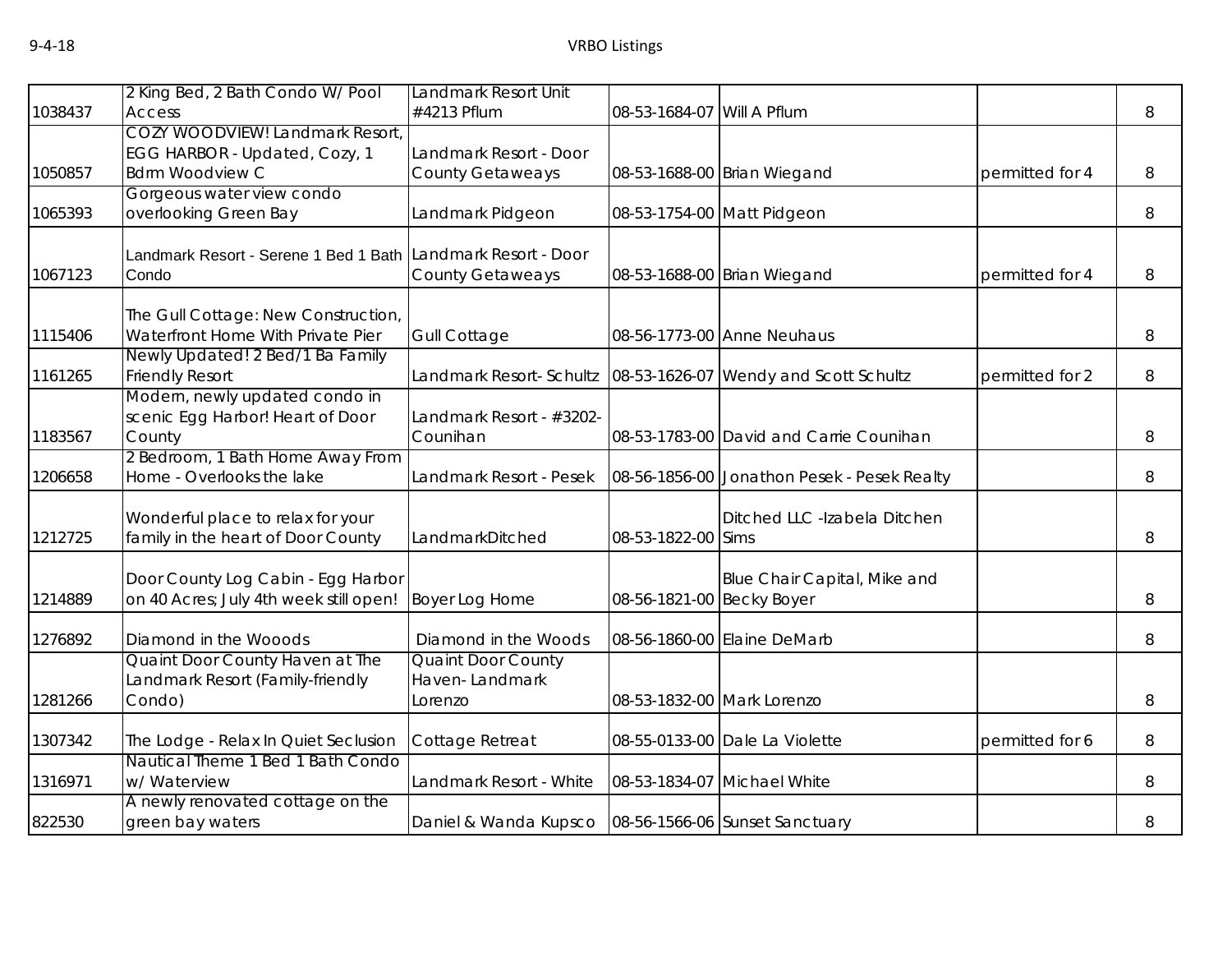|           | <b>SUNSETS ON THE BLUFF! NEW</b>          |                                 |                              |                                                                     |                 |   |
|-----------|-------------------------------------------|---------------------------------|------------------------------|---------------------------------------------------------------------|-----------------|---|
| 1319701   | <b>CONSTRUCTION! WATERVIEW!</b>           | <b>Bluff Cottage Sunset LLC</b> |                              | 08-56-1874-00 Gail Bergman                                          |                 | 8 |
|           | Treat yourself staying at this romantic   |                                 |                              |                                                                     |                 |   |
| 1372707   | retreat!                                  | Landmark Luque #1232            |                              | 08-53-1929-00 Natalia Luque                                         |                 | 8 |
|           | Landmark Resort - 2 Bedroom, 1            |                                 |                              |                                                                     |                 |   |
|           | Bath, Wood View - NEWLY AND FULLY         |                                 |                              | Landmark Rudy - units 1303, 4218                                    |                 |   |
| 3686164ha | REMODELED!!!                              | Curt Rudy                       | 08-53-1346-00                | & 2332                                                              | permitted for 3 | 8 |
|           | Cozy 2 Bed Condo at Landmark              |                                 |                              | Landmark Resort Good Faith                                          |                 |   |
| 1400318   | <b>Resort - Many Amenities</b>            | Good Faith Financial            | 8-53-1970-07                 | Financial Unit #2324                                                |                 | 8 |
|           | NEW! 2BR Egg Harbor House on 2            |                                 |                              |                                                                     |                 |   |
| 4647662ha | Acres!                                    | Lodge 42                        | 08-56-1768-00 Kerri Zergoski |                                                                     |                 | 8 |
| 7045122ha | Villa Royer - Waterfront home             | Barbara-Widder Lowry            | 08-56-1029-00 Villa Royer    |                                                                     |                 | 8 |
| 7080871ha | Gray Gull Cottage-Waterfront Home         | <b>Grey Gull</b>                |                              | 08-55-0797-00 Monument Point Lane LLP                               |                 | 8 |
|           | Landmark Resort, 2 bedroom, 1 bath        |                                 |                              |                                                                     |                 |   |
| 7083628ha | sleeps 6. Lowest rates.                   | Harry & Sharon Achino           |                              | 08-53-1140-00 Achino - Landmark                                     |                 | 8 |
|           |                                           |                                 |                              |                                                                     |                 |   |
|           | Awesome Bluff Views of Green Bay in       |                                 |                              |                                                                     |                 |   |
|           | Egg Harbor from your private 2nd          | Baudo - 7810 Ridgewood          |                              |                                                                     |                 |   |
| 22662     | floor deck                                | <b>Bluff</b>                    |                              | 09-53-0253-00 Robert Baudo                                          |                 | 9 |
|           | Newly furnished condo w/exquisite         |                                 |                              |                                                                     |                 |   |
|           | sunset/water view from balcony. Wifi      |                                 |                              |                                                                     |                 |   |
| 56038     | included.                                 | Ridgewood Condo 2-B             |                              | 09-53-0640-00 Angie Vandenavond                                     | permitted for 2 | 9 |
|           | Luxurios Large Condo - Great Water        |                                 |                              |                                                                     |                 |   |
| 114019    | Views Ac & WI FI                          | Eames Farm m6                   |                              | 09-53-0637-00 Angie Vandenavond                                     |                 | 9 |
|           | Larsen Log Cabin in the beautiful         |                                 |                              |                                                                     |                 |   |
| 427036    | Village of Egg Harbor                     | Larsen Log Cabin                | 09-55-0381-00 Paul Larsen    |                                                                     | permitted for 2 | 9 |
|           | NEW on the VRBO Market 6/21/14,           |                                 |                              |                                                                     |                 |   |
| 427037    | The Larsen House                          | Larson Log Cabin                | 09-55-0381-00 Paul Larsen    |                                                                     |                 | 9 |
|           |                                           | Derse's White Cliff Condo       |                              |                                                                     |                 |   |
| 429685    | Waterfront Town Home in Egg Harbor Unit 5 |                                 |                              | 09-53-1100-05 Arthur R. Derse                                       |                 | 9 |
|           | Door County three bedroom                 |                                 |                              |                                                                     |                 |   |
| 449353    | vacation home                             | <b>Bluffside</b>                | 09-56-0361-00 Shallows, Inc. |                                                                     |                 | 9 |
|           | Three bedroom cottage in Point            |                                 |                              |                                                                     |                 |   |
| 827151    | Beach area of Egg Harbor                  |                                 |                              | Bertschinger Investments   09-55-0317-00   Bertschinger Investments | permitted for 8 | 9 |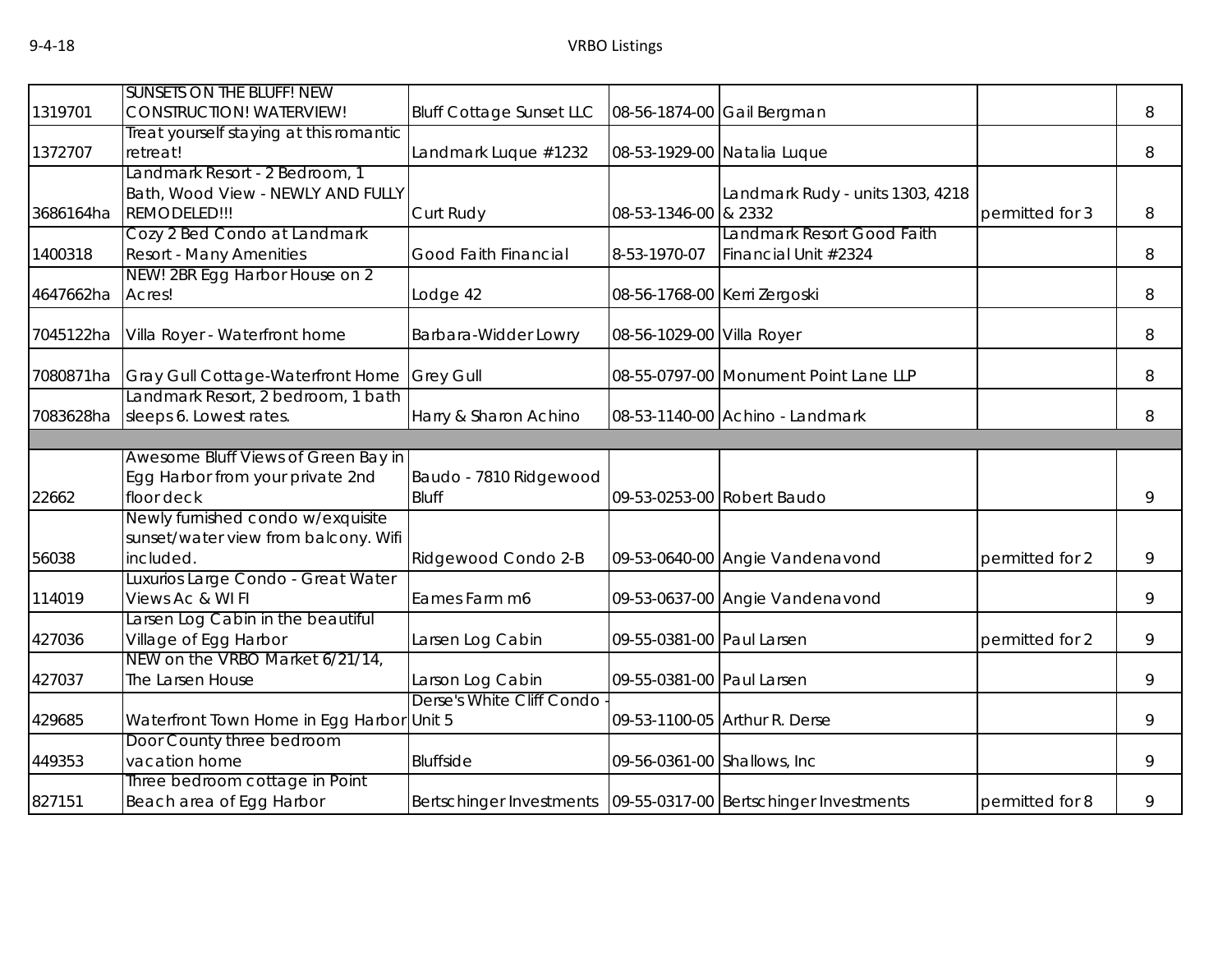|        | Spacious four bedroom house near      |                          |                            |                                             |                 |   |
|--------|---------------------------------------|--------------------------|----------------------------|---------------------------------------------|-----------------|---|
|        | Alpine Golf Course and Egg Harbor     |                          |                            |                                             |                 |   |
| 452105 | beach.                                | Bertschinger Investments |                            | 09-55-0317-00 Bertschinger Investments      | permitted for 8 | 9 |
|        | Best Waterview of Egg Harbor -        |                          |                            |                                             |                 |   |
|        | Beautiful, Fully Appointed Ground     |                          |                            |                                             |                 |   |
| 515418 | Level Condo                           | JRCH, LLC                |                            | 09-59-1345-00 Eames Farm Condo - #M5 - JRCH |                 | 9 |
|        | Roomy Two Bedroom House Near          |                          |                            |                                             |                 |   |
| 562683 | Egg Harbor Marina                     | <b>Bertschinger LLC</b>  |                            | 09-55-0316-00 Bertschinger LLC              | permitted for 8 | 9 |
|        | The Yellow House in Egg Harbor -      |                          |                            |                                             |                 |   |
|        | beautifully remodeled & ready for     |                          |                            |                                             |                 |   |
| 570970 | you!                                  | The Yellow House         |                            | 09-56-1404-00 R Lynn & Sandi Rowe           |                 | 9 |
|        | Sleepy Hollow Cottage, the Perfect    | Sleepy Hollow Cottage -  |                            |                                             |                 |   |
| 571420 | Location                              | Peterson                 |                            | 09-56-1349-00 Paula W Peterson              |                 | 9 |
|        | Luxurious Door County Waterfront      |                          |                            |                                             |                 |   |
| 591007 | Home with Private Beach               | <b>RPO Holdings</b>      | 09-56-1417-00 Mariner      |                                             |                 | 9 |
|        | Door County Waterfront Home with      |                          |                            |                                             |                 |   |
| 626232 | Private Beach                         | <b>RPO Holdings</b>      | 09-56-1460-00 Mariner II   |                                             |                 | 9 |
|        |                                       |                          |                            |                                             |                 |   |
|        | 3 Bedroom, 2 Bath Ranch Home With     |                          |                            |                                             |                 |   |
| 647346 | A Great Egg Harbor Location.          | <b>Falun House</b>       |                            | 09-56-1453-00 Shallows Resort               |                 | 9 |
|        | Large Five Bedroom on the Water in    |                          |                            |                                             |                 |   |
| 672228 | Egg Harbor.                           | Bertschinger Investments |                            | 09-55-0317-00 Bertschinger Investments      | permitted for 8 | 9 |
|        |                                       |                          |                            |                                             |                 |   |
| 672229 | One Bedroom Cottage on the Water      | <b>Bertschinger LLC</b>  |                            | 09-55-0316-00 Bertschinger LLC              | permitted for 8 | 9 |
|        | 'YOUR PLACE" 3-bedroom, 2-bath        |                          |                            |                                             |                 |   |
|        | ranch style home in the village of    |                          |                            |                                             |                 |   |
| 705682 | Egg Harbor                            | Your Place               | 09-56-1537-00 Joe Nimmer   |                                             |                 | 9 |
|        | One Bedroom Cottage Near Central      |                          |                            |                                             |                 |   |
| 827152 | Egg Harbor                            | Bertschinger Investments |                            | 09-55-0317-00 Bertschinger Investments      | permitted for 8 | 9 |
| 881025 | Egg Harbor Log Cabin, Door County     | Egg Harbor Log Cabin     | 09-56-1646-00 Karen Berndt |                                             |                 | 9 |
|        | We offer "country-quiet" a short walk |                          |                            |                                             |                 |   |
|        | from the village center and town      |                          |                            |                                             |                 |   |
| 889272 | dock.                                 | Woldts Intowm Farmette   |                            | 09-55-0365-00 Richard Woldt                 |                 | 9 |
|        | Spacious four bedroom house on the    |                          |                            |                                             |                 |   |
| 899706 | bay of Green Bay.                     | <b>Bertschinger LLC</b>  |                            | 09-55-0316-00 Bertschinger LLC              | permitted for 8 | 9 |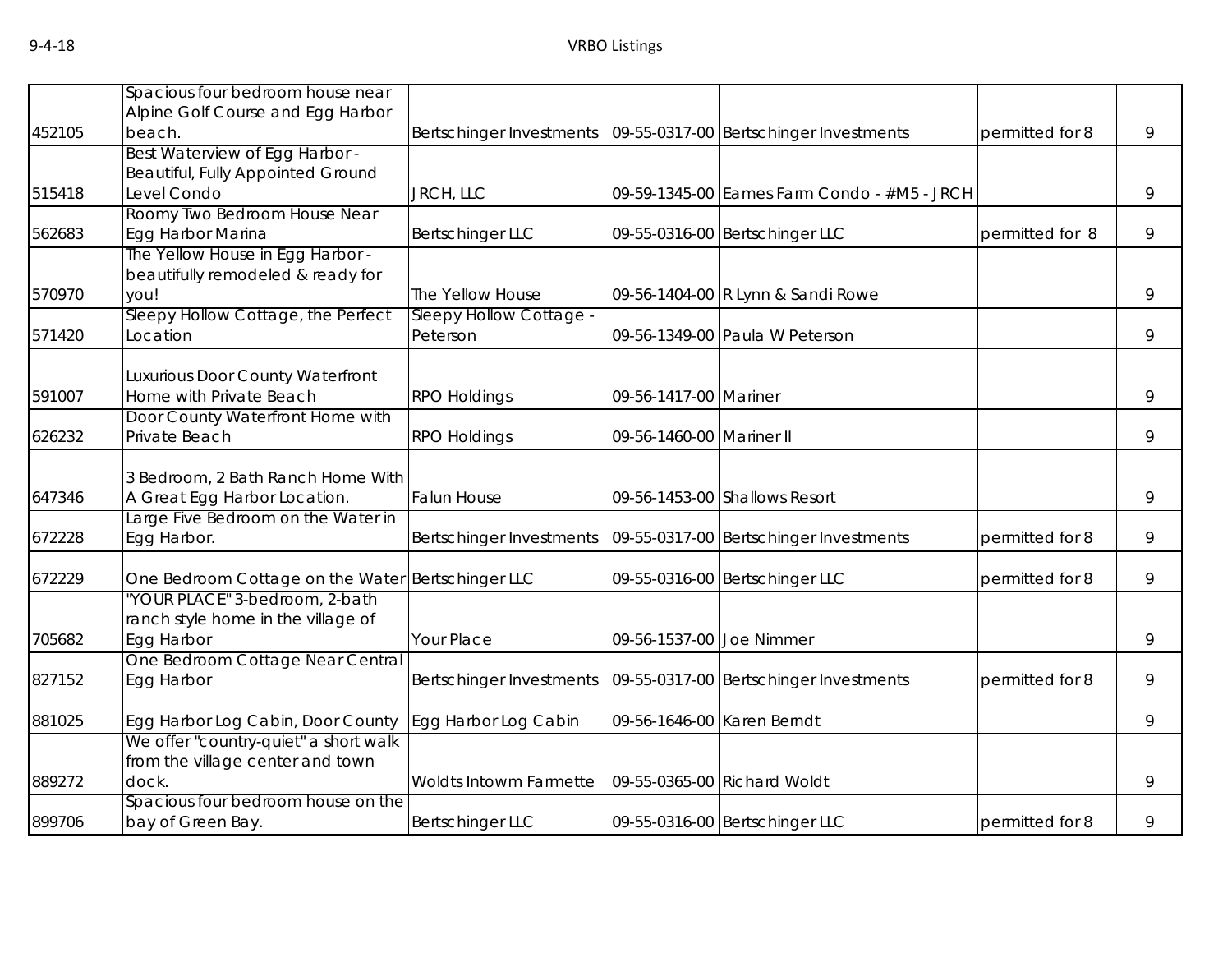|           |                                                                  | Secluded Waterfront      |                             |                                 |                 |    |
|-----------|------------------------------------------------------------------|--------------------------|-----------------------------|---------------------------------|-----------------|----|
|           | Secluded, water front home on the                                | Home on the Bay in Egg   |                             |                                 |                 |    |
| 1005094   | Bay in Egg Harbor                                                | Harbor                   |                             | 09-56-1738-00 Julie Kowalkowski |                 | 9  |
|           | 3 Bedroom Cape Cod-style Cottage                                 |                          |                             |                                 |                 |    |
| 1008132   | in Egg Harbor, WI                                                | Bertschinger LLC         |                             | 09-55-0316-00 Bertschinger LLC  | permitted for 8 | 9  |
|           | Meadow Ridge of Door County                                      |                          |                             |                                 |                 |    |
| 1015419   | Resort                                                           | Peri Brown               | 09-59-1717-00 Peri Jackson  |                                 |                 | 9  |
|           | Roomy Two Bedroom House Near                                     |                          |                             |                                 |                 |    |
| 1221143   | Central Egg Harbor                                               | <b>Bertschinger LLC</b>  |                             | 09-55-0316-00 Bertschinger LLC  | permitted for 8 | 9  |
|           | Roomy Two Bedroom House Near                                     |                          |                             |                                 |                 |    |
| 1221144   | Egg Harbor Marina                                                | Bertschinger LLC         |                             | 09-55-0316-00 Bertschinger LLC  | permitted for 8 | 9  |
|           | Spacious four bedroom house near                                 |                          |                             |                                 |                 |    |
|           | Alpine Golf Course and Egg Harbor                                |                          |                             |                                 |                 |    |
| 1221145   | beach.                                                           | <b>Bertschinger LLC</b>  |                             | 09-55-0316-00 Bertschinger LLC  | permitted for 8 | 9  |
|           | Lighthouse Place is the perfect place                            |                          |                             |                                 |                 |    |
|           | to enjoy Egg Harbor and all of Door                              |                          |                             |                                 |                 |    |
| 1341621   | County                                                           | Lighthouse Place         |                             | 09-56-1830-16 Claire Murphy     |                 | 9  |
|           | Breathtaking views of the bay                                    | Scenic Home in Egg       |                             |                                 |                 |    |
| 1357071   | walking distance to town!                                        | Harbor                   |                             | 09-56-1086-06 Massoud Maleki    |                 | 9  |
| 1357675   | Sounds of the Bay                                                | Sounds of the Bay        |                             | 09-56-1725-06 Brian Fecteau     |                 | 9  |
|           | Spacious waterfront home in Egg                                  |                          |                             |                                 |                 |    |
| 4728373ha | Harbor                                                           | Point Beach House        | 09-56-1882-00 Mary Zeller   |                                 |                 | 9  |
|           | Majestic Sunsets and Incredible                                  |                          |                             |                                 |                 |    |
| 4916534ha | Views                                                            | Majestic Sunsets         | 09-56-1897-00 Trevor Farell |                                 |                 | 9  |
|           | The 5th Hole- On a 36 hole golf                                  |                          |                             |                                 |                 |    |
| 7081743ha | course                                                           | The Fifth Hole           |                             | 09-55-0753-00 Kevin Murphy      |                 | 9  |
|           |                                                                  |                          |                             |                                 |                 |    |
|           | Modern Log Home In The Heart Of                                  |                          |                             |                                 |                 |    |
| 94986     | Ephraim                                                          | Cassidy's Cottages       | 11-56-1574-00 Kim Cassidy   |                                 |                 | 11 |
|           | Adorable Cottage in the heart of                                 |                          |                             |                                 |                 |    |
| 795001    | Ephraim!                                                         | Cassidy's Cottages       | 11-56-1574-00 Kim Cassidy   |                                 |                 | 11 |
|           |                                                                  |                          |                             |                                 |                 |    |
|           | Kulma Cottage in the Heart of<br>Ephraim, blocks away from beach |                          |                             |                                 | permitted for 3 |    |
| 177706    | The beach across from public                                     | Gregg & Janice Kulma     |                             | 11-55-0276-06 Kulma Cottages    |                 | 11 |
| 247187    | beach, views of eagle harbor                                     | Chris & Kirsten Bungener |                             | 11-56-0954-06 Beach - Bungener  |                 | 11 |
|           |                                                                  |                          |                             |                                 |                 |    |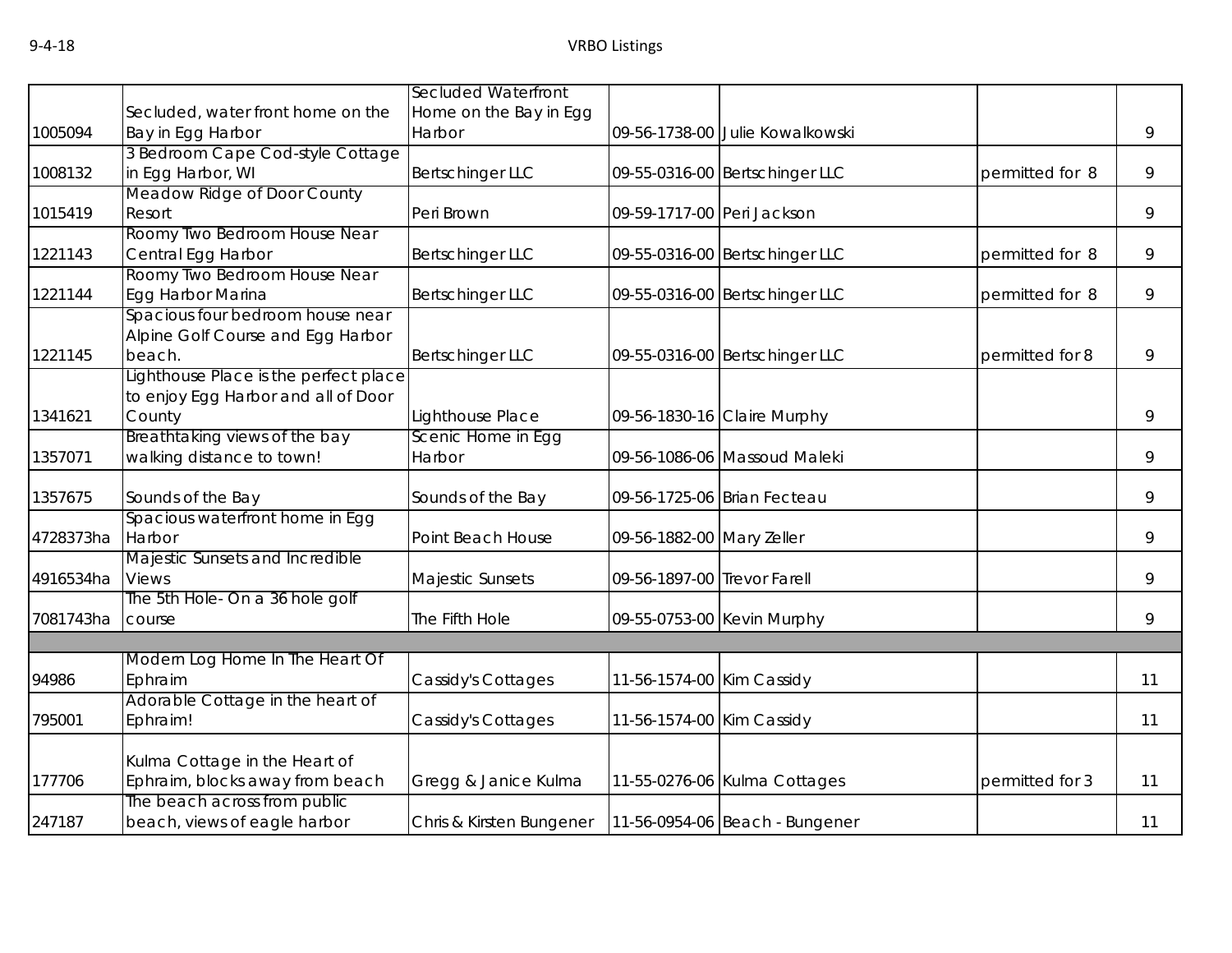| 249849 | Door County Log Cabin in Ephraim,<br>#1 Small Town in Midwest                          | Log Cabin Place                                   |                            | 11-56-1993-00 Steve & Susan Schroeder    | permitted for 2            | 11 |
|--------|----------------------------------------------------------------------------------------|---------------------------------------------------|----------------------------|------------------------------------------|----------------------------|----|
| 424825 | Door County Log Cabin in Ephraim,<br>#1 Small Town in Midwest                          | Log Cabin Place                                   |                            | 11-56-1993-00 Steve & Susan Schroeder    | permitted for 2            | 11 |
| 307617 | Historic - Waterfront - Family/Pet<br>Friendly                                         | Brad & Amy Russell                                |                            | 11-56-1265-00 Arbor Cottage              |                            | 11 |
| 309251 | 5 Star Rating! Check Out Our<br>Reviews! Pet Friendly, Too!                            | mingary Cottage                                   |                            | 11-56-1381-00 Kevin & Janell Hoey        |                            | 11 |
| 349721 | Family getaway by the beach in<br>beautiful Ephraim                                    | Larson Lane LLC                                   |                            | 11-56-1119-00 Kathy & Glenn Pentler      |                            | 11 |
| 390442 | Waterfront Historic Home, Views,<br>Private Beach, Walk to Town                        | Yeoman Cottage                                    |                            | 11-56-1185-00 Charles Falwell            |                            | 11 |
| 442496 | Enjoy Door County at its finest!!                                                      | Evans Woods                                       |                            | 11-56-1373-00 PKJ2 LLC - Jim Blair       |                            | 11 |
| 475131 | Quaint and Quiet Cottage North of<br>Ephraim, Just of HWY 42 Easy to Find              | <b>Frances Richter</b>                            |                            | 11-56-1386-00 Tuckaway Cottage/RBs House | permitted for two<br>units | 11 |
| 485111 | Experience True Door County Charm                                                      | <b>BD Thorp</b>                                   | 11-56-0809-06 Thorp        |                                          |                            | 11 |
| 502544 | Private Waterfront Property in the<br>Woods                                            | Robert Beart/Beart Family<br><b>LLC</b>           |                            | 11-56-1072-00 All American Green House   |                            | 11 |
| 514956 | Private Sand Beach /5 Bedroom.<br>Harbor House & Guest Cottage                         | Randall & Elizabeth Frink                         | 11-56-1383-00 Cottage      | <b>Harbor House and Guest</b>            | permitted for 2            | 11 |
| 555709 | Beautiful Private, Modern Home,<br>Sleeps 12                                           | Coral Hill Sexton                                 |                            | 11-56-1448-00 Patricia Sexton            |                            | 11 |
| 617107 | Comfy Remodeled House a mile<br>north of downtown Ephraim on Hwy<br>42. Great Location | Tuckaway Cottage                                  | 11-56-1386-00 Fran Richter |                                          |                            | 11 |
| 677492 | Ephraim Home Away from Home                                                            | Ephraim Lodge                                     | 11-56-1528-00 John Maher   |                                          |                            | 11 |
| 690840 | Pine Cone Cottage, Ideal Location!                                                     | Pine Cone Cottage                                 | 11-56-1517-00 Pam Mache    |                                          |                            | 11 |
| 185458 | Cedar Glen, a fresh, ephraim<br>cottage, one block from water and<br>sunset            | John & Rachel Rothschild 11-55-0758-06 Cedar Glen |                            |                                          |                            | 11 |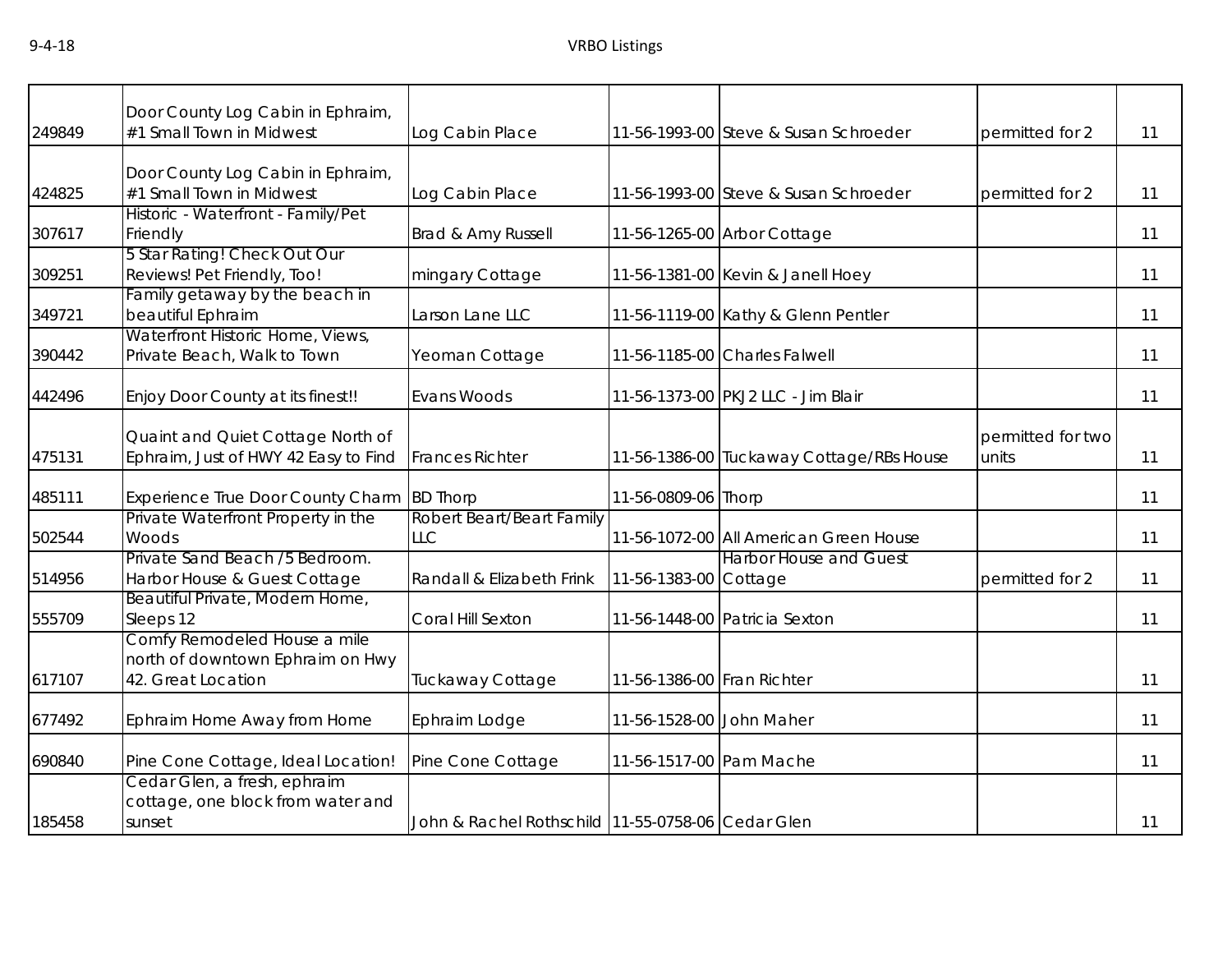|         | Enjoy Views Of Ephraim And Eagle                                  |                                                             |                           |                                          |                 |                 |
|---------|-------------------------------------------------------------------|-------------------------------------------------------------|---------------------------|------------------------------------------|-----------------|-----------------|
|         | Harbor While Sitting On The Porch Of                              |                                                             |                           |                                          |                 |                 |
| 710960  | Bayview                                                           | Parks Edge Lakeshore LLC 11-55-0411-06 Park's Edge Cottages |                           |                                          |                 | 11              |
|         | ocation Location Location between                                 |                                                             |                           |                                          |                 |                 |
| 711105  | Sister Bay and Ephraim                                            | <b>Bungert Haven</b>                                        |                           | 11-56-1515-00 Cynthia Bungert            |                 | 11              |
|         | Cozy Cottage nestled on the bluff in                              |                                                             |                           |                                          |                 |                 |
| 794087  | the heart of ephraim                                              | Phil & Alison Tatlow                                        |                           | 11-56-1568-06 Moravia Bluff Nest         |                 | 11              |
|         | Spacious Home On 1.5 Acres                                        |                                                             |                           |                                          |                 |                 |
| 823896  | Overlooking The Bay In Ephraim                                    | <b>Hobby Horse</b>                                          |                           | 11-55-0057-00 Sandy Van Sickle           |                 | 11              |
|         | Newly Remodeled And Only Blocks                                   |                                                             |                           |                                          |                 |                 |
| 879597  | From Public Beach And Town!                                       | Cedar Barn Rental                                           |                           | 11-56-1635-06 Jennifer & Bjorn Larson    |                 | 11              |
|         | Professionally decorated home in                                  |                                                             |                           |                                          |                 |                 |
| 882561  | Ephraim!                                                          | Elegant Home Ephraim                                        |                           | 11-56-1656-00 Daniel & Laurel Simons     |                 | 11              |
|         | Ephraim Waterfront Cottage With                                   |                                                             |                           |                                          |                 |                 |
| 894251  | Private Dock On Green Bay                                         | The Shore - Schmeltz                                        | 11-56-1662-00 Jaco Mgmt   |                                          |                 | 11              |
|         |                                                                   |                                                             |                           |                                          |                 | 11              |
| 926758  | Charming and Historic Log Home<br>Beach Access /2BR/ Harbor House | Moretti - 10438 Water St<br><b>Harbor House &amp; Guest</b> |                           | 11-56-1677-00 Thomas & Donna Moretti     |                 |                 |
| 982888  | <b>Guest Cottage</b>                                              | Cottage                                                     |                           | 11-56-1383-00 Randal and Elizabeth Frink | permitted for 2 | 11              |
|         |                                                                   | <b>Blue Shutter and Mooring</b>                             |                           |                                          |                 |                 |
| 1003855 | Ephraim waterfront with sand beach                                | Cottage                                                     |                           | 11-56-1718-00 Tony Schmeltz              |                 | 11              |
|         |                                                                   | <b>Blue Shutter and Mooring</b>                             |                           |                                          |                 |                 |
| 1003860 | Mooring Cottage                                                   | Cottage                                                     |                           | 11-56-1718-00 Tony Schmeltz              |                 | 11              |
|         | 4 bedroom home on the water with                                  | <b>Harbor View on</b>                                       |                           |                                          |                 |                 |
| 1050003 | westerly views of sunset                                          | Northshore                                                  |                           | 11-56-1724-06 Windsor McCutcheon         |                 | 11              |
|         | Enjoy gorgeous lakeviews from both                                |                                                             |                           |                                          |                 |                 |
|         | bedrooms and the screened-in                                      | Parks Edge Lakeshore                                        |                           |                                          |                 |                 |
| 1076803 | porch!                                                            | <b>Beach House</b>                                          |                           | 11-56-1818-06 Jacob and Greta Odders     |                 | 11              |
|         | New Listing: Unequaled Door County                                |                                                             |                           |                                          |                 |                 |
|         | Harborview Location For Family Or                                 |                                                             |                           |                                          |                 |                 |
| 1221684 | Couples                                                           | Heritage House                                              |                           | 11-56-1595-00 Tim Christofferson         |                 | 11              |
| 1427259 | Ephraim, one block from water!                                    | Ephraim Boat House, The                                     |                           | 11-56-1708-06 Robert & Nicole Collins    |                 | $\overline{11}$ |
| 1323313 | Natures Window                                                    | <b>Natures Window</b>                                       |                           | 11-56-1958-00 Bill and Heather Anderson  |                 | 11              |
|         | Experience the feel of staying in a                               |                                                             |                           |                                          |                 |                 |
|         | century old farm house with modern                                | Townline - 9895 Townline                                    |                           |                                          |                 |                 |
| 1371859 | amenities                                                         | Rd                                                          | 11-56-1069-06 Roy Elquist |                                          |                 | 11              |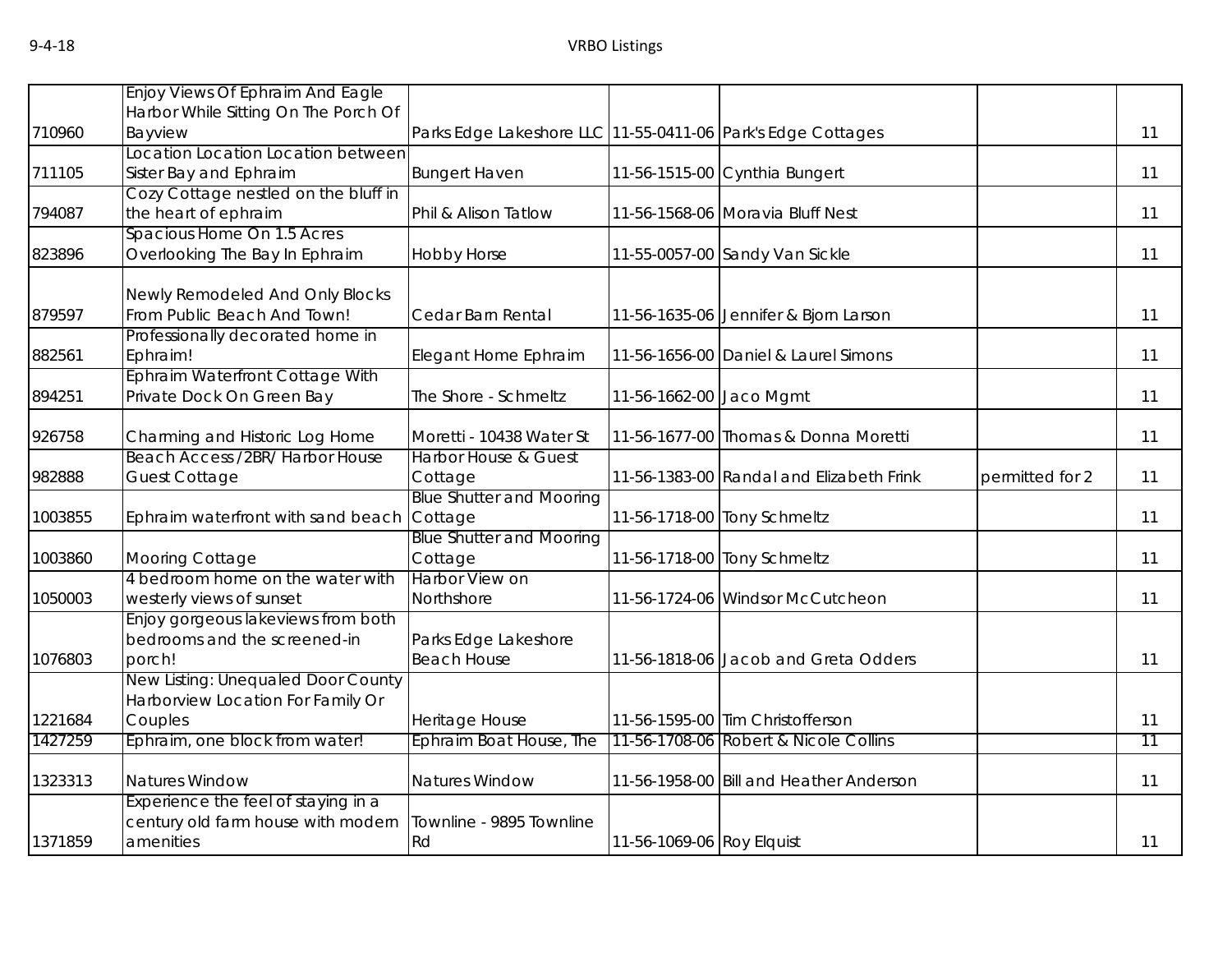|           | NEW! 3BR Ephraim House w/ Harbor      | Harbor View Ephraim -      |                          |                                           |                 |    |
|-----------|---------------------------------------|----------------------------|--------------------------|-------------------------------------------|-----------------|----|
| 4712540ha | Views!                                | Corbett                    |                          | 11-56-1806-00 Carol Corbet                |                 | 11 |
|           | Ideally located between the towns     |                            |                          |                                           |                 |    |
| 836338    | of Ephraim and Sister Ba              | Coral Hill Cottage         |                          | 11-56-1258-06 Leslee and Morrie Goldman   |                 | 11 |
|           | NEW! 'Butternut Cottage' in Central   |                            |                          |                                           |                 |    |
| 7181473ha | Door County!                          | Deborah Eckert             |                          | 11-55-0680-00 Park's Place Cottages       | permitted for 5 | 11 |
|           | NEW! Cozy Ephraim 'Cedar Cottage'     |                            |                          |                                           |                 |    |
| 7181476ha | w/Private Deck!                       | Deborah Eckert             |                          | 11-55-0680-00 Park's Place Cottages       | permitted for 5 | 11 |
|           | NEW! 'Cherry Cottage' near            |                            |                          |                                           |                 |    |
|           | 7181482ha Peninsula State Park!       | Deborah Eckert             |                          | 11-55-0680-00 Park's Place Cottages       | permitted for 5 | 11 |
|           | NEW! Updated Ephraim 'Pine            |                            |                          |                                           |                 |    |
| 7181486ha | Cottage' w/Deck!                      | Deborah Eckert             |                          | 11-55-0680-00 Park's Place Cottages       | permitted for 5 | 11 |
|           | NEW 'The Carriage House' Walk to      |                            |                          |                                           |                 |    |
| 7181525ha | Peninsula St Park                     | Deborah Eckert             |                          | 11-55-0680-00 Park's Place Cottages       | permitted for 5 | 11 |
|           |                                       |                            |                          |                                           |                 |    |
|           |                                       | <b>Hasenjagers Country</b> |                          |                                           |                 |    |
| 29393     | Vacation Chalet in Door County        | Chalet                     |                          | 12-55-0230-00 Leon Hasenjager             |                 | 12 |
|           | Gingerbread Cottage - Forest          |                            |                          |                                           |                 |    |
| 42183     | Setting - Available Winter Too!       | <b>Gingerbread Cottage</b> |                          | 12-56-1266-00 Daryle Capelle              |                 | 12 |
|           | The Perfect Year-Round Vacation       |                            |                          |                                           |                 |    |
| 90461     | Home for All to Enjoy                 | <b>Fish Creek Retreat</b>  |                          | 12-56-0645-00 Donald Rubin                |                 | 12 |
|           |                                       | <b>Birch Grove Condo</b>   |                          |                                           |                 |    |
| 224945    | Down town Fish Creek                  | Stanton                    |                          | 12-53-0929-12   Kathleen & Danny Stanton  |                 | 12 |
|           | Country Chalet, Sleeps 6 Adults, Book |                            |                          |                                           |                 |    |
| 118184    | Your Mid-week Getaway!!               | Country Chalet             |                          | 12-55-0830-00 Dennis & Marla Sunstrom     |                 | 12 |
|           | A deluxe vacation rental home in fish | <b>Hasenjagers Country</b> |                          |                                           |                 |    |
| 144492    | creek area open all year              | Home                       |                          | 12-56-0588-00 Leon Hasenjager             |                 | 12 |
|           | Cedarwood, Rent 3 Nights & Get        |                            |                          |                                           |                 |    |
| 182426    | One Night Free through June 1         | Cedarwood Marr             | 12-55-0778-00 Carla Marr |                                           |                 | 12 |
|           | Quiet Cottage in the Woods - Door     | Eckhardt - 3003 Sugar      |                          |                                           |                 |    |
| 223983    | County Remote Seclusion               | <b>Bush Rd</b>             |                          | 12-56-0910-00 Charlie Eckhardt            |                 | 12 |
|           |                                       |                            |                          |                                           |                 |    |
| 238110    | Unique Setting - Built on Quarry Bed  | <b>Quarry House</b>        |                          | 12-56-0805-00 Mitchel & Mary Heinrichs    | permitted for 2 | 12 |
|           | Heart of Fish Creek!- Newer           |                            |                          |                                           |                 |    |
|           | Construction - 4BR, 4.5BA Condo-      |                            |                          |                                           |                 |    |
| 257802    | Sleeps 8-10                           | Jason Martone              |                          | 12-53-1989-00 Bluffs at Cottage Row Court |                 | 12 |
|           | The Log Home at Fish Creek-In the     | The Log Home at Fish       |                          |                                           |                 |    |
| 272736    | <b>Heart of Door County</b>           | Creek                      |                          | 12-56-1023-00 David & Linda Horne         |                 | 12 |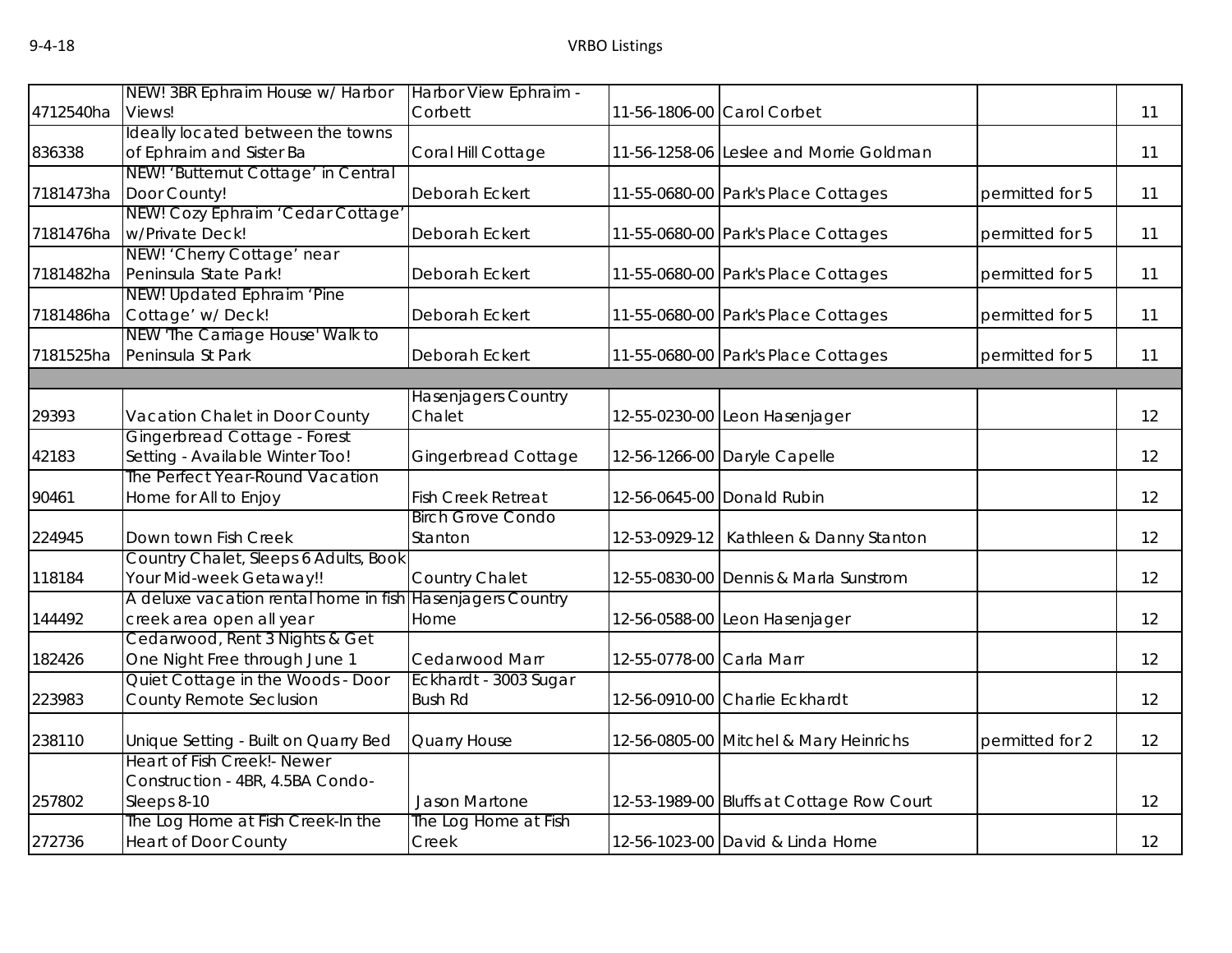|        |                                                             | Rohde - 3693 S             |                           |                                                                       |                 |    |
|--------|-------------------------------------------------------------|----------------------------|---------------------------|-----------------------------------------------------------------------|-----------------|----|
| 287993 | Welcome to Paradise                                         | Northhaven - Unit 29007    |                           | 12-53-1034-00 Northhaven Rohde - Unit 29007                           |                 | 12 |
| 317348 | Waterfront Apartment in Fish Creek                          | Ed James                   |                           | 12-52-0247-00 Harbor Guest House                                      | permitted for 6 | 12 |
|        | Fish Creek, 4 Bed, Near Ymca/                               | Ripley - 3802 & 3806       |                           |                                                                       |                 |    |
| 347567 | Peninsula State Park.                                       | Gibraltar Rd               |                           | 12-56-1114-00 Ripley Properties, LLC                                  | permitted for 2 | 12 |
|        | <b>Beautiful Cottage Across from State</b>                  | Bentley's Place - 4005     |                           |                                                                       |                 |    |
| 347943 | Park and Public Beach                                       | Riley's Lane               |                           | 12-56-1104-06 Heather Baumgarten-Sanchez                              |                 | 12 |
|        | Modernized Classic Log Home Close                           | Modern Classic Log         |                           |                                                                       |                 |    |
| 348054 | to Shopping and Sunset Walks                                | Home                       |                           | 12-56-1294-00 James Graham                                            |                 | 12 |
|        | This is the best place we have ever                         |                            |                           |                                                                       |                 |    |
| 353378 | stayed at by far!'                                          | <b>R&amp;R</b>             |                           | 12-53-0424-00 Jennifer & Michael Briggs                               |                 | 12 |
|        | Walking distance to everything in                           |                            |                           |                                                                       |                 |    |
|        | Heart of Fish Creek! 3BR/4BA Sleeps 8-Bluffs at Cottage Row |                            |                           |                                                                       |                 |    |
| 354913 |                                                             | Court                      |                           | 12-53-0898-00 Kurt Doman et al                                        |                 | 12 |
|        | Wooded Chalet in Fish Creek - Pet                           |                            |                           |                                                                       |                 |    |
|        | Friendly, small dogs only, no more                          |                            |                           |                                                                       |                 |    |
| 365869 | then 40 $#$                                                 | <b>High Ridge Chalet</b>   |                           | 12-55-0021-00 Allen & Emelie Franke                                   |                 | 12 |
|        | <b>Great Family Vacation Spot! Across</b>                   | Marlin Volz Jr.-Karen Volz |                           |                                                                       |                 |    |
| 385243 | from Fish Creek Beach. Sept/Oct<br>Available!               | Campbell                   | 12-56-0321-00 Louisvilla  |                                                                       |                 | 12 |
|        | Water View in Downtown Fish Creek                           | Cookery Suites &           |                           |                                                                       |                 |    |
| 391901 | The Cookery's Lodging.                                      | Cottages                   | 12-55-0122-00 Cookery Inc |                                                                       | permitted for 2 | 12 |
|        | Cozy Cabin in the Woods: Between                            |                            |                           |                                                                       |                 |    |
|        | Fish Creek and Ephraim-- Perfect                            |                            |                           |                                                                       |                 |    |
| 396135 | location!                                                   |                            |                           | Cozy Cabin in the Woods   12-56-1206-00   Michelle and Kurt Van Thiel |                 | 12 |
|        | Brook Point Luxurious 2 Bedroom 2                           | Don Jr & Rosemarie         |                           |                                                                       |                 |    |
| 402228 | 1/2 Bath Home in Fish Creek                                 | Tschannon                  |                           | 12-53-0755-10 Brook Point Condo Unit 1 -BRK1                          |                 | 12 |
|        | Remodeled Cottage in Downtown                               | Cookery Suites &           |                           |                                                                       |                 |    |
| 410989 | Fish Creek-the Cookery's Lodging                            | Cottages                   |                           | 12-55-0122-00 Richard Skare                                           | permitted for 2 | 12 |
|        | Perfect for Family Reunions &                               | Kenneth and Maxine         |                           |                                                                       |                 |    |
| 418193 | Weekend Getaways, sleeps 12                                 | Riche                      |                           | 12-56-1241-00 Riche - 9419 Tree Top                                   |                 | 12 |
|        |                                                             |                            |                           | Coffee & Crossbones LLC/Carina                                        |                 |    |
| 424315 | The Java Hut, a cottage with 'perks'                        | Java Hut, The              | 12-56-1188-00 Helm        |                                                                       |                 | 12 |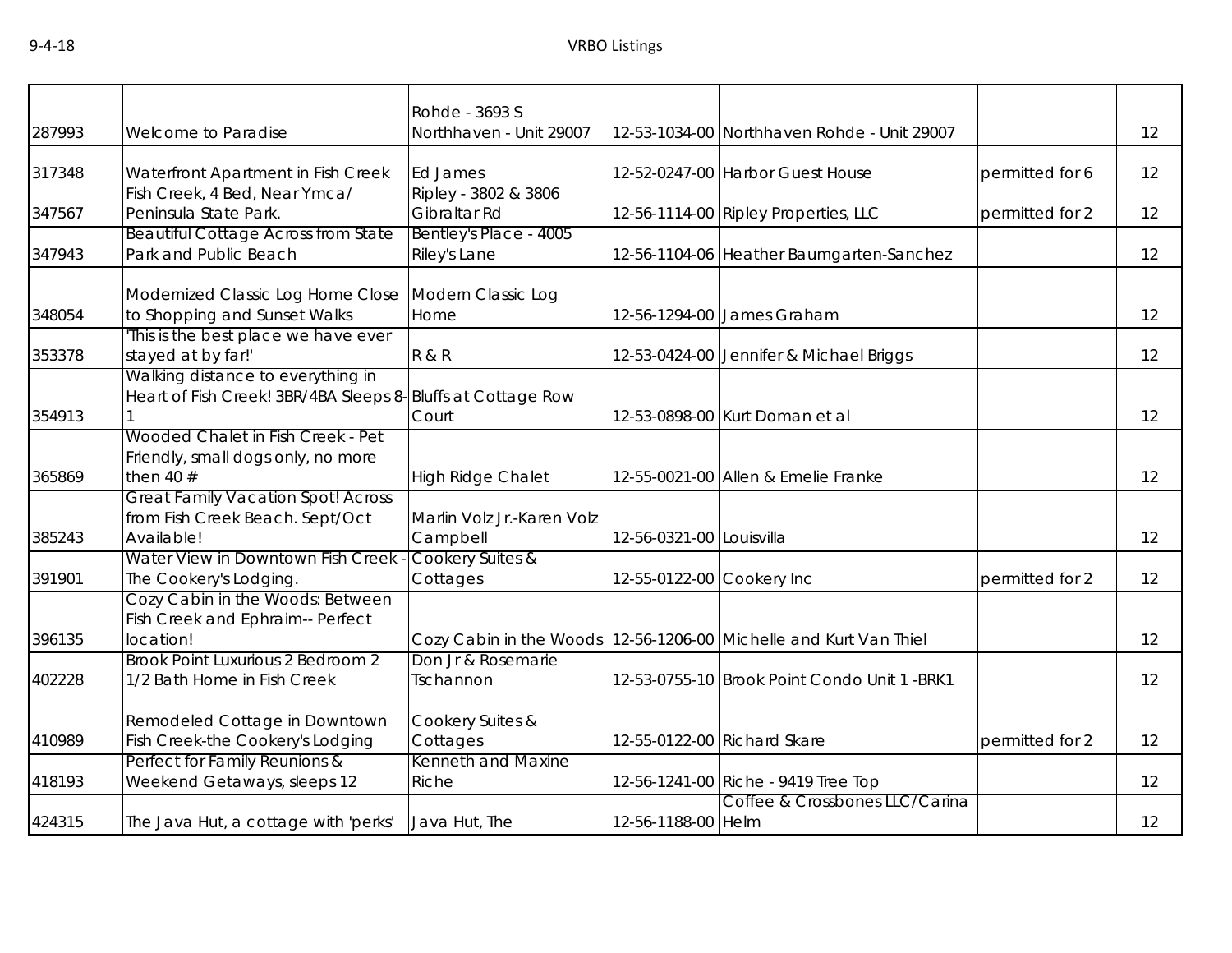| 426335           | Log Retreat At Fish Creek                                                  | Log Retreat at Fish Creek   12-56-1225-06   Bill Anderson |                            |                                            |                          | 12       |
|------------------|----------------------------------------------------------------------------|-----------------------------------------------------------|----------------------------|--------------------------------------------|--------------------------|----------|
| 431472           | Bay View Lodge - Log Home<br><b>Overlooking Harbor</b>                     | Bayview Lodge                                             |                            | 12-56-0476-00 Bay Breeze Resort Deb Krause |                          | 12       |
| 453464           | As seen in Door County Magazine!<br>Private, Family Friendly, Sat TV, WIFI | <b>Todd and Lisa Mion</b>                                 | 12-56-1261-00 Five Birches |                                            |                          | 12       |
| 4961062ha        | Cliff Cottage' Door County Home -<br>Walk to Bay!                          | Cliff Cottage LLC                                         |                            | 12-56-1979-00 Jennifer Ciesar              |                          | 12       |
| 469264           | Irish Hospitality In County Door!                                          | O'Meara's Cottage Loft                                    |                            | 12-54-0685-00 Megan O'Meara                |                          | 12       |
| 473918           | <b>SPRING ROAD HOME, JUST MINUTES</b><br><b>FROM FISH CREEK</b>            | <b>Herbst Spring Road</b>                                 | 12-56-1318-00 Jeff Herbst  |                                            |                          | 12       |
| 503056           | Fish Creek- Near Peninsula State Park                                      | Ripley - 3802 & 3806<br>Gibraltar Rd                      | 12-56-1114-00 Rick Ripley  |                                            | permitted for 2          | 12       |
| 503970<br>559794 | Perfect Location for Family, spotlessly<br>clean sleeps 18 friendly owners | Michael Servais<br>30+ day rental - no permit needed      |                            | 12-56-1357-00 Cedar Creek Lodge II         |                          | 12<br>12 |
|                  |                                                                            |                                                           |                            |                                            |                          |          |
| 569210           | Great vacation property with<br>PrivacyExactly What We Wanted!             | <b>Fish Creek Beginnings</b>                              |                            | 12-56-1719-00 Mark Schneider               |                          | 12       |
| 587031           | Immaculate, spacious 3 bedroom, 2<br>full bath condo. Family friendly.     | Northhaven #39004-<br>Gunderson                           |                            | 12-53-1423-00 Mary & Bryan Gunderson       |                          | 12       |
| 587050           | Walk to downtown Fish Creek and<br>Peninsula State Park!                   | Birch Grove II - Unit #2                                  |                            | 12-56-1410-00 Michael & Diane Cotter       |                          | 12       |
| 602669           | 4 Bedroom home fully furnished<br>wooded lot                               | Troy and Carolee Lasecki 12-56-1450-00 The Treeport       |                            |                                            | permitted for 3<br>units | 12       |
| 614537           | Home on 5 acres just 1 mile from<br>town                                   | <b>Gibraltar House</b>                                    |                            | 12-56-1439-06 Paul & Amy Devine            |                          | 12       |
| 619373           | 2 bedroom, Across from the YMCA                                            | Troy and Carolee Lasecki                                  | 12-56-1450-00 The Treeport |                                            | permitted for 3<br>units | 12       |
| 642394           | Memorial Day & Last Week in June<br>Just Opened Up!                        | Little Spring Cottage                                     |                            | 12-56-1275-00 Pam Olafsson/ Beth Collins   |                          | 12       |
| 698240           | Enjoy picture perfect sunsets on the<br>deck of Cottage Row On the Rocks   | Cottage Row on the<br>Rocks                               |                            | 12-56-1494-06 Apfelbach Family Trust, LLC  |                          | 12       |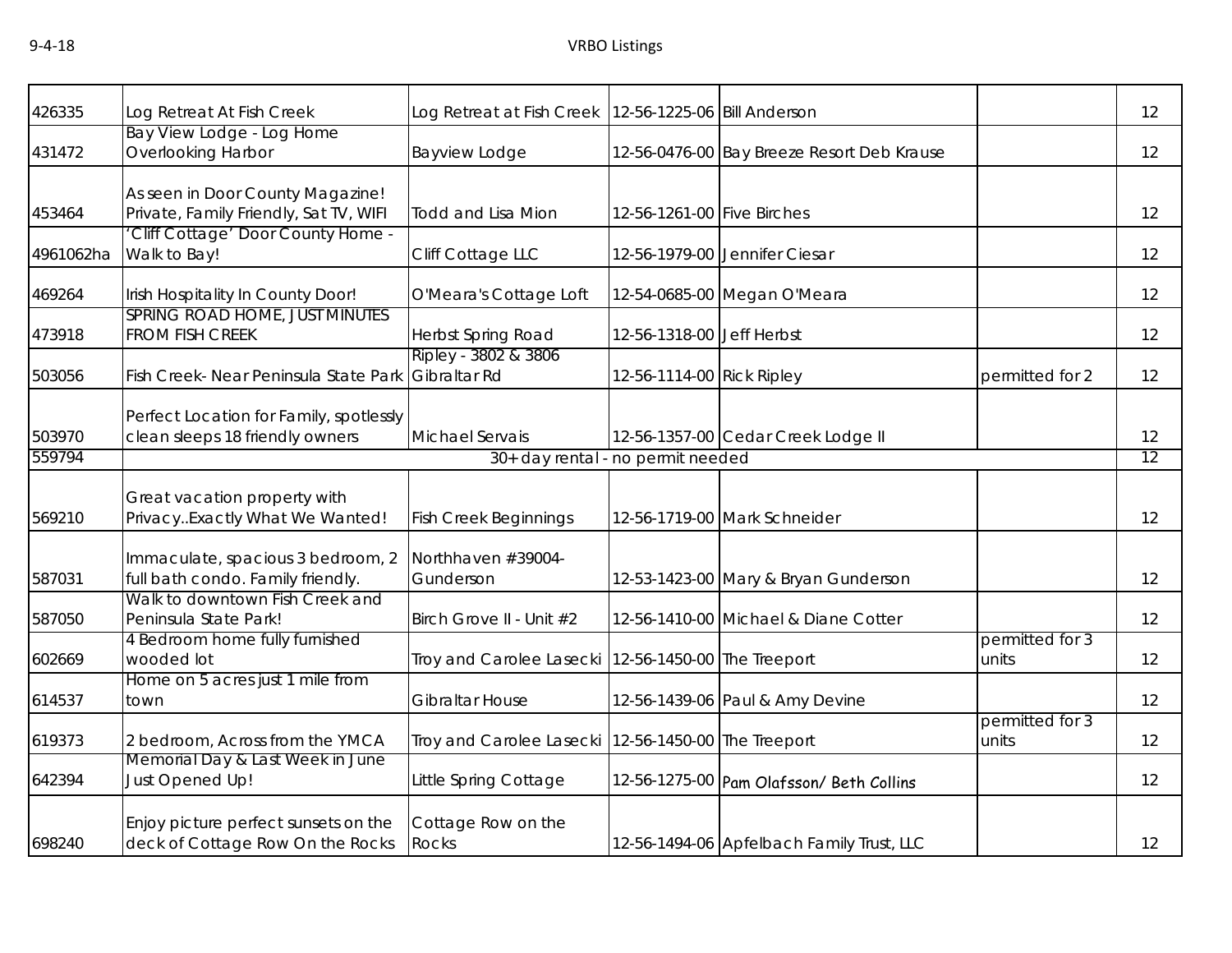|        | Absolute Delight! Private wooded lot                        |                          |                           |                                                              |    |
|--------|-------------------------------------------------------------|--------------------------|---------------------------|--------------------------------------------------------------|----|
| 707952 | in downtown Fish Creek<br>Fish Creek/Northhaven-3bd/2.5bt - | A Rileys Retreat         |                           | 12-56-1482-06 Bryan and Traci Bigari                         | 12 |
|        | in/Outdr Pools! - Like New-Great                            |                          |                           |                                                              |    |
| 710547 | Location-Wifi                                               | <b>Heather Paulis</b>    |                           | Door County Retreat -<br>12-53-1511-00 Northhaven Unit 17006 | 12 |
|        |                                                             |                          |                           |                                                              |    |
|        | Woodlands 3 Bedroom, 1 1/2 Bath                             |                          |                           |                                                              |    |
| 715374 | Fish Creek, Vacation Getaway                                | Tim & Bonnie Mirkiewicz  | 12-56-1363-00 Woodlands   |                                                              | 12 |
|        |                                                             |                          |                           |                                                              |    |
| 723814 | Pine Cone Guest House                                       | Pine Cone Guest House    |                           | 12-56-0525-00 Minerva & Armando Mejia                        | 12 |
|        |                                                             |                          |                           |                                                              |    |
| 813262 | Fish Creek- Gibraltar Rd.- Near YMCA Gibraltar Road Ripley  |                          |                           | 12-56-1618-00 Roger & Jeni Ripley                            | 12 |
|        | Spectacular Views of Eagle Harbor                           |                          |                           |                                                              |    |
| 824134 | and Ephraim                                                 | Eagle Harbor View        |                           | 12-56-1570-06 Nancy Claypool                                 | 12 |
|        | Large Guest House located within                            |                          |                           |                                                              |    |
| 833837 | the town of Fish Creek                                      | Lawler Guest House       | 12-56-1573-00 Greg Lawler |                                                              | 12 |
|        | Northhaven - Great Family Value                             | Northhaven Fountain      |                           |                                                              |    |
| 882273 | Retreat! Free WiFi                                          | View                     |                           | 12-53-1643-00 Carolyn Ahmad                                  | 12 |
|        | <b>Family Friendly Cabin With Modern</b>                    |                          |                           |                                                              |    |
|        | Kitchen, Working Fireplace, Wrap                            |                          |                           |                                                              |    |
| 896105 | Around Porch!                                               | <b>DC Thunder</b>        |                           | 12-56-1572-00 Eric Simonson                                  | 12 |
|        | Walking distance to downtown Fish                           |                          |                           |                                                              |    |
|        | Creek and Minutes From Peninsula                            | Top of the Hills Shops - |                           |                                                              |    |
| 920769 | State Park!                                                 | Holzman                  |                           | 12-53-1687-00 Jack & Diane Holzman                           | 12 |
|        | Fish Creek Condo/Town Home at                               | Brook Point Condo - Unit |                           |                                                              |    |
| 946469 | <b>Brook Point, Door County</b>                             | 5 - Berndt               |                           | 12-53-1681-00 Karen Berndt                                   | 12 |
|        | <b>DOOR COUNTY HOME RETREAT IN</b>                          |                          |                           |                                                              |    |
| 976203 | <b>FISH CREEK</b>                                           | DC Home - Pachonphai     |                           | 12-56-1692-00 Steven and Lisa Pachonphai                     | 12 |
|        |                                                             |                          |                           |                                                              |    |
|        |                                                             | Fish Creek Country Home  |                           |                                                              |    |
| 988506 | Fish Creek Country Home!                                    | DC Vacation Rentals LLC  | 12-56-1706-00 Kyle Ripley |                                                              | 12 |
|        | Spacious Custom 4bedroom a Mile                             |                          |                           |                                                              |    |
| 997318 | from Fish Creek                                             | Gibraltar Lodge          | 12-56-1033-00 Ross Lunn   |                                                              | 12 |
|        | Fish Creek/Northhaven - Beautiful,                          |                          |                           |                                                              |    |
|        | newly furnished 3 bed, 2.5 bath                             | Northhaven Condo -       |                           |                                                              |    |
| 997926 | condo                                                       | Peiffer                  |                           | 12-53-1703-00 Nicholas M Peiffer                             | 12 |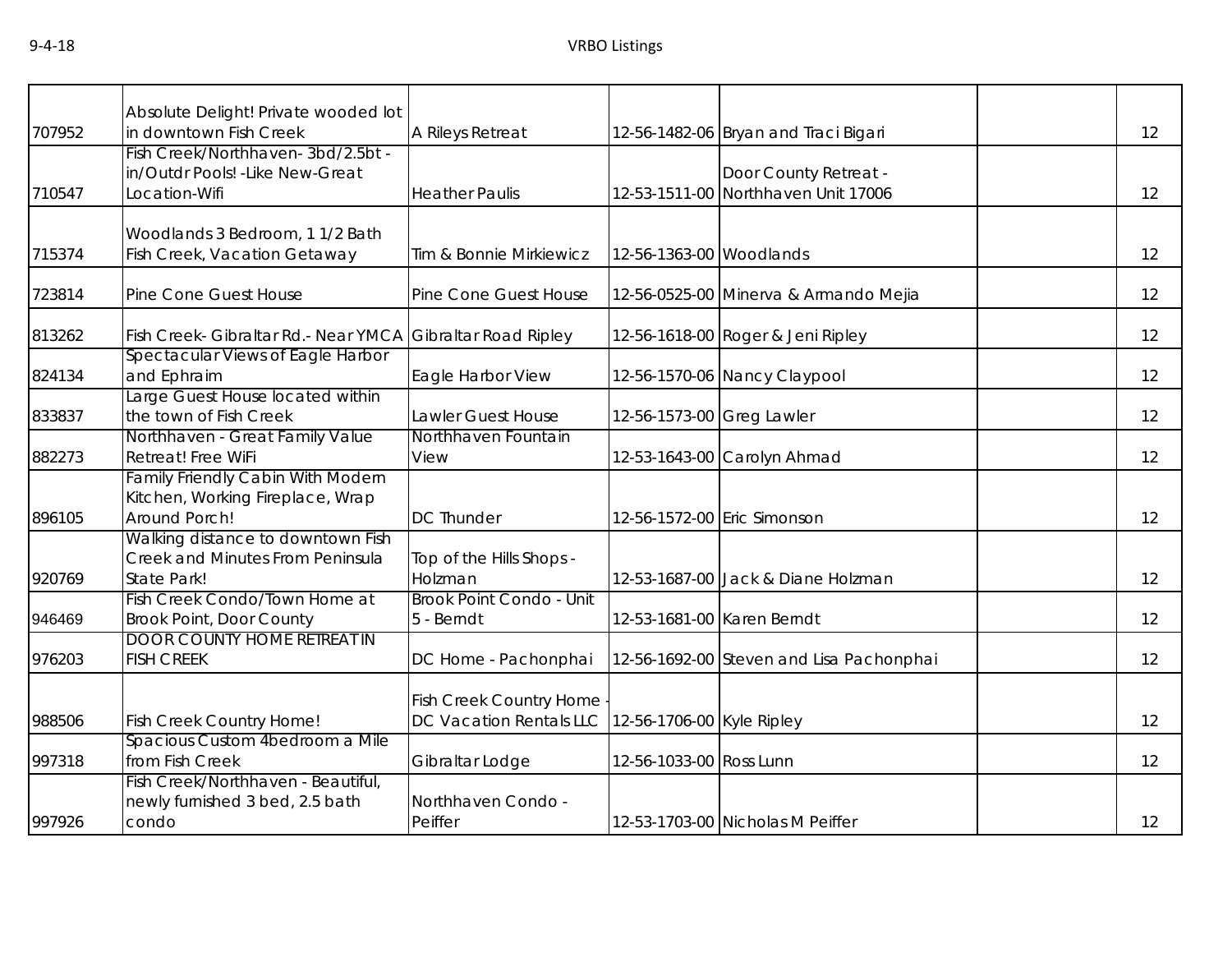|         | Retro, Cozy Cottage - Peninsula St.<br>Park, Family/Pet Friendly - Open year<br>around              |                                                        |                            |                                                                       |                          |    |
|---------|-----------------------------------------------------------------------------------------------------|--------------------------------------------------------|----------------------------|-----------------------------------------------------------------------|--------------------------|----|
| 1060002 |                                                                                                     | Lille Cottage                                          | 12-56-1744-00 Brad Russell |                                                                       |                          | 12 |
| 1071057 | Fish Creek WIFI Fire Pit                                                                            | Manistique Stone<br>Cottage                            |                            | 12-56-1743-13 Ryan and Karilyn Dayton                                 |                          | 12 |
| 1080095 | Private 3 BR 3 Bath condo on the Fish Creekside Cove Unit 11 -<br>Creek, overlooking private harbor | <b>RRRP LLC</b>                                        |                            | 12-53-1712-00 Peter C Diltz, Sole Member                              |                          | 12 |
| 1090556 | Remodeled cottage Ephraim/Fish<br>Creek                                                             | Maple Grove Chomeau                                    |                            | 12-56-1330-06 Jay & Vinni Chomeau                                     |                          | 12 |
| 1127055 | NEW home. GREAT location across<br>from YMCA. Can accommodate<br>LARGE groups                       | Troy and Carolee Lasecki 12-56-1450-00 The Treeport    |                            |                                                                       | permitted for 3<br>units | 12 |
| 1141807 | Quiet condo in heart of Fish Creek                                                                  | Cedar Court Condo #17                                  |                            | 12-53-1657-10 Richard Rupiper                                         |                          | 12 |
| 1151019 | Luxury Tri-Level Condo Downtown<br><b>Fish Creek</b>                                                | Luxury Tri-Level Fish Creek<br>Glapa                   |                            | 12-53-1791-00 Jon and Katie Glapa                                     |                          | 12 |
| 1216466 | New Construction - 2 Story - 4<br>bedroom, 3.5 bath                                                 | <b>DCLife LLC</b>                                      |                            | 12-56-1840-00 DCLife LLC - Pamela Hoppe                               |                          | 12 |
| 1219104 | Cozy Cottage in the woods: perfect<br>location fish creek                                           |                                                        |                            | Cozy Cabin in the Woods   12-56-1206-00   Michelle and Kurt Van Thiel |                          | 12 |
| 1219483 | Country Farm House With 38 Acres.                                                                   | Country Farm House -<br>Ripley                         | 12-56-1833-00 Rick Ripley  |                                                                       |                          | 12 |
| 1262366 | Charming Cape Cod in Fish Creek                                                                     | <b>Eckert Vacation Home</b><br>Cape House              | 12-56-0679-00 Deb Eckert   |                                                                       |                          | 12 |
| 1292282 | Island View! Beautiful View Of The<br>Bay! Perfect Location. Hot Tub and<br><b>Boat Too!</b>        | <b>Island View Vacation</b><br>Home - 8750 Island View |                            | 12-56-1894-00 Charles Paschke                                         |                          | 12 |
| 1328037 | Guest Bedroom at the Quarry House                                                                   | Quarry House                                           |                            | 12-56-0805-00 Mitchel & Mary Heinrichs                                | permitted for 2          | 12 |
| 1329353 | Newly Furnished Home Close to<br>Everything, 5 Acres with majestic<br>woods & meadows               | <b>Highland House</b>                                  |                            | 12-56-1887-00 Chris Warecki                                           |                          | 12 |
| 1351038 | A Truly Luxurious Door County Retreat Carraig Cottages LLC                                          |                                                        |                            | 12-56-1277-00 Carruag Nua                                             |                          | 12 |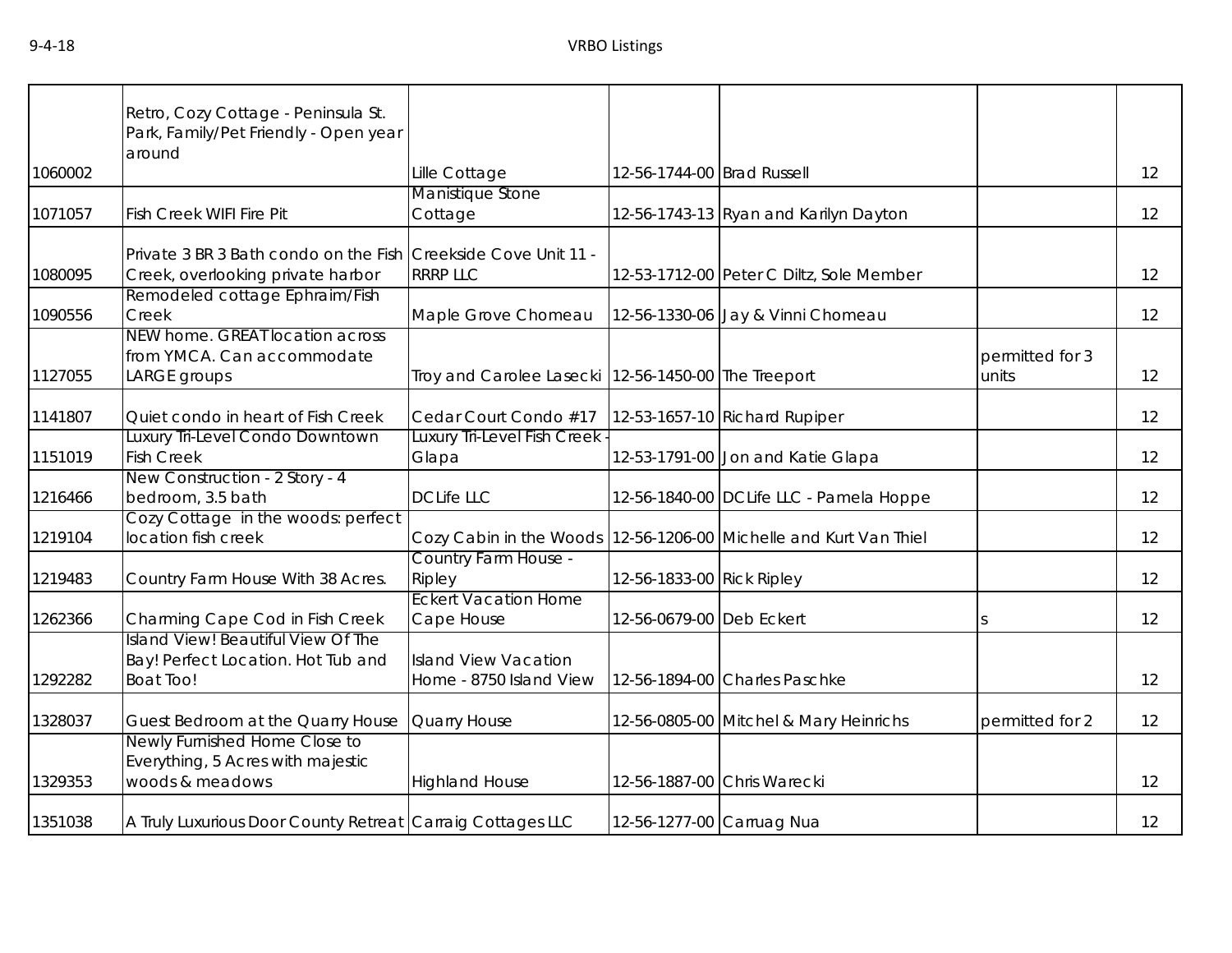|           | <b>Exceptional Home in Tranquil Door</b>                  |                          |                            |                                               |                   |    |
|-----------|-----------------------------------------------------------|--------------------------|----------------------------|-----------------------------------------------|-------------------|----|
| 1351075   | <b>County Setting</b>                                     | Carraig Cottages LLC     | 12-56-1276-00 Carriag Dale |                                               |                   | 12 |
|           | 4190 Cottage Row Ct. - New                                |                          |                            |                                               |                   |    |
|           | <b>Contruction Downtown Fish Creek -</b>                  |                          |                            |                                               |                   |    |
| 1360182   | Walk Everywhere!                                          |                          |                            | 12-53-1981-00 Kurt Doman et al                |                   | 12 |
|           | 4188 Cottage Row Ct. - Beautiful                          |                          |                            |                                               |                   |    |
|           | New Construction Condo Downtown                           |                          |                            |                                               |                   |    |
| 1361191   | <b>Fish Creek</b>                                         |                          |                            | 12-56-0898-00 Kurt Doman et al                |                   | 12 |
|           | Button Marsh Farm is a 75 acre,                           |                          |                            |                                               |                   |    |
| 1371664   | private wooded retreat                                    | <b>Button Marsh Farm</b> | 12-56-1919-06 David Harris |                                               |                   | 12 |
|           | NEW! Custom 3BR Home 3 Min from                           |                          |                            |                                               |                   |    |
| 4841776   | <b>Fish Creek Harbor</b>                                  | <b>Bluff Barn</b>        |                            | 12-56-1858-00 Karen & Beth Ciesar             |                   | 12 |
|           | Bed & Breakfast: Thorp House Inn                          | Thorp House Inn &        |                            |                                               |                   |    |
| 5372492   | & Cottages - Eliza                                        | Cottages                 |                            | 12-53-1109-00 Melanie Camp                    |                   | 12 |
|           |                                                           |                          |                            |                                               |                   |    |
| /993369   | 30+ day rental - no permit needed                         |                          |                            |                                               |                   | 12 |
|           | Water view from Beach House! Walk                         | Fish Creek Beach House,  |                            |                                               |                   |    |
| 3010889ha | anywhere in town.                                         | The                      |                            | 12-53-1764-00 Scott Schmitz & Karin Skare     |                   | 12 |
|           | Bed & Breakfast: Thorp House Inn                          | Thorp House Inn &        |                            |                                               |                   |    |
| 4622953ha | & Cottages - Eliza                                        | Cottages                 |                            | 12-53-1109-00 Melanie Camp                    |                   | 12 |
|           | <b>EW-GREAT LOCATION-SLEEPS 14-</b>                       |                          |                            |                                               |                   |    |
| 4713533ha | <b>INDOOR &amp; OUTDOOR POOLS</b>                         | Park House               |                            | 12-56-1801-00 PDW Rentals LLC                 |                   | 12 |
|           |                                                           |                          |                            |                                               |                   |    |
|           | TOWN HOUSE STYLE CONDO-                                   |                          |                            |                                               |                   |    |
| 4736484ha | ENTRANCE TO PENINSULA STATE PARK Evergreen B-8            |                          |                            | 12-56-1800-00 PDWE Rentals LLC (Paul Woerfel) |                   | 12 |
|           |                                                           | Downtown Fish Creek      |                            | <b>Magnificent Memories - Stacey</b>          |                   |    |
|           | 4840082ha Downtown Fish Creek with a view                 | with a view - Berndt     | 12-53-1855-00 Berndt       |                                               |                   | 12 |
|           | NEW! Custom 3BR Home 3 Min from                           |                          |                            |                                               |                   |    |
|           | 4841776ha Fish Creek Harbor                               | <b>Bluff Barn</b>        |                            | 12-56-1858-00 Beth and Karen Ciesar           |                   | 12 |
|           | NEW Family-Friendly Fish Creek 'Cape Eckert Vacation Home |                          |                            |                                               |                   |    |
|           | 7181479ha House' w/Yard                                   | Cape House               | 12-56-0679-00 Deb Eckert   |                                               | duplicate listing | 12 |
|           |                                                           |                          |                            |                                               |                   |    |
|           | Quintessential Door County Cabin on                       |                          |                            |                                               |                   |    |
| 34399     | Lake Michigan                                             | Carolyn Brzezinski       |                            | 15-56-0713-00 Killasonna Lodge - Brzezinski   |                   | 15 |
|           | Book Summer '18 Now! - Prime Weeks                        |                          |                            |                                               |                   |    |
| 97026     | <b>Book Quickly!</b>                                      | Jump Inn                 |                            | 15-56-1263-04 Mary Jo Jump                    | permitted for 2   | 15 |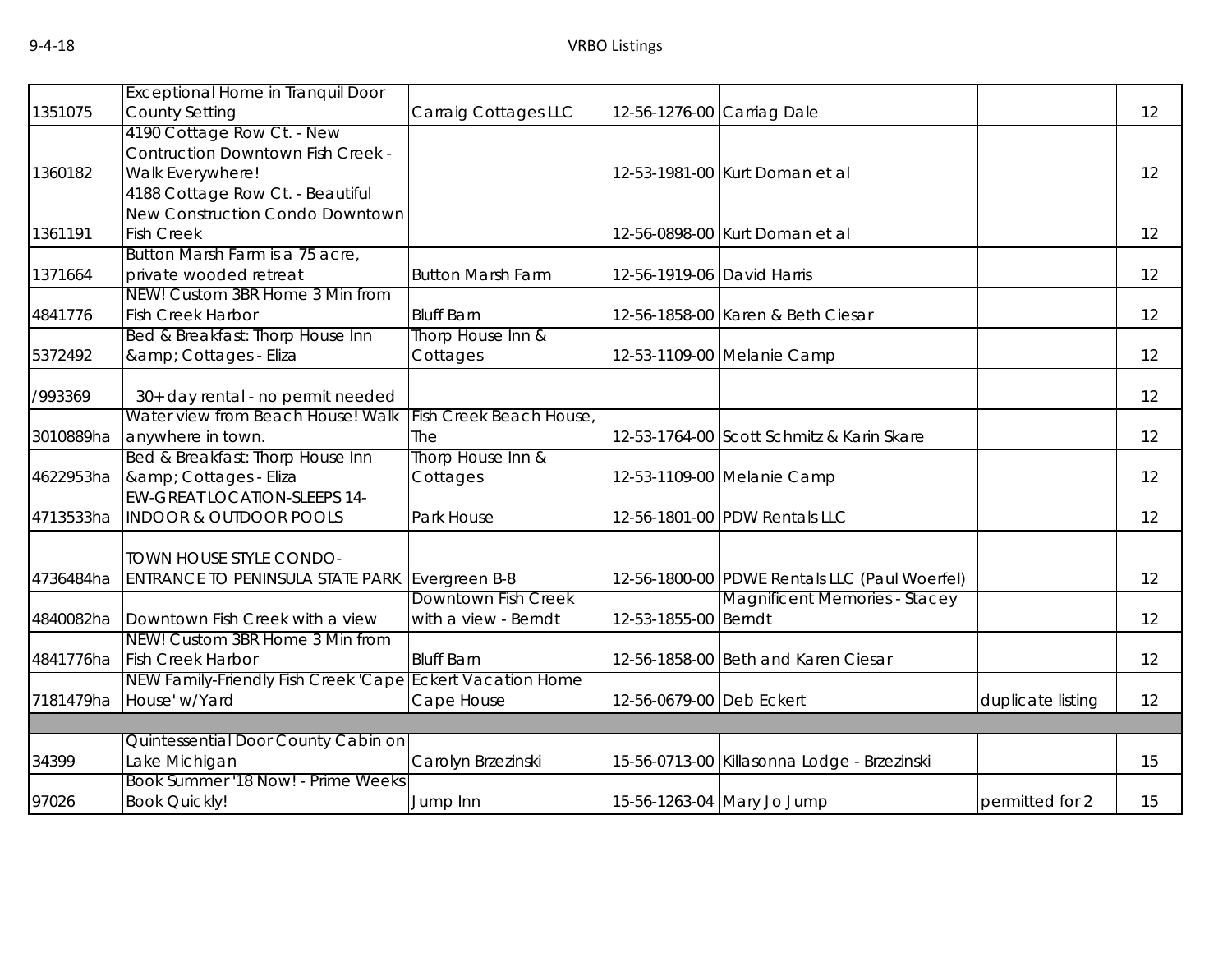|         | Sand beach retreat. Play in the sand                          |                                                       |                           |                                                                         |                 |    |
|---------|---------------------------------------------------------------|-------------------------------------------------------|---------------------------|-------------------------------------------------------------------------|-----------------|----|
|         | or just look at the water. Great                              |                                                       |                           |                                                                         |                 |    |
| 114970  | location!                                                     | <b>Emerald Surf</b>                                   |                           | 15-56-0501-00 Eugene Takle                                              |                 | 15 |
| 1432604 |                                                               | Scot and Kerri Hunt                                   | 15-56-1998-00 Clark Lake  |                                                                         |                 |    |
|         | Sunrise Shores Condo 3, Beautiful                             |                                                       |                           |                                                                         |                 |    |
| 125749  | Sand Beach, CLEAN condo                                       | <b>Sunrise Shores ASH</b>                             | 15-53-0492-00 Mark Ash    |                                                                         |                 | 15 |
|         | Special \$150/nt Thru 6/17:                                   |                                                       |                           |                                                                         |                 |    |
|         | Beautiful, Clean, Sand Beach Condo,                           |                                                       |                           |                                                                         |                 |    |
| 171303  | Amazing Views, Wifi                                           | Sunrise Shores #4                                     |                           | 15-53-1153-00 Jeanne & Paul Wiesner                                     |                 | 15 |
|         | 4 Bedroom, 4 Bath, 2 Story Home,                              |                                                       |                           |                                                                         |                 |    |
|         | Sand Beach, Handicapped Access,                               | Sunrise Shores #7 -                                   |                           |                                                                         |                 |    |
| 585337  | Wifi, sleeps 12                                               | <b>DCRMAALLC</b>                                      |                           | 15-53-1431-00 DCRMAA LLC                                                |                 | 15 |
|         | <b>CEDAR SHORES IS EXPANDING!-ON</b>                          |                                                       |                           |                                                                         |                 |    |
|         | SCHEDULE!1 Aug Wk Open. Book                                  | Cedar Shores - Beach                                  |                           |                                                                         |                 |    |
| 216654  | <b>CHOICE FALL DATES.</b>                                     | Front                                                 |                           | 15-55-0831-00 Linda Schaap                                              |                 | 15 |
|         | Lakefront Home, Architect Designed                            |                                                       |                           |                                                                         |                 |    |
| 244227  | for His Family and Friends                                    | Lakeside Paradise - Slater 15-56-1085-00 Janet Slater |                           |                                                                         |                 | 15 |
|         |                                                               |                                                       |                           |                                                                         |                 |    |
| 346952  | SAND BEACH on Lake Michigan                                   |                                                       |                           | Sandy Beach Lake House 15-56-0340-12 Carrington Family Trust c/o Fergus |                 | 15 |
|         | Beachfront Cottage, Spring 2018                               | Quietside Cottages "the                               |                           |                                                                         |                 |    |
| 352035  | Special 3 nights w/ 4th night free                            | beach house"                                          |                           | 15-55-0398-00 Quietside Leadership LLC                                  | permitted for 2 | 15 |
|         |                                                               |                                                       |                           |                                                                         |                 |    |
|         |                                                               |                                                       |                           | Stella Maris Beach House/Stella                                         |                 |    |
| 369476  | Stella Maris Beach House                                      | Michael & Valerie Schierl                             |                           | 15-56-1170-00 Vista Beach House                                         | permitted for 2 | 15 |
|         | Prime Time Going Fast! May/June                               | Shoreline Ventures Inc &                              |                           |                                                                         |                 |    |
| 414043  | Dates Still Available!<br><b>Updated A-Frame Cottage with</b> | Jump Inn                                              |                           | 15-56-1263-04 Kris Zeile et al & Mary Jo Jump                           | permitted for 2 | 15 |
| 418651  | <b>Great Swimming</b>                                         | Kangaroo South Shore                                  |                           | 15-56-1157-06 Michael K & Mary Lou H Serchen                            |                 | 15 |
|         |                                                               |                                                       |                           |                                                                         |                 |    |
|         |                                                               |                                                       |                           | Stella Maris Beach House/Stella                                         |                 |    |
| 432667  | Stella Vista Beach House                                      | Michael & Valerie Schierl                             |                           | 15-56-1170-00 Vista Beach House                                         | permitted for 2 | 15 |
|         | Fantastic Sandy Beach Condo for                               |                                                       |                           |                                                                         |                 |    |
|         | Family and Friends. Spectacular                               |                                                       |                           |                                                                         |                 |    |
| 505152  | Sunrises!                                                     | Sanata & Catherine Lau                                |                           | 15-53-1362-00 Sunrise Shores #6 - Lau                                   |                 | 15 |
|         |                                                               | The Beach at Lakeside                                 |                           |                                                                         |                 |    |
| 717637  | Lake Michigan Sand Beach!!                                    | Park                                                  | 15-56-1531-12 Les Kiehnau |                                                                         |                 | 15 |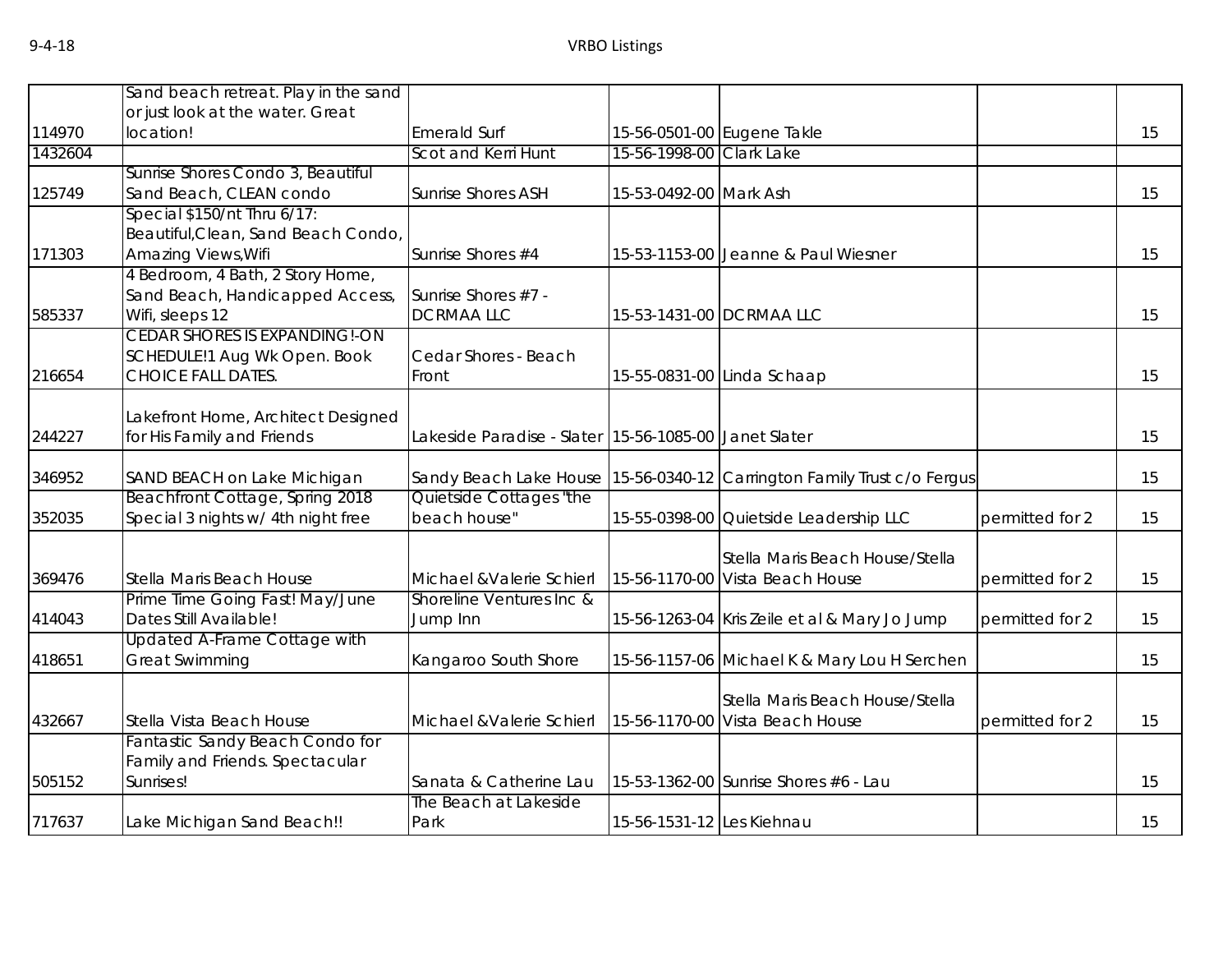|         | <b>Beautiful Sunsets On Clark Lake</b>                                                  | Kaufman - 5543 Clark                            |                            |                                                      |                                                                                    |    |
|---------|-----------------------------------------------------------------------------------------|-------------------------------------------------|----------------------------|------------------------------------------------------|------------------------------------------------------------------------------------|----|
| 744695  | Located in Door County, Wi                                                              | Lake Dr                                         | 15-56-1536-00 Kaufman      |                                                      |                                                                                    | 15 |
|         | Www.Door-County-Rentals.Com Best                                                        |                                                 |                            |                                                      | permitted for 3:<br>1) Shadow of<br>Seagulls 2) It's All<br>About the<br>Lakeshore |    |
|         | Info-Three Cottages on the Lake                                                         | Sommer Property Mgmt                            |                            | All about the lake shore Door                        | 3) same time                                                                       |    |
| 746483  | Michigan Shore                                                                          | <b>LLC</b>                                      |                            | 15-56-0023-00 County Cottages                        | next year                                                                          | 15 |
| 825405  | New Rental w/Lake & Beach Access                                                        | Cottage at Trails End                           |                            | Dan Rehberg - Rehberg<br>15-56-1593-12 Boathouse LLC |                                                                                    | 15 |
| 848144  | akefront Cottage with Sensational<br>Sunsets!                                           | Kaye Cottage                                    |                            | 15-56-1621-00 Paul & Tricia Kaye                     |                                                                                    | 15 |
| 852534  | Lake Michigan Beachfront Cottage<br>Springl Special 3 Nights/4th free                   | Quietside Cottages "the<br>beach house"         |                            | 15-55-0398-00 Quietside Leadership LLC               | permitted for 2                                                                    | 15 |
| 1055782 | Neat Cottage Getaway On The Lake<br>Michigan Rugged Shore=relax-<br>romantic-restore-ah | All about the lakeshore<br>Door County Cottages |                            | 15-56-0023-00 Sommer Property Mgmt LLC               |                                                                                    | 15 |
| 1055804 | Romantic Classic Cedar Cottage-<br>door-county-rentals.com//-<br>Brochure.pdf           | All about the lakeshore<br>Door County Cottages |                            | 15-56-0023-00 Sommer Property Mgmt LLC               |                                                                                    | 15 |
| 414415  | Arts & Crafts Masterpiece                                                               | Craig Nelson                                    |                            | 15-56-0235-00 Nelson House                           |                                                                                    | 15 |
| 1361580 | <b>NEW LISTING: Spacious Cottage</b><br>Close to Lake Michigan with Heated<br>Pool!     | Cottage at Cave Point,<br>The                   |                            | 15-56-1948-00 Michael and Amanda Warecki             |                                                                                    | 15 |
| 335047  | Door County June 1-8 2 bedroom 2<br>bath Condo at The Rushes Baileys<br><b>Harbor</b>   |                                                 | unpermitted                |                                                      |                                                                                    | 15 |
|         |                                                                                         |                                                 |                            |                                                      |                                                                                    |    |
| 112606  | Country setting just outside the city!!!                                                | Door County Country<br>Home                     | 27-55-0737-00 Terry Kinney |                                                      |                                                                                    | 27 |
| 135683  | Waterfront Swedish-style Log Cabin<br>on Sand Bay, Door County -<br>Moonlight Magic     | Moonlight Magic                                 |                            | 27-56-1014-00 Tammy M Leemon                         |                                                                                    | 27 |
| 154010  | Waterside Retreat -- Swedish Stuga<br>(Cottage)                                         | Wilson Sherwood Point                           |                            | 27-56-0948-00 Barbro & Glen Wilson                   |                                                                                    | 27 |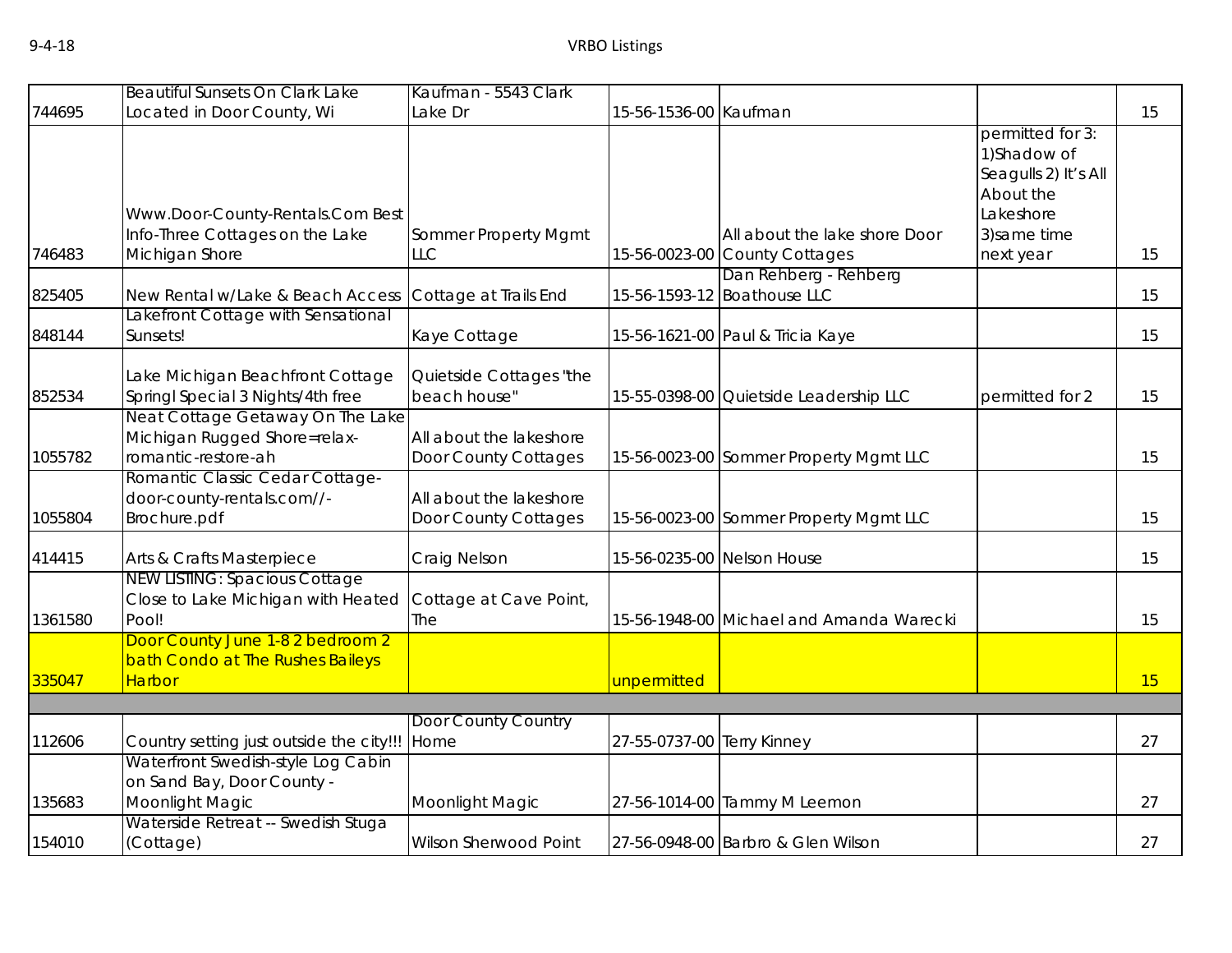|          | Family friendly updated home in         |                                  |                            |                                            |    |
|----------|-----------------------------------------|----------------------------------|----------------------------|--------------------------------------------|----|
| 1405853  | Idlewild Peninsula, Door County, WI     | <b>Uncle Bob's Guest House</b>   |                            | 27-56-1995-00 Richard and Judith Laessig   | 27 |
|          | One of a Kind Door County               | One of a kind Door               |                            |                                            |    |
| 267726   | <b>Boathouse Waiting for Your Visit</b> | County Boat House                |                            | 27-56-1050-00 Deb Robinson                 | 27 |
|          | Eagle View a Year-Round Country         |                                  |                            |                                            |    |
| 409619   | Home Sleeps 8                           | Lisa B Goldney                   | 27-56-1228-00 Eagleview    |                                            | 27 |
| 735264   | Spectacular Water View                  | Karen Hyttel                     |                            | 27-56-1540-00 Bay House - Hyttel           | 27 |
|          | Trinity Retreat - Family Friendly       |                                  |                            |                                            |    |
|          | Cottage On Sand Bay Point in Door       |                                  |                            |                                            |    |
| 743964   | County                                  | <b>Trinity Retreat</b>           |                            | 27-56-1538-00 Leo and Holly Michael        | 27 |
| 747958   | Cozy retreat Off the beaten path.       | <b>Hideaway Cottage</b><br>Smola | 27-56-1542-0               | Connel Smola                               | 27 |
|          | Waterfront Cottage: 2 bedroom, 1.5      | McComb's= 4143 Snake             |                            |                                            |    |
| 802382   | bathrooms                               | <b>Island Road</b>               |                            | 27-56-1598-00 John McCombs                 | 27 |
|          | <b>Beach House Cottage with Water</b>   |                                  |                            |                                            |    |
| 921026   | View                                    | <b>Beach Harbor Resort</b>       | 27-51-0807-00 Jon Hanson   |                                            | 27 |
| 921123   | Cozy Studio Cottage Near Water          | <b>Beach Harbor Resort</b>       | 27-51-0807-00 Jon Hanson   |                                            | 27 |
|          | Located at the end of the road,         |                                  |                            |                                            |    |
|          | waterfront home with quiet feel of      |                                  |                            |                                            |    |
| 1062307  | northwoods!                             | Cabot's Point                    |                            | 27-56-1729-06 Cabot's Point Properties LLC | 27 |
|          |                                         | Nasewaupee Trail Log             |                            |                                            |    |
| 1368363  | Nasewaupee Trail Log Home               | Home react 5/29/18               | 27-56-1841-00 Terry Kinney |                                            | 27 |
|          | Outback Cottages in Door County -       |                                  |                            |                                            |    |
|          | near beach, modern, private,            |                                  |                            |                                            |    |
| 902029ha | peaceful                                | <b>Outback Cottages</b>          |                            | 27-56-1143-00 Galen & Pam Carpenter        | 27 |
|          |                                         |                                  |                            |                                            |    |
|          | Classic Waterfront Estate,              |                                  |                            |                                            |    |
| 51415    | Spectacular Sunset Views, Sleeps 20     | Shadow Lawn                      |                            | 32-56-0190-06 John Peterson                | 32 |
|          |                                         |                                  |                            |                                            |    |
|          | Great Waterview Home in Door            |                                  |                            |                                            |    |
| 84278    | County. Fabulous Home Sleeps 14!!       | Hale - 1615 Big Pine Ln          | 32-53-0717-00 Lyn Hale     |                                            | 32 |
|          | CLASSIC ANTIQUE LOG HOME, RUSTIC        |                                  |                            |                                            |    |
| 109367   | SOPHISTICATION, TOTAL PRIVACY!          | Whyte                            |                            | 32-56-0608-00 Patricia Whyte               | 32 |
|          |                                         |                                  |                            |                                            |    |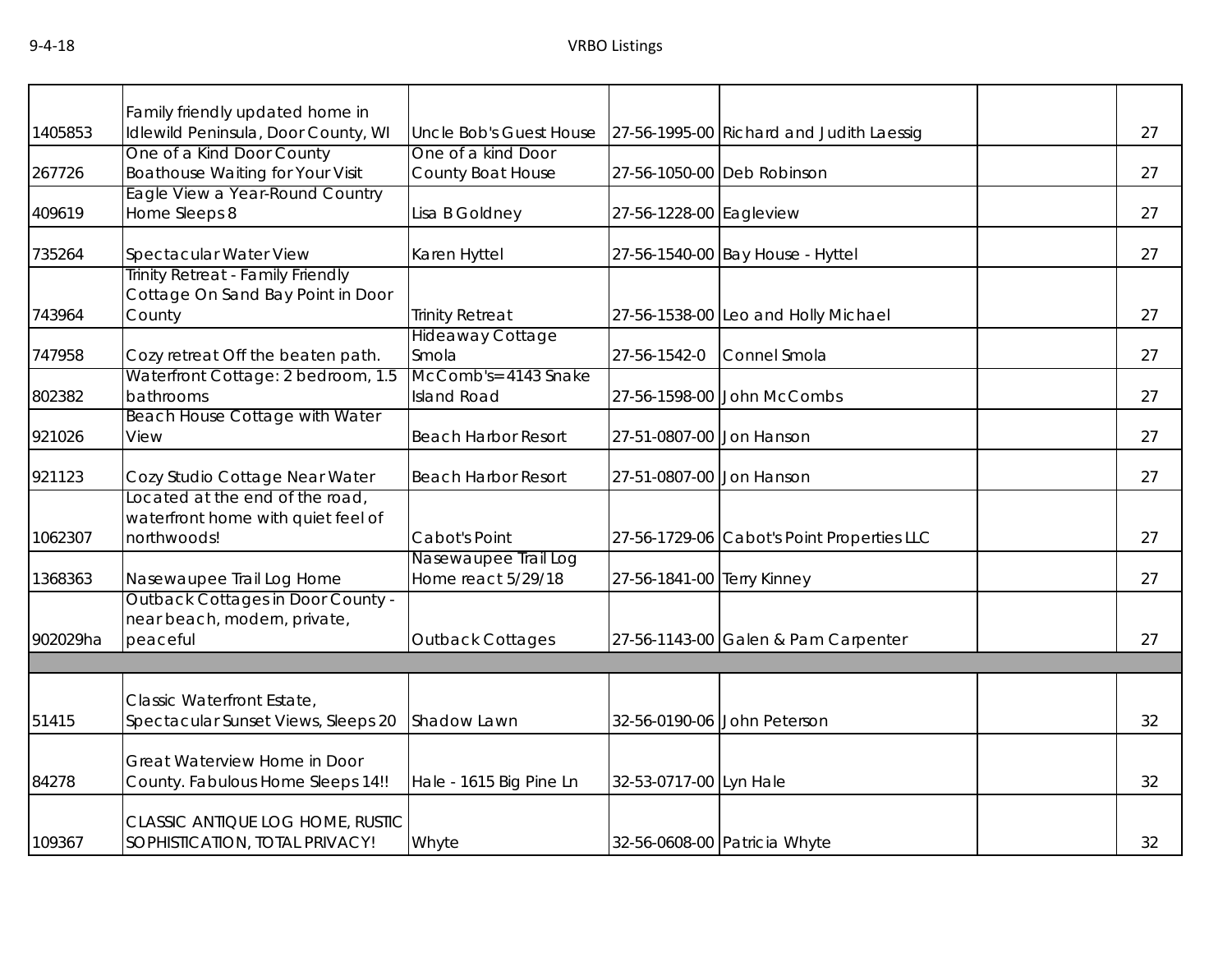|        |                                            | The Refuge/Appleport                                |                            |                                                                 |                 |    |
|--------|--------------------------------------------|-----------------------------------------------------|----------------------------|-----------------------------------------------------------------|-----------------|----|
| 116351 | Beautiful Log Home on 5 quiet acres        | Enterprises                                         |                            | 32-55-0623-00 Marc & Lori Maillefer                             |                 | 32 |
|        | Beautiful Cottage on the Green Bay         |                                                     |                            |                                                                 |                 |    |
| 133165 | Waterfront                                 | Schwandt Cottage                                    |                            | 32-55-0177-00 Georgina Schwandt                                 |                 | 32 |
|        | Secluded Cape Cod Home in Ellison          |                                                     |                            |                                                                 |                 |    |
| 141874 | Bay, Door County                           | <b>Brooke Haven</b>                                 |                            | 32-56-0265-00 Jim & Nadine Brooke                               |                 | 32 |
|        | Marina Breeze, Spectacular Ellison         |                                                     |                            |                                                                 |                 |    |
| 181532 | Bay View & Dbl Master Suites               | Marina Breeze                                       |                            | 32-55-0759-00 Robert & Sherry Stein                             |                 | 32 |
|        | Waterfront Cottage Nestled in              |                                                     |                            |                                                                 |                 |    |
| 241353 | Picturesque Setting, Gills Rock            | Teskies Cottage                                     | 32-56-0962-00 Lyle Teskie  |                                                                 |                 | 32 |
| 254081 | Historic Log Cabin(winter rate)            | Docs Hideaway                                       |                            | 32-55-0770-00 Terry & Kermit Bott                               |                 | 32 |
|        | Wisconsin - Door County - Very             |                                                     |                            |                                                                 |                 |    |
| 271720 | Special Home with Bay Views                | Villa Villekulla                                    |                            | 32-55-0691-00 Kathryn Brown                                     |                 | 32 |
|        | Cappy Cottage, Over 300 Ft. of             |                                                     |                            |                                                                 |                 |    |
| 340765 | Private Shoreline on North Bay             | Cappy Cottage                                       |                            | 32-56-1132-06 Hakes Family Trust                                |                 | 32 |
|        | The Hideaway: New Construction             |                                                     |                            |                                                                 |                 |    |
| 340966 | walk to Beach and Town                     | Hideaway the Herman                                 |                            | 32-53-0955-06 Greg Herman                                       |                 | 32 |
|        | <b>Charming Traditional Cottages</b>       |                                                     |                            |                                                                 |                 |    |
| 343690 | Affordable and Travel Green                | Terra Cottages                                      |                            | 32-55-0124-00 Deborah Taubert Gehan                             | permitted for 5 | 32 |
|        | Waterfront Cottage with Views of           | Bells Cottage - 12748 N                             |                            |                                                                 |                 |    |
| 350098 | Deaths Door, New Kitchen                   | Port Des Mortes                                     |                            | 32-56-1131-06 Matt & Ryan Bell                                  |                 | 32 |
|        | Waterfront Dream Cottage with a            | Dan's Fish, Inc. d/b/a                              |                            |                                                                 |                 |    |
| 403462 | Million Dollar View (Apple)                |                                                     |                            | Hedgehog Harbor Rental 32-56-1195-00 Daniel and Sherrie Schwarz |                 | 32 |
|        |                                            |                                                     |                            |                                                                 |                 |    |
|        | Romantic Waterfront Suite with             | Dan's Fish, Inc. d/b/a                              |                            |                                                                 |                 |    |
| 403817 | amazing water views (Cherry)               |                                                     |                            | Hedgehog Harbor Rental 32-56-1195-00 Daniel and Sherrie Schwarz |                 | 32 |
|        | Two person efficiency cottage on           | <b>Door County Vacation</b>                         |                            |                                                                 |                 |    |
| 431068 | green bay                                  | Cottage                                             |                            | 32-56-0932-00 John Finn & Carol Molepske                        | permitted for 2 | 32 |
|        | Summer Joy Cottage in Sister Bay,          |                                                     |                            |                                                                 |                 |    |
|        | WIYou Can't Get Any Closer to the          | Northern Lights Properties                          |                            |                                                                 |                 |    |
| 482130 | Water                                      | Summer Joy & Windsong                               | 32-56-1325-00 Alan Frisoni |                                                                 | permitted for 2 | 32 |
|        | Classic 1927 Shore Log Home. Sleeps        |                                                     |                            |                                                                 |                 |    |
| 571419 | 8. Enjoy water views from 7 of 9<br>rooms! | Northern Lights Properties<br>Summer Joy & Windsong | 32-56-1325-00 Alan Frisoni |                                                                 | permitted for 2 | 32 |
|        | Ellison Bay bluff retreat with water       | The Refuge/Appleport                                |                            |                                                                 |                 |    |
| 571451 | views                                      | Enterprises                                         |                            | 32-55-0623-00 Marc & Lori Maillefer                             |                 | 32 |
|        |                                            |                                                     |                            |                                                                 |                 |    |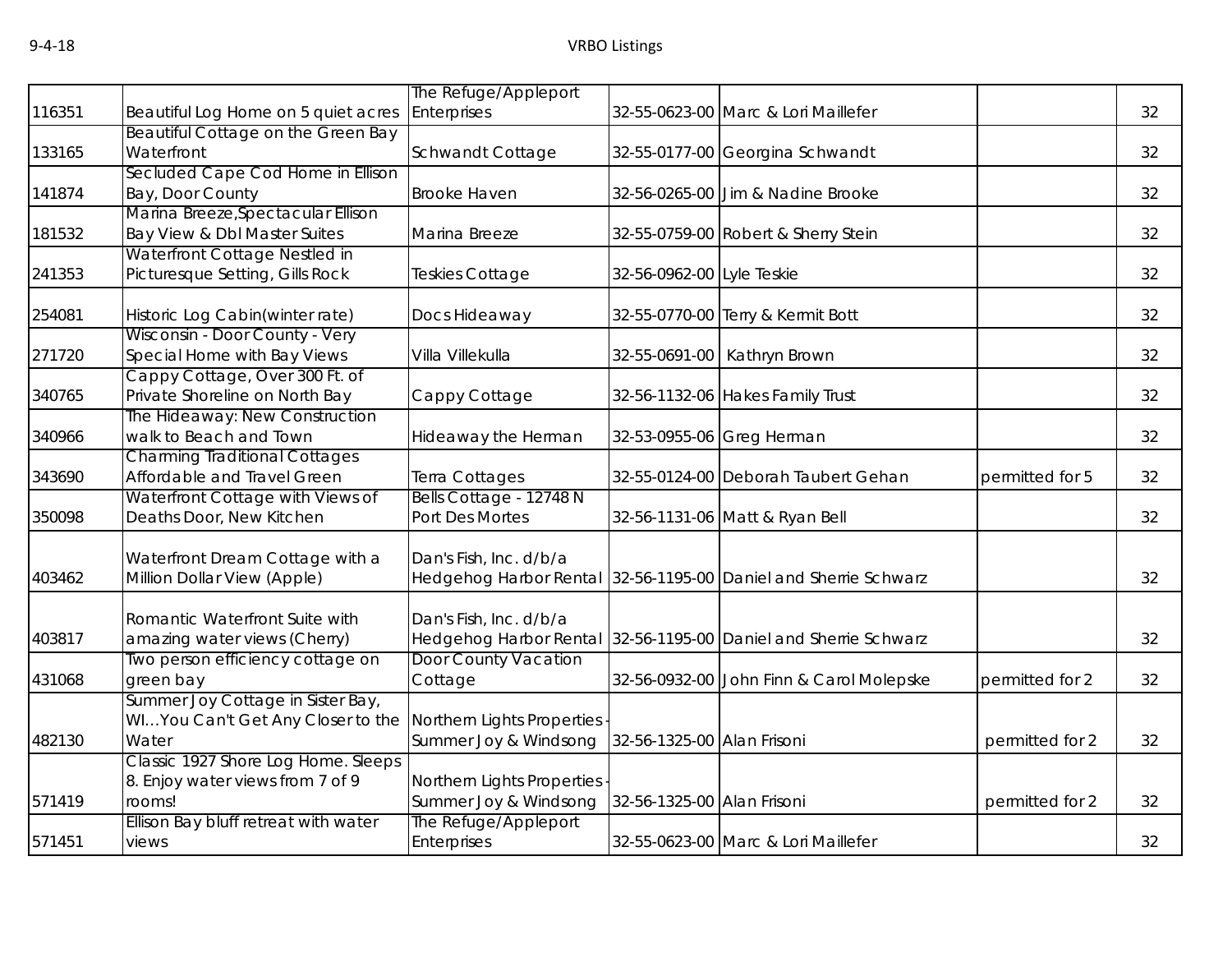|         | Family and Pet Friendly. Close To      |                           |                             |                                           |                 |    |
|---------|----------------------------------------|---------------------------|-----------------------------|-------------------------------------------|-----------------|----|
|         | Everything Northern Door Has To        |                           |                             |                                           |                 |    |
| 596720  | Offer!                                 | Piller Gills Rock         | 32-56-1418-00 Ben Piller    |                                           |                 | 32 |
|         | Cedar Dell Chalet is the               |                           |                             |                                           |                 |    |
| 601468  | quintessential Door county cabin       | Cedar Dell Chalet         |                             | 32-56-1203-06 Vicky Kalscheur             |                 | 32 |
|         | Totally Remodeled 2012 Brenner         |                           |                             |                                           |                 |    |
| 611204  | Tower!                                 | <b>Brenner Tower</b>      |                             | 32-56-1227-06 Brenner Tower, LLC          |                 | 32 |
|         | Charming, Warm, and Naturally Well     | Wagon Trail #26 Lengh-    |                             |                                           |                 |    |
| 706539  | Lit with Wooded Privacy                | Little House in the Woods |                             | 32-56-1589-00 Carolyn Lengh               |                 | 32 |
|         | Sister Bay Door County Private         |                           |                             |                                           |                 |    |
| 59435   | Vacation Paradise                      | <b>Dovetail Acres</b>     | 32-55-0422-00 Terry Wurster |                                           |                 | 32 |
| 1409799 | the hustle and bustle of Sister Bay!   | Door 42                   |                             | 32-56-1976-00 Shawn and Kim Marshall      |                 |    |
| 738760  | Sunny Cottage in Ellison Bay           | Terra Cottages            |                             | 32-55-0124-00 Deborah Taubert Gehan       | permitted for 5 | 32 |
|         | Beautiful, Newly Renovated Peaceful    |                           |                             |                                           |                 |    |
| 788481  | Place                                  | <b>Beach Road Rentals</b> |                             | 32-56-1541-00 Alma Vaicekauskas           |                 | 32 |
|         | ocated in Ellison Bay, less than 1/4   |                           |                             |                                           |                 |    |
|         | mile from a public boat launch on      |                           |                             |                                           |                 |    |
| 821538  | beautiful                              | <b>Beechers Cabin</b>     |                             | 32-56-1571-06 Susan Szabo & Mark Beecher  |                 | 32 |
|         | Premier Vacation Rental, Pet           |                           |                             |                                           |                 |    |
|         | Friendly, Walk to Water, Restaurant,   |                           |                             |                                           |                 |    |
| 835033  | Shopping, WiFi                         | Door Stop                 |                             | 32-56-1612-00 Terrence Rogers             | permitted for 2 | 32 |
| 839291  | Water Front Log Cabin!                 | East Haven                |                             | 32-56-1592-06 Barbara Moline              |                 | 32 |
|         | <b>Ideally Located Across Form The</b> |                           |                             |                                           |                 |    |
|         | Beach And Park! Walking Distance       |                           |                             |                                           |                 |    |
| 844600  | To Town!                               | Parkside Inn              |                             | 32-50-0050-00 Andy & Erin Isaacson        |                 | 32 |
|         | Porcupine Shores Has An Elevated       |                           |                             |                                           |                 |    |
| 886997  | View And Access To The Water           | Porcupine Shores          |                             | 32-56-1603-06 Brian Bartell & Kim Winburn |                 | 32 |
|         |                                        |                           |                             |                                           |                 |    |
|         | Newly Renovated Waterfront Home        |                           |                             |                                           |                 |    |
| 950980  | with Sunset Views and Swimming         | <b>Tree Brook</b>         |                             | 32-56-1513-06 John Schaumburg/Ann Krueger |                 | 32 |
|         | Serenity House located in quiet        |                           |                             |                                           |                 |    |
|         | Rowleys Bay offering water, woods      |                           |                             |                                           |                 |    |
| 981731  | and beauty                             | Serenity House            |                             | 32-56-0438-00 James K Larson              |                 | 32 |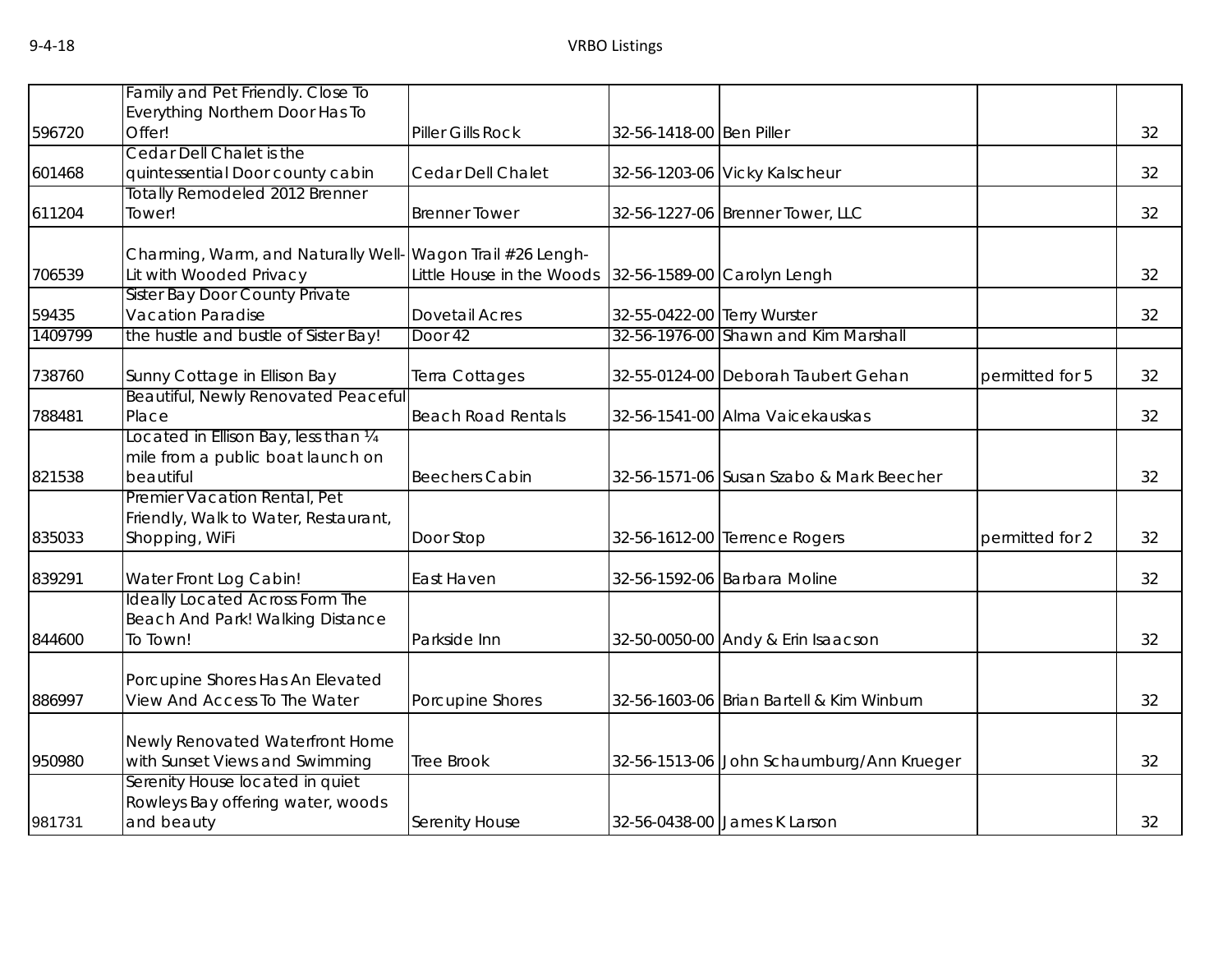|         | Beautiful Home With Water Views in                               | <b>Hedgehog Harbor House</b>                     |                            |                                          |                 |    |
|---------|------------------------------------------------------------------|--------------------------------------------------|----------------------------|------------------------------------------|-----------------|----|
| 996903  | <b>Peaceful Gills Rock</b>                                       | & Cottage                                        |                            | 32-56-1506-00 David & Patricia Bernhard  |                 | 32 |
|         | Great water view in peaceful                                     | <b>Hedgehog Harbor House</b>                     |                            |                                          |                 |    |
| 998960  | Northern Door                                                    | & Cottage                                        |                            | 32-56-1506-00 David & Patricia Bernhard  | permitted for 2 | 32 |
| 1022944 | amily Retreat Lake Front Wifi Bikes<br>Grill Lakeshore Fire Pits | <b>Sunset Shore Cottages</b>                     |                            | 32-56-1720-00 David & Deborah Cresto     | permitted for 2 | 32 |
|         | Enjoy Water Views from this Luxurious                            |                                                  |                            |                                          |                 |    |
| 1030461 | 4 bedroom home!                                                  | Le Jardin                                        |                            | 32-56-1705-06 Marianne Roppuld           |                 | 32 |
|         |                                                                  | On the Shore of Deaths                           |                            |                                          |                 |    |
| 1032665 | On the Shore of Deaths Door                                      | Door                                             | 32-56-1745-00 Todd Frisoni |                                          |                 | 32 |
|         | Family Retreat Lake View Wifi Cable                              |                                                  |                            |                                          |                 |    |
|         | Tv Grill Lakeshore Fire Pits Dog                                 |                                                  |                            |                                          |                 |    |
| 1036054 | Friendly                                                         | <b>Sunset Shore Cottages</b>                     |                            | 32-56-1720-00 David & Deborah Cresto     | permitted for 2 | 32 |
|         | Beautiful 3 Bedroom Door County,                                 |                                                  |                            |                                          |                 |    |
|         | Heavily Wooded, Pet Friendly, NOW                                |                                                  |                            |                                          |                 |    |
| 1140156 | <b>OFFERS WIFI</b>                                               | Door Stop                                        |                            | 32-56-1612-00 Terrence Rogers            | permitted for 2 | 32 |
|         |                                                                  |                                                  |                            |                                          |                 |    |
|         | New! Enjoy sunrise on Lake Michigan                              |                                                  |                            |                                          |                 |    |
| 1152974 | in a 1969 Lakefront A-Frame                                      | Hazen Cabbage                                    |                            | 32-56-1496-00 Kimberly Hazen             |                 | 32 |
|         | Spacious Lakefront Home Minutes                                  |                                                  |                            |                                          |                 |    |
| 1153343 | From Sister Bay                                                  | Wagon Trail #20 - DiSalvo                        |                            | 32-56-1786-08 Michah & August DiSalvo    |                 | 32 |
|         |                                                                  |                                                  |                            |                                          |                 |    |
|         | Premier Vacation Rental Just a Short                             |                                                  |                            |                                          |                 |    |
| 1177141 | Walk to The Heart of Sister Bay!!                                | Sister Bay Respite                               |                            | 32-56-1838-00 Todd and Michelle Cox      |                 | 32 |
|         | 4 Bedrm, 3 Bath! Between Sister Bay                              |                                                  |                            |                                          |                 |    |
|         | & Ellison Bay. New on VRBO, Spring,                              |                                                  |                            |                                          |                 |    |
| 1161665 | 2018.                                                            | Woodfield House                                  |                            | 32-56-1710-00 Susanne Beaumont           |                 | 32 |
| 1185191 | Murphy's "KipDee" Cottage                                        | Murphy's Kipdee Cottage 32-56-1827-00 Jon Murphy |                            |                                          |                 | 32 |
|         |                                                                  |                                                  |                            |                                          |                 |    |
|         | Beautiful log home on 5 acres just                               |                                                  |                            | Hoffman's Up North LLC - Matthel         |                 |    |
| 659326  | steps away from Lake Michigan                                    | Hoffmans Up North                                | 32-56-1463-06 Hoffman      |                                          |                 | 32 |
|         | Charming cedar log cabin nestled in                              |                                                  |                            |                                          |                 |    |
|         | the woods, footsteps from Rowley's                               | Wagon Trail Dombrowski                           |                            |                                          |                 |    |
| 1217459 | Bay                                                              | Unit 1                                           |                            | 32-56-1831-00 Edward and Jill Dombrowski |                 | 32 |
|         | New Listing: Nostalgic on the water                              |                                                  |                            |                                          |                 |    |
|         | Cottage for your family in Northern                              |                                                  |                            |                                          |                 |    |
| 1221685 | Door Cty                                                         | <b>Bay Lane</b>                                  |                            | 32-56-1524-00 Tim Christofferson         |                 | 32 |
|         |                                                                  |                                                  |                            |                                          |                 |    |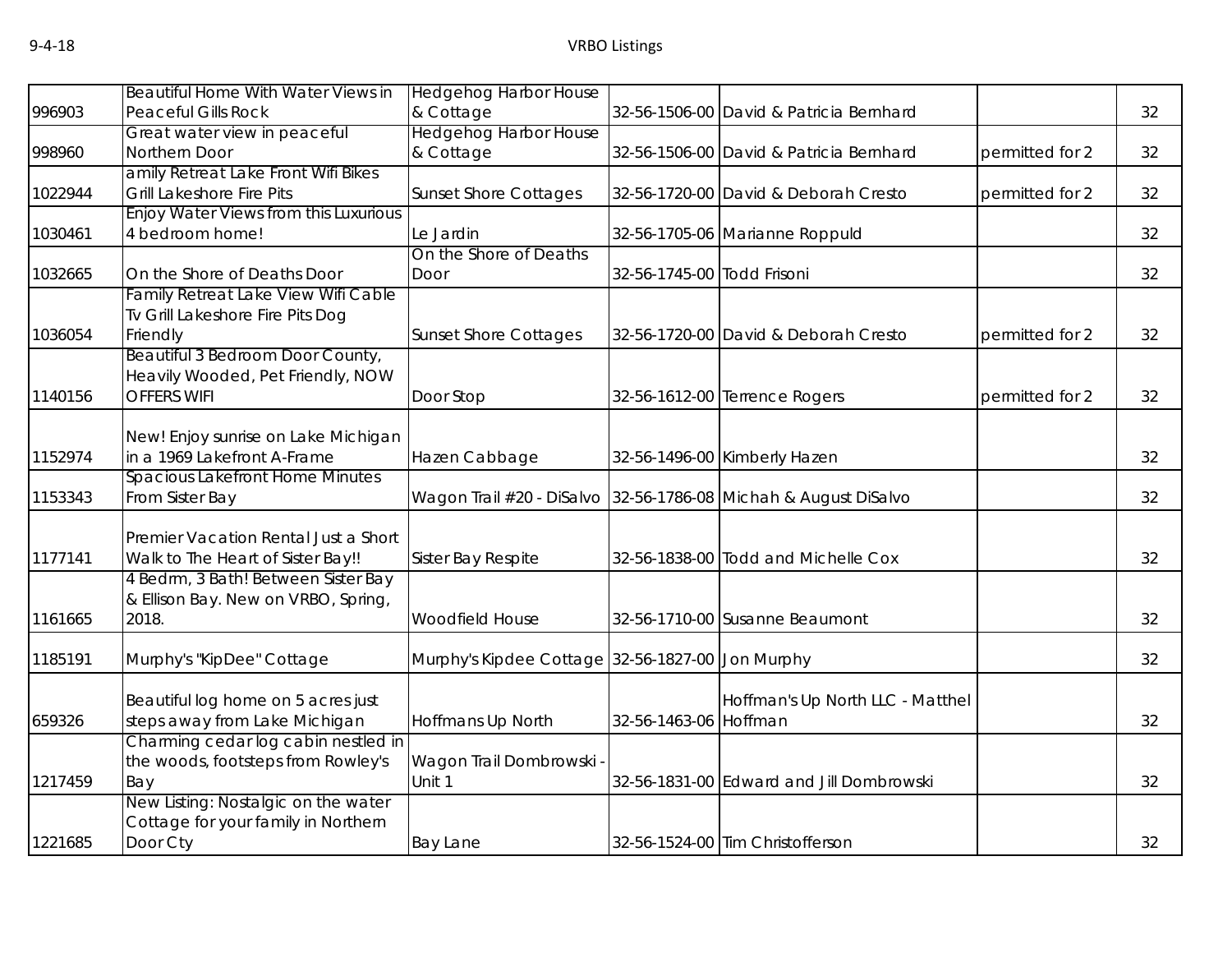| 1351557   | Your own sandy shore on the most<br>pleasant bay in Door County!            | Vandelay Shore                                  |                             | 32-56-1870-06 Matthew P Shumway                           |                 | 32 |
|-----------|-----------------------------------------------------------------------------|-------------------------------------------------|-----------------------------|-----------------------------------------------------------|-----------------|----|
| 1351902   | Enjoy your own lake front cabin that<br>has a private (Soft) Sandy Beach!   | Sand Bay Beach Cabin<br>LLC - Wismar            |                             | 32-56-1880-06 Tom & Tanya Wismar                          |                 | 32 |
| 1362190   | NEW IN 2018! Serendipity Meadow:<br>Family-friendly, 7-acre oasis           | <b>Serendipity Meadow</b>                       |                             | 32-56-1963-00 Cecilia & Dennis Lindell                    |                 | 32 |
| 1373547   | Ellison Bay Condominium at the<br>heart of town.                            | Hideaway Condos, The                            | 32-53-1904-00 Bruce Peissig |                                                           |                 | 32 |
| 177327ha  | Beach @ Sky Ledge - Spectacular<br><b>Water Views</b>                       | Beach at Sky Ledge                              |                             | 32-56-0403-00 Daniel & Cynthia Schaulis                   |                 | 32 |
| 3915169ha | Ellison Bay Bluff Waterview Condo<br>Retreat                                | Ellison Bay Bluff Retreat                       |                             | Daniel & Cynthia Shaulis<br>32-53-1533-00 Revocable Trust |                 | 32 |
| 396817ha  | Little House on the Bay---Door<br>County Retro Style/ Comfortable--         | Little House on the Bay                         | 32-56-1142-00 Schaulis      | Schaulis & Schaulis & Werdeard &                          |                 | 32 |
| 4039459ha | <b>Beautiful Bayfront Sunset Views</b>                                      | On the Rocks - Gills Rock-<br>Steeno            |                             | 32-56-1464-00 David and Susan Steeno                      |                 | 32 |
| 45293ha   | The Cro's Nest - The Rat Race Stops<br>here!                                | The Cros Nest                                   |                             | 32-56-0486-00 Nicholas J Kerpan                           |                 | 32 |
| 4555418ha | Ellison Bay tranquility close to Europe<br>Lake and Newport State Park!     | Country Comfot                                  |                             | 32-56-1753-00 Daniel & Valerie Austgen                    |                 | 32 |
| 7064918ha | Country Haven on Mink River Road                                            | Country Haven                                   |                             | 32-55-0329-00 Myron & Andrea Beard                        | permitted for 2 | 32 |
| 482895    | Charming Cottage On The Shore Of<br>Lake Michigan!                          | <b>Appleport Sunrise</b>                        |                             | 32-56-1913-06 Kathleen & Edward Callahan                  |                 | 32 |
|           |                                                                             |                                                 |                             |                                                           |                 |    |
| 26252     | Hidden Glidden Cottage Now<br>Booking 2016 dates                            | Kevin & Laura Forrest                           |                             | 35-55-0619-00 Hidden Glidden                              |                 | 33 |
| 113217    | <b>Featured in Door County Magazine</b><br>Luxuy                            | Travis & Jolyn Boland                           | 33-56-0620-00 Boland        |                                                           |                 | 33 |
| 114234    | <b>Beachfront Cottage with Rustic</b><br><b>Charm and Beautiful Sunsets</b> | BayShore Sunset Cottage 33-55-0240-00 Paul Peot |                             |                                                           |                 | 33 |
| 137311    | A Waterfront Home for All-Seasons in<br>Door County!                        | Killkare                                        | 33-55-0483-00 Tom Nebel     |                                                           | 369083ha        | 33 |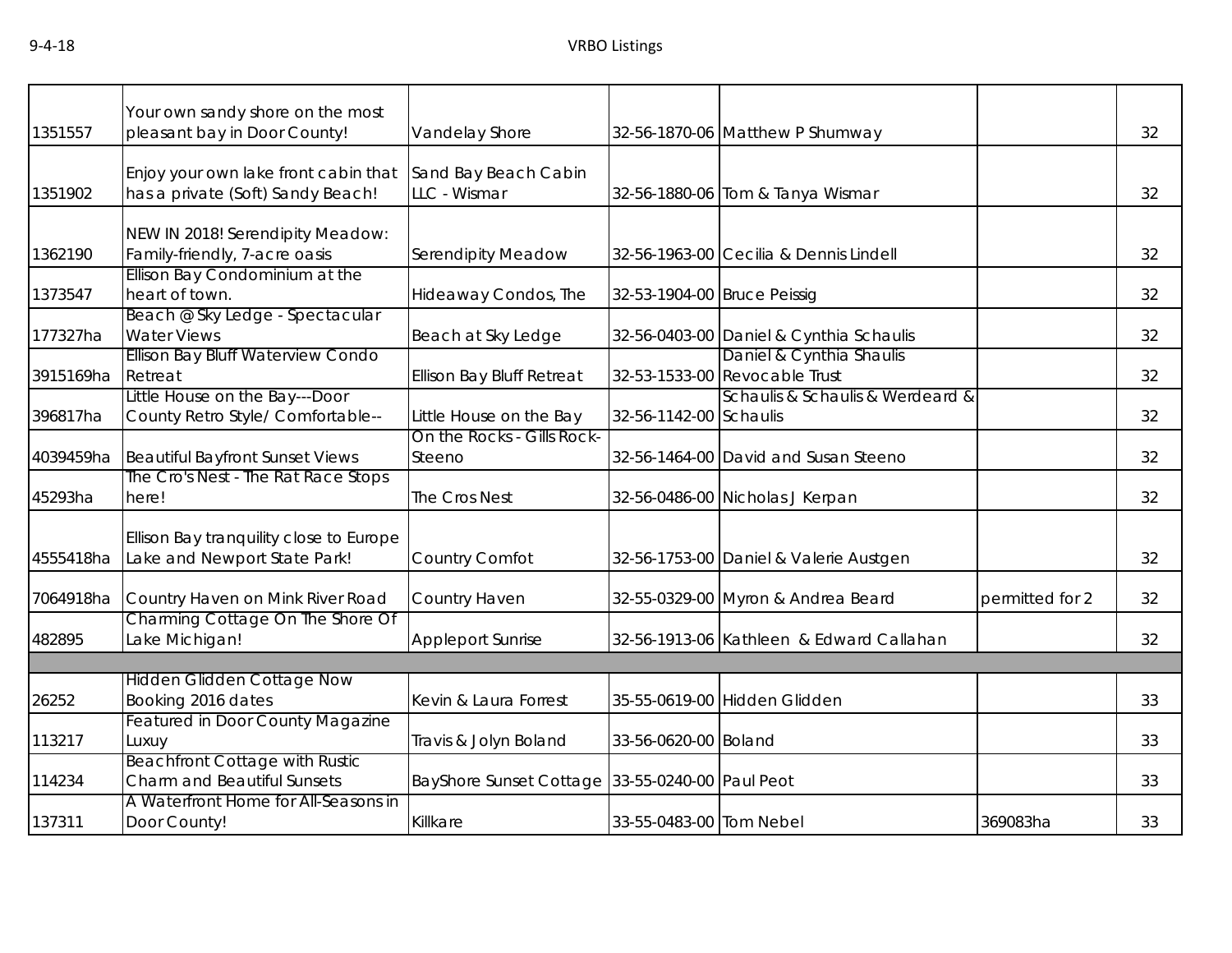| 306175 | Executive Style Waterfront Home                                                          | Jorns Harbor Retreat                                 | 33-56-0333-00 Donna Jorns  |                                          |                | 33 |
|--------|------------------------------------------------------------------------------------------|------------------------------------------------------|----------------------------|------------------------------------------|----------------|----|
| 371719 | At-The-Lake Lake Michigan Cape<br>Cod Home with Sand Beach Access<br>to Lake Mich.       | At the Lake                                          | 33-56-0350-00 Sally Jilot  |                                          |                | 33 |
| 433696 | Enjoy the best of Door County with<br>waterfront Lake Michigan Views                     | Lakeside Haven                                       |                            | 33-56-1240-06 Kathy Richmond             |                | 33 |
| 476585 | On the Water. In the Woods. Close to<br>Everything. Perfect for Two.                     | <b>Gmamas Place</b>                                  |                            | 33-56-1246-00 Diane Knutson              |                | 33 |
| 480899 | Waterfront with a great beach,<br>fireplace and large yard                               | Thenells Cottage                                     | 33-55-0063-13 John Thenell |                                          |                | 33 |
| 567961 | Family Friendly Glidden Drive Beach<br>Retreat on Lake Michigan                          | Glidden Drive Beach<br>Retreat                       |                            | 33-56-1405-00 Jill Parak & Ryan Cantzler |                | 33 |
| 569474 | Country Charm- North Of Sturgeon<br>Bay On Hwy 42                                        | Country Charm                                        | 33-56-1436-00 Nancy Raye   |                                          |                | 33 |
| 579668 | Cozy Fireplace, Waterfront Grill,<br>Campfires & Gorgeous Sunsets                        | Jon Hanson / Snug<br>Harbor                          |                            | 33-56-0906-00 Little Harbor Cottages     |                | 33 |
| 580389 | Sit on the Dock of the Bay, Watching<br>Boats Float by, Sunsets Sizzle on the<br>Water   | Jon Hanson / Snug<br>Harbor                          |                            | 33-56-0906-00 Little Harbor Cottages     |                | 33 |
| 580438 | Waterfront+Grill+Campfire+S'Mores+<br>Sunsets = Starboard Cottage                        | Jon Hanson / Snug<br>Harbor                          |                            | 33-56-0906-00 Little Harbor Cottages     | pemitted for 3 | 33 |
| 676548 | Prancing Pony - Norwegian<br>Timberframe Home in Whitefish<br><b>Bay/Family Friendly</b> | Laura Siebert                                        |                            | 33-56-0283-00 Prancing Pony              |                | 33 |
| 804324 | Clark Lanke - Door County's Best<br>Kept Secret                                          | Chuck & Kathy Steinmetz 33-56-1581-12 Steinmetz Home |                            |                                          |                | 33 |
| 813345 | Enjoy beautiful sunset on the bay in<br>this large lakefront family retreat              | lan & Lindsey Kazian                                 |                            | 33-56-1584-00 Camp Sunset                |                | 33 |
| 847672 | 240' of Lake Michigan Sandy Beach<br>awaits! Have some fun in the sun<br>and sand!       | Linzmeier's on Glidden                               |                            | 33-56-1604-00 Mark & Margaret Linzmeier  |                | 33 |
| 983613 | Newly Constructed 1900 sq foot<br>home, located on Private road and<br>6 wooded acres    | Serenity in the Woods                                |                            | 33-56-1691-06 Jeffrey & Lana Pray        |                | 33 |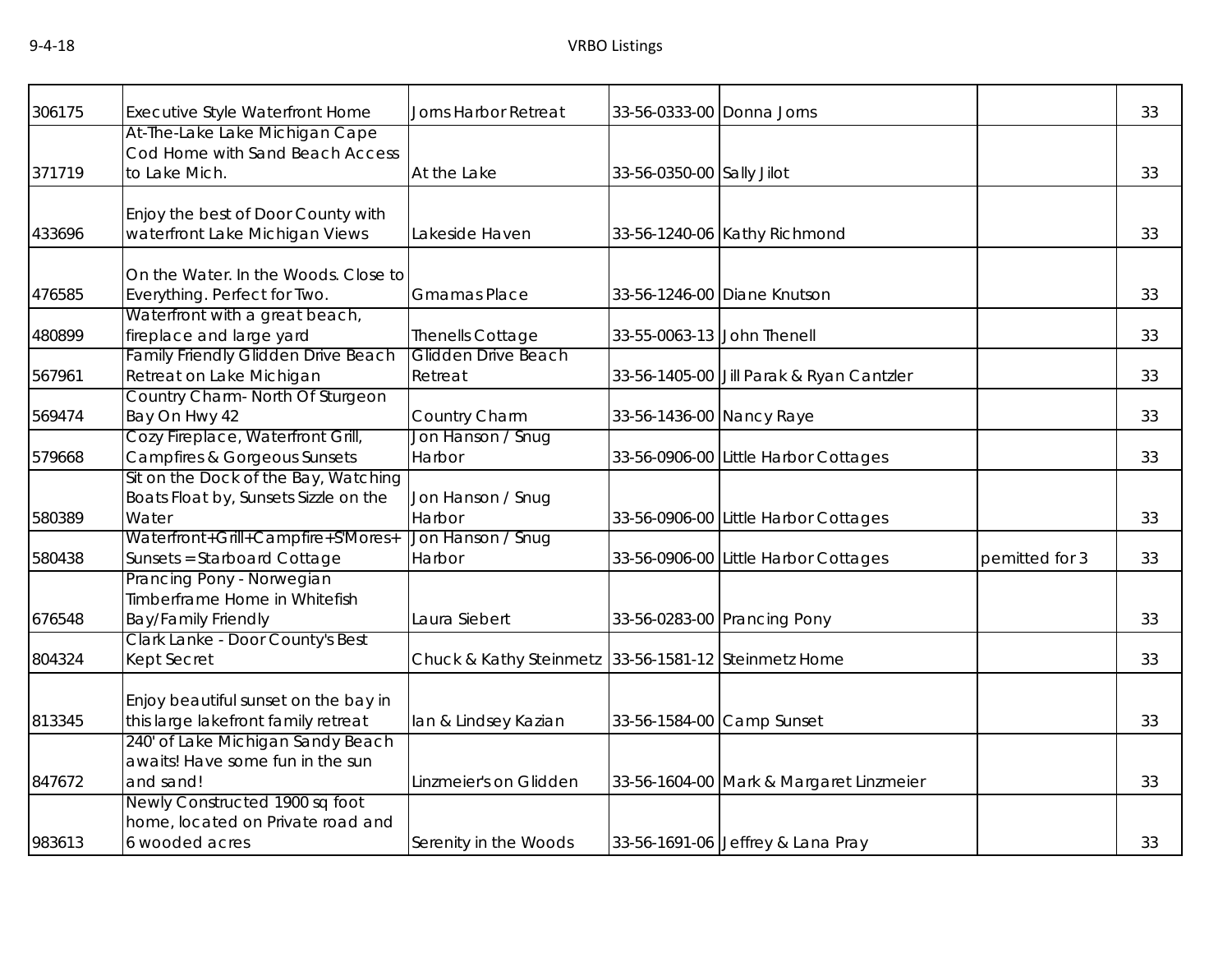|          | <b>Camelot Cliffs- Making Magical</b>                                                |                                      |                          |                                                                  |                 |    |
|----------|--------------------------------------------------------------------------------------|--------------------------------------|--------------------------|------------------------------------------------------------------|-----------------|----|
| 1024399  | <b>Memories</b>                                                                      | <b>Brian Dougal</b>                  |                          | 33-56-1740-00 Camelot Cliffs                                     |                 | 33 |
| 705536   | Just a short walk or bike ride to<br>downtown Sturgeon Bay.                          | The Green House                      |                          | 33-56-1493-06 A&J Properties, LLC                                |                 | 33 |
| 1070197  | New Rental! SAND BEACH!                                                              | Quinn's Crescent Beach               |                          | 33-56-1750-12 Tami and Brian Quinn                               |                 | 33 |
| 1108105  | Coastal Cottage Resort. Comfy Cozy<br>Cottage. Sleeps upto 5, Free WiFi,<br>secluded | Andropolis Waterfront<br>Cottages    |                          | 33-55-0030-00 Andrew J & Annette J Andropolis permitted for 4    |                 | 33 |
| 1123981  | Clean Cozy Door County Cottage.<br>Waterfront Property, Free row boat<br>use + WiFi. | Andropolis Waterfront<br>Cottages    |                          | 33-55-0030-00 Andrew J & Annette J Andropolis Permitted for 4    |                 | 33 |
| 1154198  | Clean Cozy Door County Cottage<br>On A Quiet Resort Property                         | Andropolis Waterfront<br>Cottages    |                          | 33-55-0030-00 Andrew J & Annette J Andropolis permitted for 4    |                 | 33 |
| 1154220  | Clean Cozy Cottage On Waterfront<br>Property Privacy Yet Close To Town               | Andrew J & Annette J<br>Andropolis   |                          | Andropolis Waterfront Cottages -<br>33-55-0030-00 4309 Bay Shore | permitted for 4 | 33 |
| 1326854  | ake House - Spacious Newly<br>Renovated with Relaxing Wave<br>Ambiance               | Garth Kolterjahn & Greg<br>Powlowski | 33-56-1380-04 Lake House |                                                                  |                 | 33 |
| 1331712  | New Listing! Sand beach and<br>Amazing views on Lake Michigan                        | Sand Beach Cottage -<br>Anderson     | 33-56-1942-00 Anderson   | Greg, Mary, Nick and Jennelle                                    |                 | 33 |
| 1352380  | New As Of June '18 - Sunrise Cove -<br>Sandy Beach                                   | Sunrise Cove - Cecchini              |                          | 33-56-1871-04 Jill and Tony Cecchini                             |                 | 33 |
| 130307ha | 8 miles of Sand Beach and 1/2 price<br>rates Monday - Thurs                          | Mary Spangler                        |                          | 33-56-0400-00 Mary's Beach House                                 |                 | 33 |
| 163557ha | Dogg House Cottage in Door County<br>- Private, Unique, Set on 20 Scenic<br>Acres    | Dogg House Cottages                  |                          | 33-55-0700-00 Connie Rockwell                                    | permitted for 2 | 33 |
| 235306ha | 'Dream Home' Borders Whitefish<br>Dunes Park, Private Sand Beach - Wifi Fred Suchy   |                                      |                          | 33-56-0695-00 Door County Dream Home                             |                 | 33 |
| 236281ha | The Cottage on Lake Michigan-sand<br>beach, wooded lot, family friendly              | <b>Stehling Cottage</b>              |                          | 33-56-0970-00 Susan M Stehling                                   |                 | 33 |
| 241956ha | Log Cabin on the Water-Best Beach<br>in Door County - Wifi                           | <b>Fred Suchy</b>                    |                          | 33-56-1447-00 Log Cabin on the Water                             |                 | 33 |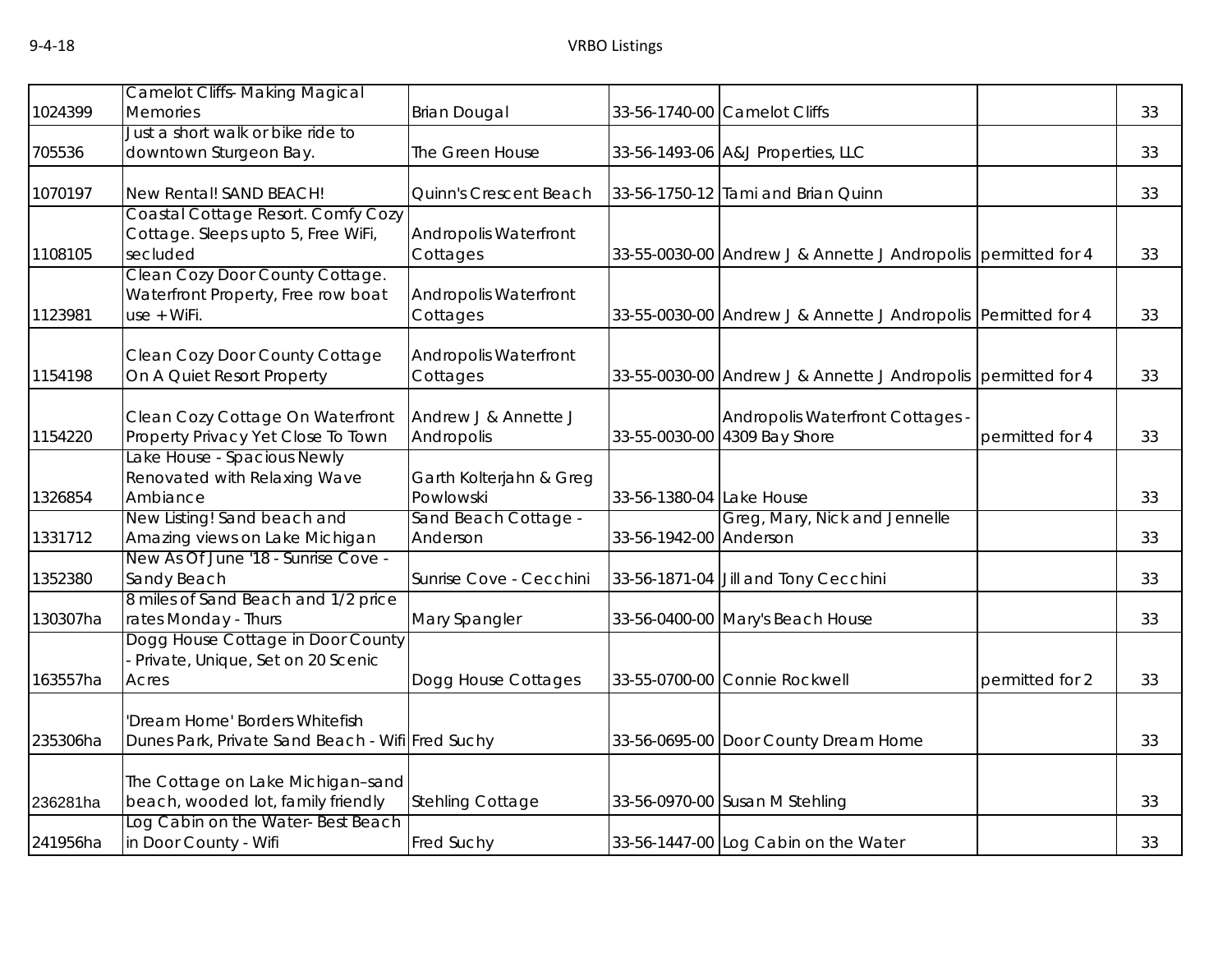|           | Borders the Whitefish Dunes State    |                            |                          |                                          |                   |    |
|-----------|--------------------------------------|----------------------------|--------------------------|------------------------------------------|-------------------|----|
|           | Park, Private Sand Beach - Best      |                            |                          |                                          |                   |    |
| 327497ha  | Beach in Dc!!                        | <b>William Thornton</b>    |                          | 33-55-0726-00 Door County Beach Retreat  |                   | 33 |
|           | Big Sully's Bay Shore House! July is |                            |                          |                                          |                   |    |
|           | Booked. August Has Limited           |                            |                          |                                          |                   |    |
| 3554564ha | Availability.                        | Tim Sullivan               |                          | 33-55-0829-00 Hidden Gem Cottages        |                   | 33 |
|           | A Waterfront Home for All-Seasons in |                            |                          |                                          |                   |    |
| 369083ha  | Door County!                         | Killkare                   | 33-55-0483-00 Tom Nebel  |                                          | duplicate listing | 33 |
|           | Large Family Lake House! Beautiful   |                            |                          |                                          |                   |    |
|           | views! 120 ft of Sand beach! Sleeps  |                            |                          |                                          |                   |    |
| 1062051   | up to 25.                            | Turner                     |                          | 33-56-1737-00 Marguerite Turner Trust    |                   | 33 |
|           |                                      |                            |                          |                                          |                   |    |
| 127227    | An inn all your own                  | Sweetbriar                 | 34-55-0743-00 Deb Homan  |                                          |                   | 34 |
| 188785    | Copper Moon Cottage                  | Copper Moon Cottage        |                          | 34-55-0761-06 Donald & Linda Denny       |                   | 34 |
|           | Port New, One Block from Downtown    |                            |                          |                                          |                   |    |
| 286713    | and Public Beach                     | Port New                   |                          | 34-56-0075-06 Andrew Boockmeier          |                   | 34 |
|           | Beautiful and Cozy Condo in Sister   |                            |                          |                                          |                   |    |
| 297305    | Bay!                                 | Sarah George               |                          | 34-53-1039-00 George's Getaway           |                   | 34 |
|           | Door County Church Restored to a     |                            |                          |                                          |                   |    |
| 299942    | <b>Beautiful Home</b>                | Maple Manor                | 34-56-1055-00 Kurt Reetz |                                          |                   | 34 |
|           | Amazing winter deals!!! Thanksgiving |                            |                          |                                          |                   |    |
| 347875    | 4 nights for the price of 3 nights!! | Skogland Weber             |                          | 34-53-0392-00 Richard & Ellen Weber      |                   | 34 |
|           | 3800 Sq Ft Home On Wood Lot,         |                            |                          |                                          |                   |    |
| 482635    | Walking Distance To Town!            | Wall to Wall Retreat       |                          | 34-56-1335-06 Jack and Teresa Wall       |                   | 34 |
|           | Amazing Water Views from the         |                            |                          |                                          |                   |    |
| 598039    | moment you drive up                  | <b>Evening Star</b>        |                          | 34-56-1433-00 Evening Starr LLC          |                   | 34 |
| 611236    | Right Across From Beach And Park!    | Sister Bay View            |                          | 34-56-1422-06 James Johnson              |                   | 34 |
|           |                                      |                            |                          |                                          |                   |    |
| 656591    | Close to Downtown!!!                 | North Spring Rentals       |                          | 34-56-1350-00 Alma & Vilius Vaicekauskas |                   | 34 |
|           | Downtown-Walking Distance to         |                            |                          |                                          |                   |    |
| 788504    | Everything                           | Alma Vaicekauskas          |                          | 34-56-1597-00 Parkview Rental            |                   | 34 |
|           | In Town Sister Bay, Completely       |                            |                          |                                          |                   |    |
|           | Renovated In 2015 With Excellent     |                            |                          | Jeff & Alicia Wiswell - Wiswell          |                   |    |
| 810432    | Upgrades                             | <b>High Garden Wiswell</b> |                          | 34-56-1888-06 Property Group LLC         |                   | 34 |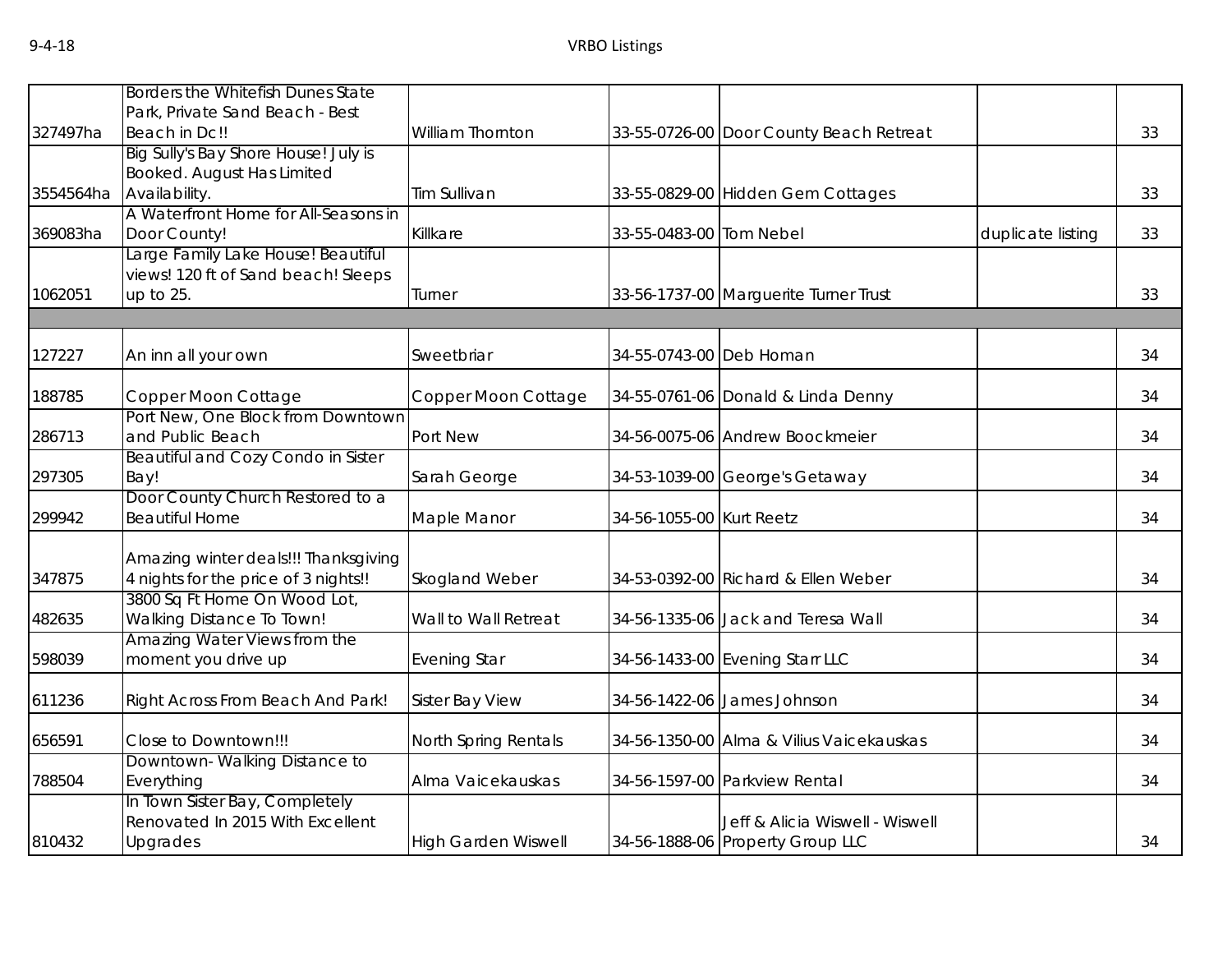| 854329    | Beach Views, Waterfront Park<br>Access, Downtown Convenience!            | The Sister Bay Getaway                            |                             | 34-56-1620-00 Dawn and Walter Nawrot                                     |                 | 34 |
|-----------|--------------------------------------------------------------------------|---------------------------------------------------|-----------------------------|--------------------------------------------------------------------------|-----------------|----|
|           | Enjoy the holidays in the heart of                                       |                                                   |                             |                                                                          |                 |    |
| 1098719   | Sister Bay.                                                              | Sunset Drive - Bushre                             |                             | 34-56-1771-00 David and Karen Bushre                                     |                 | 34 |
|           |                                                                          | Sister Bay Cottage -                              |                             |                                                                          |                 |    |
| 1158494   | Sister Bay Cozy Cottage                                                  | Berndt                                            | 34-56-1788-00 Karen Berndt  |                                                                          |                 | 34 |
|           | Family Friendly Retreat in the Heart of                                  |                                                   |                             |                                                                          |                 |    |
| 4444671ha | Sister Bay                                                               | Sister Bay Chalet                                 | 34-56-1695-00 Pam Schmitz   |                                                                          |                 | 34 |
|           |                                                                          | Harborview Condo -                                |                             |                                                                          |                 |    |
| 1166404   | Downtown Sister Bay!                                                     | Schieble                                          |                             | 34-53-1795-00 Susan Schlieble                                            |                 | 34 |
|           |                                                                          |                                                   |                             |                                                                          |                 |    |
| 1179558   | Door County Sunsets in Sister Bay!                                       |                                                   |                             | Woldts Waterfront Retreat 34-56-1675-00 Corrine B. Vieth Survivors Trust |                 | 34 |
|           |                                                                          |                                                   |                             |                                                                          |                 |    |
| 1201340   | IN THE HEART OF SISTER BAY!!!                                            | <b>Waterview Place</b>                            |                             | 34-56-1289-00 Dan and Chris Murphy                                       | permitted for 3 | 34 |
|           | Sister Bay Parkview Beach Cottage                                        |                                                   |                             |                                                                          |                 |    |
| 1208896   | #1                                                                       | Parkview Beach Cottage 34-55-1385-00 Kim Erzinger |                             |                                                                          | permitted for 2 | 34 |
|           | New Condo in the heart of Sister Bay                                     |                                                   |                             |                                                                          |                 |    |
| 1215728   | Waterview!!!                                                             | <b>Water View Place</b>                           |                             | 34-56-1289-00 Chris and Dan Murphy                                       | permitted for 3 | 34 |
|           | Sister Bay Parkview Beach Cottage                                        |                                                   |                             |                                                                          |                 |    |
| 1218114   | #2                                                                       | Parkview Beach Cottage 34-55-1385-00 Kim Erzinger |                             |                                                                          | permitted for 2 | 34 |
|           | New 2018 Condo - Water View -                                            |                                                   |                             |                                                                          |                 |    |
| 1239848   | Walk To Everything                                                       | <b>Waterview Place</b>                            |                             | 34-56-1289-00 Dan & Chris Murphy                                         | permitted for 3 | 34 |
|           | Walking Distance to beach, shops                                         |                                                   |                             | Tom Ahlbeck - Daisy Ahlbeck                                              |                 |    |
| 1357055   | and Sister Bay!                                                          | Door in the Woods                                 | 34-56-1892-06 Trust         |                                                                          |                 | 34 |
|           |                                                                          | My Door County Home -<br>Colcer                   |                             |                                                                          |                 | 34 |
| 1282834   | Door County Farm House Sister Bay<br>Sister Bay Condo, Walk to the Beach |                                                   | 34-56-1945-00 Dorin Colcer  |                                                                          |                 |    |
| 1335838   | and Village                                                              | Rosio Condo                                       | 34-56-1941-00 Jean Rosio    |                                                                          |                 | 34 |
|           | Remodeled Cottage only steps                                             | Salinsky's Domicile -                             |                             |                                                                          |                 |    |
| 1359612   | away from Sister Bay!                                                    | Cottage                                           | 34-56-1757-06 Jim Sailinsky |                                                                          |                 | 34 |
|           |                                                                          |                                                   |                             |                                                                          |                 |    |
|           | Enjoy this restored, old log home with                                   |                                                   |                             |                                                                          |                 |    |
| 1359639   | recently completed renovations                                           | Another Thyme                                     |                             | 34-56-1805-06 David R Peterson                                           |                 | 34 |
|           |                                                                          |                                                   |                             |                                                                          |                 |    |
|           | Trillium Retreat is conveniently                                         |                                                   |                             |                                                                          |                 |    |
| 1360790   | located in the Village of Sister Bay                                     | <b>Trillium Retreat</b>                           |                             | 34-56-0495-06 Dennis & Maribeth Dorn                                     |                 | 34 |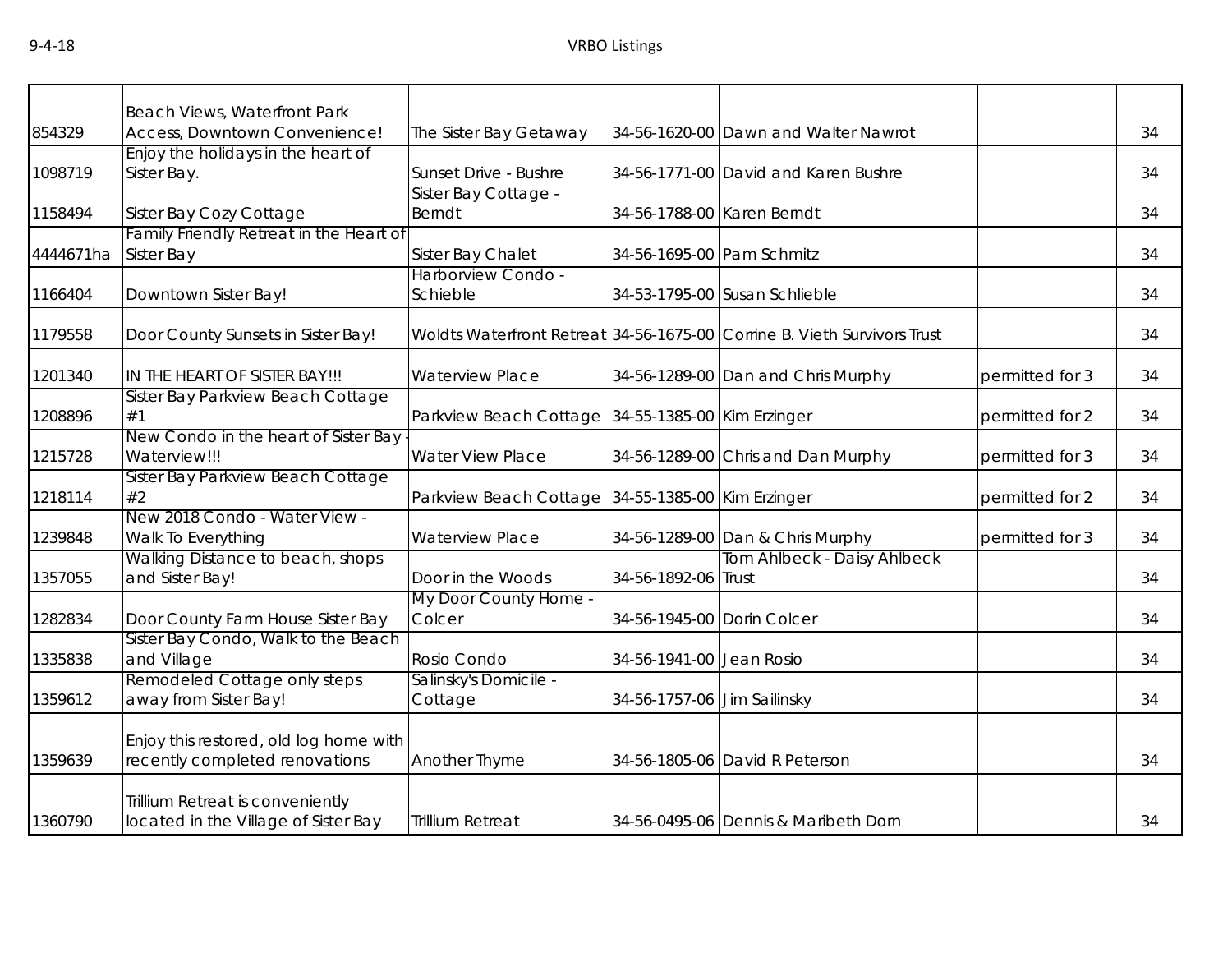| 4941549ha | Downtown Sister Bay Cottage (walk<br>to everything), Sleeps 15, Open Year<br>Round.         | Cotter Cottage                                |                           | 34-56-1885-00 Brandon Cotter                                                     |                          | 34 |
|-----------|---------------------------------------------------------------------------------------------|-----------------------------------------------|---------------------------|----------------------------------------------------------------------------------|--------------------------|----|
|           |                                                                                             |                                               |                           |                                                                                  |                          |    |
| 360120    | The Magnolia Suite- Romantic<br>Victorian Elegance                                          | Diane Allen & Mike Perski                     |                           | 35-53-1096-00 The Magnolia Suite                                                 |                          | 35 |
| 483699    | The Postcard: Modern Comfort in the RME Holdings - Robert<br>Heart of Downtown Sturgeon Bay | Esposito                                      |                           | 35-53-1452-00 Arbor & Postcard - RME Holdings                                    | permitted for 2          | 35 |
| 746476    | The Arbor Suite - Modern Comfort In<br>The Heart Of Downtown Sturgeon<br>Bay                | The Arbor & Postcard -<br><b>RME Holdings</b> |                           | 35-53-1452-00 Robert Esposito RME Holdings                                       | permitted for 2          | 35 |
| 794064    | Historic Luxurious Suite, Modern<br>Amenitites, Downtown, One block to<br>waterfront        | Tami Dal Santo                                |                           | 35-54-1544-00 Diplomat B&B                                                       | permitted for 6<br>units | 35 |
| 814648    | Historic Luxurious Suite, Modern<br>Amenitites, Downtown, One block to<br>waterfront        | Tami Dal Santo                                |                           | 35-54-1544-00 Diplomat B&B                                                       | permitted for 6<br>units | 35 |
| 862730    | The Corner Suite: Modern Comfort in<br>the Heart of Downtown Sturgeon Bay Esposito          | <b>Robert and Teresa</b>                      |                           | 35-56-1628-00 Villa and Corner Suite                                             | permitted for 3          | 35 |
| 862731    | Rustic Italian Charm In Downtown<br>Sturgeon Bay                                            | Villa and Corner Suite                        | 35-53-1628-00 ADIP LLC    |                                                                                  | permitted for 3          | 35 |
| 892303    | Door County's Chalet on the Shore                                                           | Chalet on the Shore                           |                           | 35-56-1663-00 Jennifer Jorns & Brian Frisque                                     |                          | 35 |
| 1017982   | Door County Waterfront Cottage                                                              | Door County Waterfront<br>Cottage - Minten    | 35-56-1767-00 Eric Minten |                                                                                  |                          | 35 |
| 1035312   | Mary 1 Floating Cottage                                                                     | Door County Houseboat<br>Rentals, LLC         |                           | The Yacht Harbor LLC & Sturgeon<br>35-59-1676-00 Bay Marinas.com - Daniel Schott | permitted for 4          | 35 |
| 1073150   | Charming Home Within Walking<br>Distance To Beach, Park And<br>Downtown Shops!              | Perfectly Downtown and<br>Delaware Dream      |                           | 35-56-1746-00 Carter Holdings                                                    | permitted for 2          | 35 |
| 1391961   | Door County Home Away From<br>Home                                                          |                                               |                           | Weckler                                                                          |                          | 35 |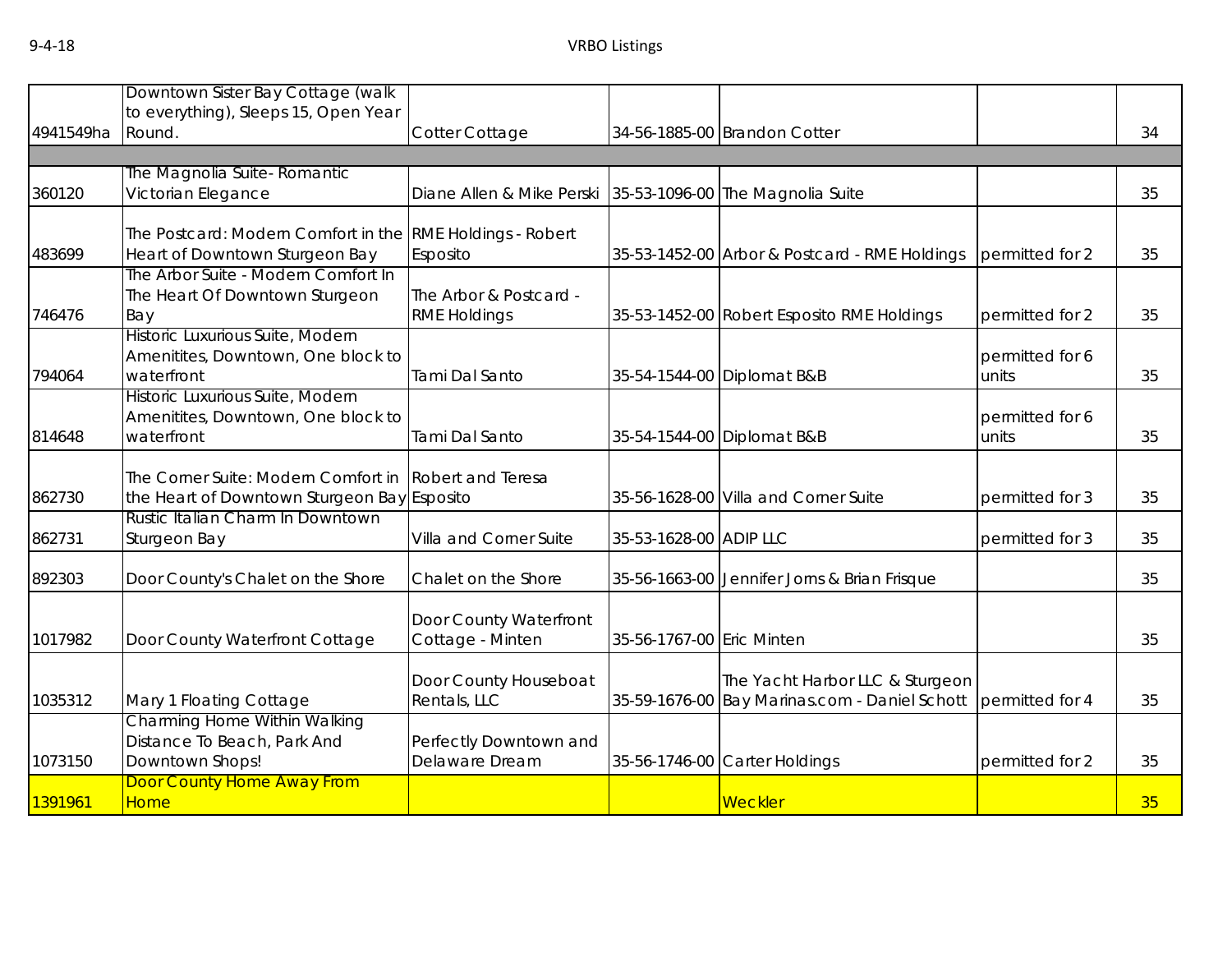| 1075127   | Desiree, the Floating Cottage        | Door County Houseboat<br><b>Rentals LLC</b>     |                            | The Yacht Harbor LLC & Sturgeon<br>35-59-1676-00 Bay Marinas.com - Daniel Schott permitted for 4 |                  | 35 |
|-----------|--------------------------------------|-------------------------------------------------|----------------------------|--------------------------------------------------------------------------------------------------|------------------|----|
|           | The Coach House Suite - Downtown     | Villa, Coach and Corner                         |                            |                                                                                                  |                  |    |
| 1103228   | Sturgeon Bay                         | Suite                                           | 35-53-1628-00 ADIP LLC     |                                                                                                  |                  | 35 |
|           | Newly constructed, Bay Breeze, the   |                                                 |                            |                                                                                                  |                  |    |
|           | Floating Cottage. Reserve your stay  | Door County Houseboat                           |                            | The Yacht Harbor LLC & Sturgeon                                                                  |                  |    |
| 1305060   | today!                               | <b>Rentals LLC</b>                              |                            | 35-59-1676-00 Bay Marinas.com - Daniel Schott permitted for 4                                    |                  | 35 |
|           | Newly Constructed, Pier Relaxn', the |                                                 |                            |                                                                                                  |                  |    |
|           |                                      |                                                 |                            |                                                                                                  |                  |    |
|           | Floating Cottage! Reserve your stay  | Door County Houseboat                           |                            | The Yacht Harbor LLC & Sturgeon                                                                  |                  |    |
| 1305715   | today!                               | <b>Rentals LLC</b>                              |                            | 35-59-1676-00 Bay Marinas.com - Daniel Schott permitted for 4                                    |                  | 35 |
|           |                                      |                                                 |                            |                                                                                                  |                  |    |
|           | Modern Retreat downtown Sturgeon     |                                                 |                            |                                                                                                  |                  |    |
| 1307522   | Bay Overlooking The Steel Bridge     | The Bay Lofts                                   |                            | 35-53-1899-00 The Bay Lofts LLC                                                                  |                  | 35 |
|           | The Boathouse Waterfront Home        |                                                 |                            |                                                                                                  |                  |    |
| 1314613   | Sturgeon Bay                         | The Boathouse                                   |                            | 35-56-1629-06 Bill and Heather Anderson                                                          |                  | 35 |
|           | New Listing - Lagoon Bungalow        |                                                 |                            |                                                                                                  |                  |    |
|           | Retreat in Sturgeon Bay, with direct |                                                 |                            |                                                                                                  |                  |    |
| 1318797   | water access!                        | Lagoon Bungalow                                 | 35-56-1898-00 Anne Thenell |                                                                                                  |                  | 35 |
|           |                                      |                                                 |                            |                                                                                                  |                  |    |
| 1349260   | Sturgeon Bay Waterfront Estate       | R & H Bayshore Estate                           |                            | 35-56-1957-00 Helen & Robin Urban                                                                |                  | 35 |
|           | New Listing!! Beautiful Waterfront   |                                                 |                            |                                                                                                  |                  |    |
|           | Retreat On Sturgeon Bay with 114'    |                                                 |                            |                                                                                                  |                  |    |
| 1359613   | private doc                          | Tacoma Beach Getaway 35-56-0880-00 Anne Thenell |                            |                                                                                                  |                  | 35 |
|           | Bed & Breakfast: Diplomat Bed        |                                                 |                            |                                                                                                  |                  |    |
| 5372602   | & Breakfast - Chancery suite         | Diplomat B&B                                    |                            | 35-54-1544-00 Tami DalSanto                                                                      |                  | 35 |
|           |                                      | Marina                                          |                            |                                                                                                  |                  |    |
|           | Door County Waterfront Cottage       | Cottages/Centerpointe                           | 35-56-0911-                |                                                                                                  |                  |    |
| 243639ha  | with Indoor/Outdoor Pools            | Marina                                          |                            | <b>Shipyard Partners</b>                                                                         | permitted for 3  | 35 |
|           |                                      |                                                 | 00                         |                                                                                                  |                  |    |
| 4622975ha |                                      |                                                 |                            |                                                                                                  |                  |    |
| unit      | Bed & Breakfast: Holiday Music Motel |                                                 |                            |                                                                                                  |                  |    |
| 5372614   | Floor 1 - Room 124 Q                 | Holiday Music Hotel                             |                            | 35-50-0964-00 Melanie Jane                                                                       | permitted for 18 | 35 |
|           | Bed & Breakfast: White Lace Inn -    |                                                 |                            |                                                                                                  |                  |    |
| 5372644   | Room 10: Secret Garden               | White Lace Inn                                  | 35-52-0856-00 Dennis Statz |                                                                                                  | pemitted for 18  | 35 |
|           | Overlooking 3rd Ave Downtown         |                                                 |                            |                                                                                                  |                  |    |
| 4768058ha | Sturgeon Bay                         | Overlooking 3rd Ave                             |                            | 35-53-1816-00 Joe Baw and Rob Paul                                                               |                  | 35 |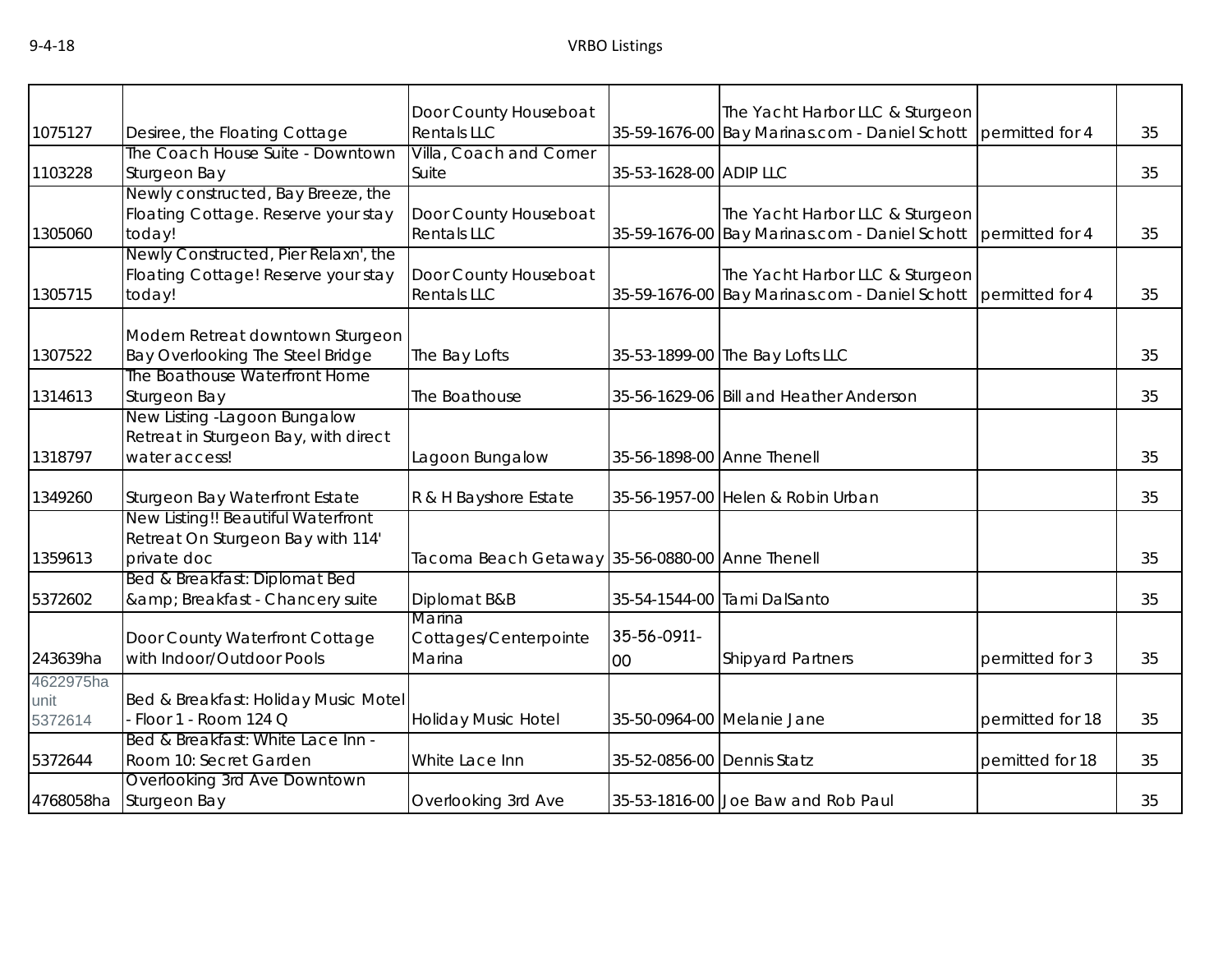|           | Bed & Breakfast: The Black Walnut                                 |                                                        |                            |                                         |                 |    |
|-----------|-------------------------------------------------------------------|--------------------------------------------------------|----------------------------|-----------------------------------------|-----------------|----|
|           | Guest House - Room 4 Arts & amp;                                  |                                                        |                            |                                         |                 |    |
| 5775942   | Crafts                                                            | <b>Black Walnut</b>                                    | 35-54-0834-00 Geri Ballard |                                         |                 | 35 |
|           | Waterfront Sturgeon Bay Home w/                                   |                                                        |                            |                                         |                 |    |
| 4976711ha | Deck & Fire Pit                                                   | Cheryl Link                                            |                            | 35-56-1875-00 On Bay Thyme              |                 | 35 |
|           | NEW! Sturgeon Bay Home Near                                       |                                                        |                            |                                         |                 |    |
| 7124043ha | Potawatomi State Park!                                            | Port View Cottage                                      |                            | 35-56-1927-00 Christine Dehnert         |                 | 35 |
|           | NEW! 'Collectic Farmhouse Suite!' in                              | Hilpipre-228 N 7th Ave -                               |                            |                                         |                 |    |
| 7154645ha | Sturgeon Bay!                                                     | Collectic Farmhouse Suite 35-56-1939-00 Aaron Hilpipre |                            |                                         |                 | 35 |
|           |                                                                   |                                                        |                            |                                         |                 |    |
|           | A Scenic Lakefront cottage. Door                                  |                                                        |                            |                                         |                 |    |
|           | County spring is comsing soon<br>flowers wildlife                 |                                                        |                            | Jenkins 2359-2361 S Lake                |                 |    |
| 418990    |                                                                   | David & Kay Jenkins                                    | 36-56-1243-00 Michigan Dr  |                                         | permitted for 3 | 36 |
|           | Beautiful cozy cottage on Lake<br>Michigan. Steps to sandy beach. |                                                        |                            | Jenkins 2359-2361 S Lake                |                 |    |
| 429277    | Shake off winter!                                                 | David & Kay Jenkins                                    | 36-56-1243-00 Michigan Dr  |                                         | permitted for 3 | 36 |
|           | Spring is Coming. Soon. Great Lake                                |                                                        |                            |                                         |                 |    |
|           | Michigan Beach in Door County. 4                                  |                                                        |                            | Jenkins 2359-2361 S Lake                |                 |    |
| 433883    | Bed/2 Bath.                                                       | David & Kay Jenkins                                    | 36-56-1243-00 Michigan Dr  |                                         | permitted for 3 | 36 |
|           | All Season Home- 200 Ft. of                                       |                                                        |                            |                                         |                 |    |
|           | Beachfront, Spectacular Views of Lily                             |                                                        |                            |                                         |                 |    |
| 437119    | Bay                                                               | Mike Moreno                                            |                            | 36-56-1323-00 Moreno All Season Home    |                 | 36 |
|           | Authentic Waterfront Log Cottage                                  |                                                        |                            |                                         |                 |    |
| 893687    | On Sand Beach                                                     | Pioneer Cottage                                        |                            | 36-56-0866-00 David Groenfeldt          |                 | 36 |
|           | Sunrises, Quiet Beach WalksRelax                                  |                                                        |                            |                                         |                 |    |
|           | with Family & Friends. Dogs                                       |                                                        |                            | Great Wulf Partners LLC/Capn            |                 |    |
| 451482    | Welcome!                                                          | Abode on the Beach                                     | 36-56-0811-00 Wulf         |                                         |                 | 36 |
|           | Lake Michigan Home; Awesome                                       |                                                        |                            |                                         |                 |    |
|           | SAND Beach; Taking October                                        |                                                        |                            |                                         |                 |    |
| 505916    | Reservations; filling up!                                         | Mike Boyer                                             |                            | 36-56-1358-00 Boyer Beach House         |                 | 36 |
|           | <b>Beautiful Waterfront Home with</b>                             |                                                        |                            |                                         |                 |    |
| 659503    | swimming pond - south unit                                        | Joe Fittshur                                           |                            | 36-56-1329-00 Porthaven Executive Homes | permitted for 2 | 36 |
| 659505    | Beautiful waterfront home with<br>swimming pond - North Unit      | Joe Fittshur                                           |                            | 36-56-1329-00 Porthaven Executive Homes | permitted for 2 | 36 |
|           |                                                                   |                                                        |                            |                                         |                 |    |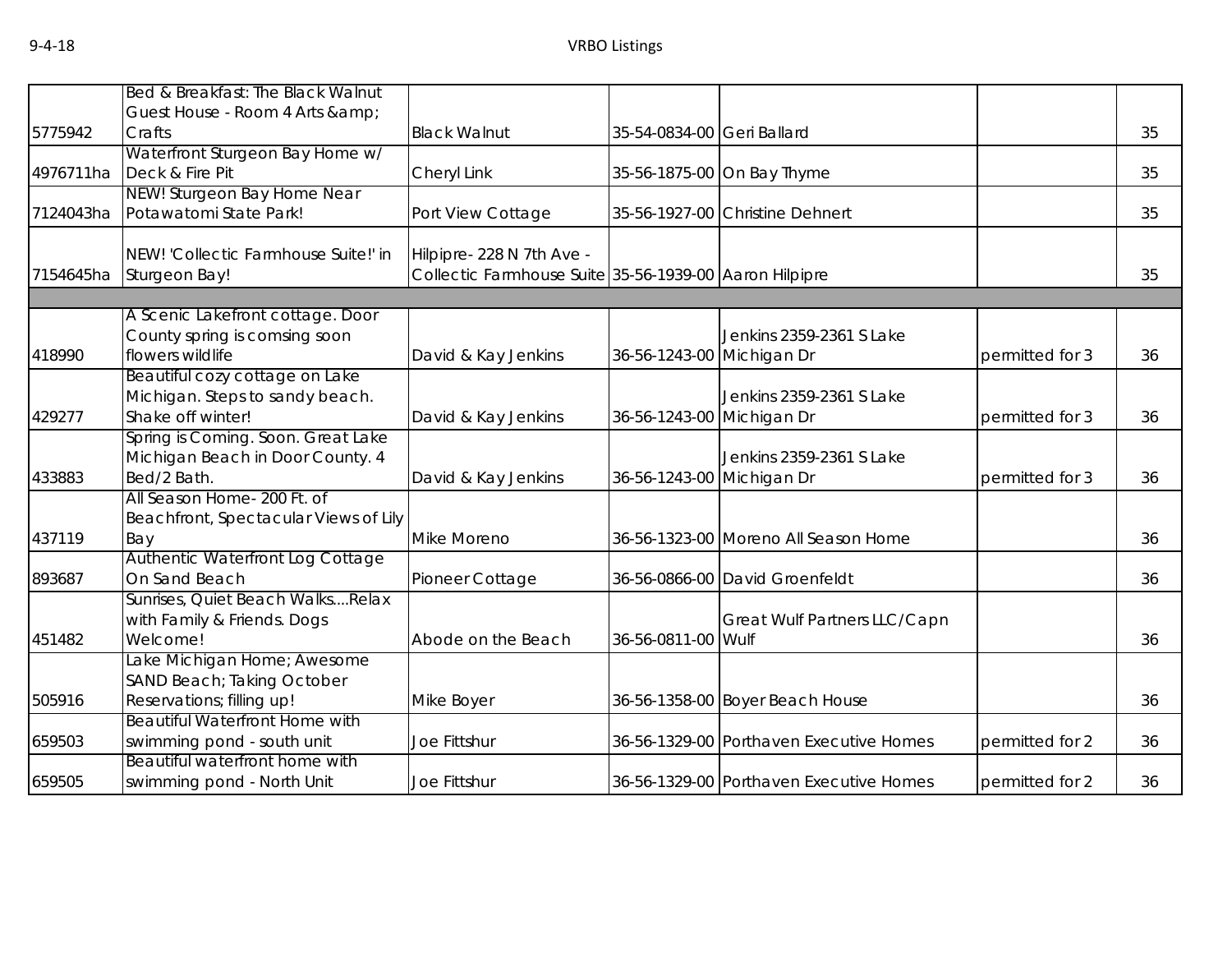|         | Merry Breeze 4 Cottage~Romantic                                                                  |                                    |                           |                                                |                 |    |
|---------|--------------------------------------------------------------------------------------------------|------------------------------------|---------------------------|------------------------------------------------|-----------------|----|
| 701320  | Getaway With 212 Ft Of Sandy Lake<br>Michigan Beach                                              | Merry Breeze Unit 4                |                           | 36-55-1438-00 Peggy & Don Donaldson            |                 | 36 |
|         | Arrowhead Waterfront Log Cottage                                                                 |                                    |                           |                                                |                 |    |
| 838167  | On Sand Beach With Fireplace.                                                                    | Arrowhead Cottage                  |                           | 36-56-0844-00 Tom Groenfeldt                   |                 | 36 |
| 870129  | Sand Beach on Lake Michigan-<br>Rustic-Tolan's Log Cabin                                         | <b>Tolans Cottage</b>              |                           | 36-56-0816-13 Sally Tolan (Sandy Tolan)        |                 | 36 |
| 1013091 | Sand Beach For Miles Awaits You,<br><b>Relax And Make Memories</b>                               | Harbour Lake House                 | 36-56-1701-00 Tammy Estes |                                                |                 | 36 |
| 1154854 | Get away from it all at this serene,<br>modern Door County estate.                               | The Clerestory on Lake<br>Michigan | 36-56-1789-00 Kretchmar   | Christopher Mohar and Kerry                    |                 | 36 |
| 1375405 | New! Lake Michigan Beach Home<br>with 107' of Private Sand Beach                                 | <b>Just Beechy</b>                 |                           | 36-56-1924-00 Kristin & Theodore Blackwood     |                 | 36 |
|         |                                                                                                  |                                    |                           |                                                |                 |    |
| 224425  | Beautiful spacious home with 260<br>feet of lakefront                                            | <b>Steve Pratapas</b>              |                           | 39-56-1015-00 White Star Lodge                 |                 | 39 |
| 559164  | Door County Shorefront 2 Bedroom<br>Home On 1.2 Acres w/100 Ft Of<br>Shoreline                   | Cabin Sun Over Beach               |                           | 39-56-1398-00 Pat O' Donnell                   |                 | 39 |
| 570935  | <b>BOOKING NOW-WATERFRONT-</b><br>ISLAND- FIRE PIT-SUNRISE SUNSET-9<br><b>MI.TO STURGEON BAY</b> | Gordon's Isle View<br>Cottages     | 39-56-1648-00             | Jane & Brett Barr/ Jerry &<br>Jacquelyn Gordon | permitted for 2 | 39 |
| 586665  | Sunset Cliff Cottage - Peaceful &<br>Serene perched on a 35' Cliff<br>breathtaking views         | Jon Hanson / Snug<br>Harbor        |                           | 39-56-0860-00 Sunset Cliff Cottage             |                 | 39 |
|         | <b>BOOKING NOW! WATERFRONT-</b><br>ISLAND-LG.SCREEN PORCH-SUNRISE-                               | Gordon's Isle View                 |                           | Jane & Brett Barr/ Jerry &                     |                 |    |
| 810620  | <b>SUNSET-CAMPFIRES</b>                                                                          | Cottages                           |                           | 39-56-1648-00 Jacquelyn Gordon                 |                 | 39 |
| 962273  | Family Friendly Cabin On The Bay!                                                                | Cabin on the Bay -<br>Goffard      |                           | 39-56-1709-00 Gregory Goffard                  |                 | 39 |
|         |                                                                                                  |                                    |                           |                                                |                 |    |
| 1117085 | Waterfront Cottage in Southern Door<br>County, near Green Bay and<br>Sturgeon Bay                | Waterfront Cottage<br>Soukup       | 42-56-1774-00 Lisa Soukup |                                                |                 | 42 |
|         |                                                                                                  |                                    |                           |                                                |                 |    |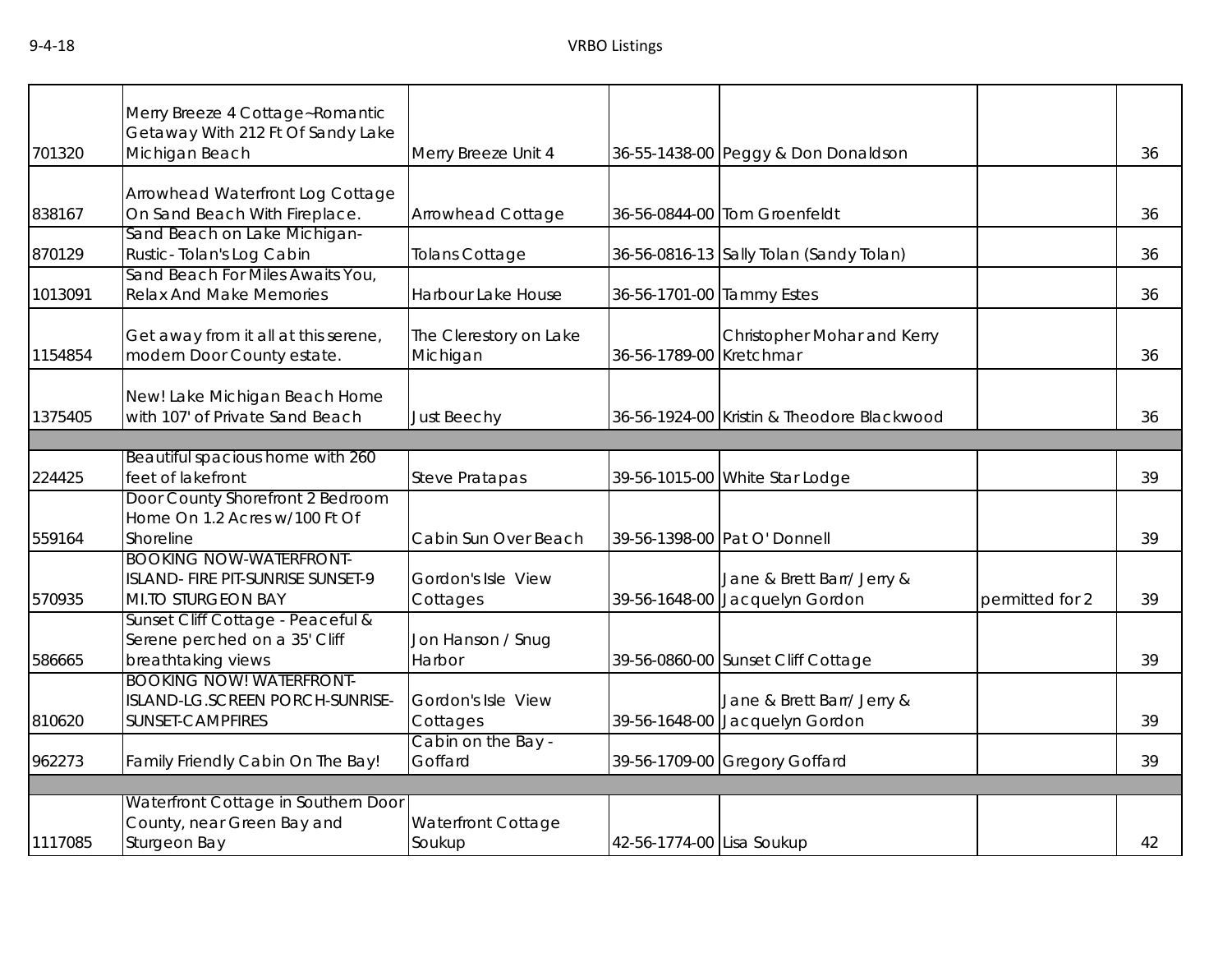|           |                                                            | <b>Desotell Waterfront</b> |                          |                                                                 |                  |    |
|-----------|------------------------------------------------------------|----------------------------|--------------------------|-----------------------------------------------------------------|------------------|----|
| 1150626   | Dock, Firepit, WIFI, Large Private Yard Property           |                            |                          | 42-56-1781-13 Helen and Tim Desotell                            |                  | 42 |
|           | Door County, Green Bay waterfront                          |                            |                          |                                                                 |                  |    |
|           | Cottage. 20 minutes to Green Bay                           |                            |                          |                                                                 |                  |    |
| 4264111ha | and Stur. Bay                                              |                            |                          | Waterfront Cottage - Bur 42-56-1666-00 Waterfront Cottage - Bur |                  | 42 |
|           |                                                            |                            |                          |                                                                 |                  |    |
| 255719    | Peaceful Island Getaway                                    | <b>Coffee Creek Cabins</b> | 46-55-0731-00 Dawn Chier |                                                                 | permitted for 2  | 46 |
| 285175    | Amazing Sunsets*80ft shore* 25<br>acres*great cottage      | Amy Jorgenson              |                          | 46-56-0581-00 Funks Cottage                                     |                  | 46 |
|           | Beautiful lake front 4 bedrom home                         |                            |                          |                                                                 |                  |    |
| 292728    | with incredible sunsets                                    | <b>RC Rudolph</b>          |                          | 46-55-0566-00 Cascio Cottages                                   |                  | 46 |
|           | 60 Acre Farmhouse, Grat property to                        |                            |                          |                                                                 |                  |    |
| 557405    | enterain friends family and children                       | Dan Jorgenson              |                          | 46-56-1332-00 Buckwild Farm                                     |                  | 46 |
| 594977    | Home Owner Custom Built Log Cabin Log Cabin House - Porter |                            |                          | 46-56-1668-00 Dan & Lory Porter                                 |                  | 46 |
| 702550    | 2 Bedroom 1 bath on Lake Michigan   Bill Smardo            |                            | 46-55-0603-00 Smardo     |                                                                 |                  | 46 |
|           | Great sunrises 200 ft of Lake                              |                            |                          |                                                                 |                  |    |
|           | Michigan Shorefront 1.5 acres, 2                           |                            |                          |                                                                 |                  |    |
| 780911    | bedroom 1 bath                                             | Greg & Kristine Koetter    | 46-56-1588-00 Koetter    |                                                                 |                  | 46 |
|           | Century farmhouse with 4 bedrooms                          | Old Orchard Century        |                          | Debra Sheridan (Thielke) and                                    |                  |    |
| 806333    | and large outside deck.                                    | Farmhouse                  | 46-56-1867-00 Dawn Chier |                                                                 |                  | 46 |
|           | Washington Island Westside                                 |                            |                          |                                                                 |                  |    |
| 806850    | <b>Shorefront Home</b>                                     | William & Mary Filer       |                          | 46-56-1428-00 Above and Beyond Cottage                          |                  | 46 |
|           | A frame cabin with majestic sunrises                       |                            |                          |                                                                 |                  |    |
|           | and sand beach. Secluded yet                               |                            |                          |                                                                 |                  |    |
| 828246    | accesible.                                                 | Andy Valentincic           |                          | 46-50-1596-00 Viking Village                                    | permitted for 13 | 46 |
|           | Cute Cabin Located Close to Beach                          |                            |                          |                                                                 |                  |    |
|           | On Washington Island, Lake                                 |                            |                          |                                                                 |                  |    |
| 1054806   | Michigan                                                   | <b>Coffee Creek Cabins</b> | 46-55-0731-00 Dawn Chier |                                                                 | permitted for 2  | 46 |
| 1243560   | Initiative's Retreat - Ultimate<br>Lakefront Destination!  | Initiatives Retreat        |                          | 46-56-1846-00 Initiatives Retreat LLC                           |                  | 46 |
|           | Wickman Waterfront Cottage                                 |                            |                          | Lakefront Cottage - Wickman                                     |                  |    |
| 1282279   | overlooking Hog Island                                     | Lynn Carpenter             |                          | 46-56-1968-00 Waterfront Carpenter                              |                  | 46 |